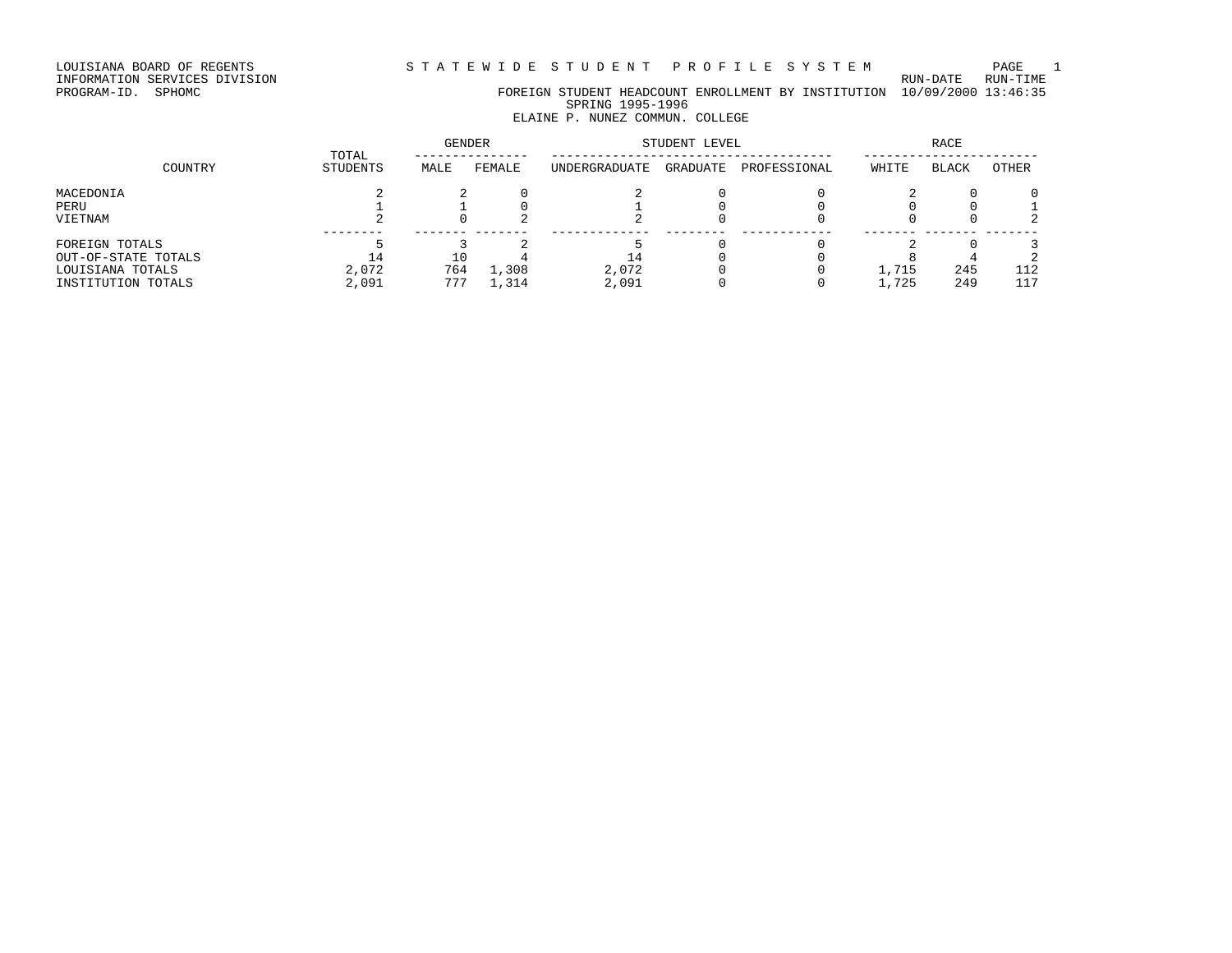LOUISIANA BOARD OF REGENTS STRITEWIDE STUDENT PROFILE SYSTEM PAGE 2<br>INFORMATION SERVICES DIVISION

INFORMATION SERVICES DIVISION<br>PROGRAM-ID. SPHOMC

### FOREIGN STUDENT HEADCOUNT ENROLLMENT BY INSTITUTION 10/09/2000 13:46:35 SPRING 1995-1996 DELGADO COMMUNITY COLLEGE

|                    |                          | <b>GENDER</b><br>--------------- |                                | STUDENT LEVEL                                                      |             | RACE<br>--------- |          |              |              |
|--------------------|--------------------------|----------------------------------|--------------------------------|--------------------------------------------------------------------|-------------|-------------------|----------|--------------|--------------|
| COUNTRY            | TOTAL<br><b>STUDENTS</b> | MALE                             | FEMALE                         | ___________________________<br>UNDERGRADUATE GRADUATE PROFESSIONAL |             | ----------        | WHITE    | <b>BLACK</b> | <b>OTHER</b> |
| AUSTRALIA          | 1                        |                                  | 0<br>1                         | 1                                                                  | 0           | 0                 | 0        | $\mathbf 0$  | 1            |
| BAHRAIN            | $\mathbf{1}$             |                                  | $\mathsf 0$<br>$\mathbf{1}$    | $\mathbf{1}$                                                       | $\mathsf 0$ | 0                 | 0        | 0            | $\mathbf 1$  |
| BERMUDA            | $\mathbf{1}$             |                                  | $\Omega$<br>$\mathbf 1$        | $\mathbf{1}$                                                       | 0           | $\Omega$          | $\Omega$ |              | $\mathsf{O}$ |
| BELIZE             |                          |                                  | 3                              | 4                                                                  | $\Omega$    | $\Omega$          | 1        | $\cap$       | 3            |
| BOLIVIA            | 1                        |                                  | $\mathbf{1}$<br>U              | 1                                                                  | $\Omega$    | O                 | 0        | ∩            | 1            |
| BRAZIL             | $\mathcal{D}$            |                                  | $\overline{a}$<br>O            | $\overline{2}$                                                     | $\Omega$    | $\Omega$          |          | ∩            | 1            |
| BULGARIA           | $\mathbf{1}$             |                                  | $\mathbf{1}$<br>U              | 1                                                                  | $\Omega$    | $\Omega$          | O        | ∩            | 1            |
| CANADA             | $\mathbf{1}$             |                                  | $\mathbf{1}$<br>U              | $\mathbf{1}$                                                       | $\Omega$    | $\Omega$          | 1        | n            | $\mathbf 0$  |
| CHINA              | 9                        |                                  | 6<br>3                         | 9                                                                  | $\Omega$    | $\Omega$          | O        | n            | 9            |
| CHILE              | $\mathbf{1}$             |                                  | $\mathbf{0}$                   | 1                                                                  | $\Omega$    | $\Omega$          | O        | ∩            | 1            |
|                    |                          |                                  | $\overline{2}$<br>U            | $\overline{2}$                                                     | $\Omega$    | $\Omega$          | U        |              | 2            |
| COLOMBIA           | -1                       |                                  | U                              | -1                                                                 | $\Omega$    | U                 | U        |              |              |
| COSTA RICA         |                          |                                  | $\mathbf 1$                    | -1                                                                 | $\Omega$    | O                 | U        | n            | 1            |
| DOMINICAN REPUBLIC |                          |                                  | $\mathbf 0$                    |                                                                    | $\Omega$    | $\cap$            |          |              | 1            |
| ECUADOR            |                          |                                  | 3                              | 4                                                                  |             |                   | U        | ∩            | 4            |
| EGYPT              | $\mathbf{1}$             |                                  | $\mathbf{0}$                   | 1                                                                  | $\Omega$    | $\Omega$          | O        | n            | 1            |
| EL SALVADOR        |                          |                                  | $\overline{2}$<br>U            | $\overline{2}$                                                     | $\Omega$    | $\Omega$          | U        | ∩            | 2            |
| ETHIOPIA           | $\mathbf{1}$             |                                  | $\mathbf 1$<br>O               | 1                                                                  | $\Omega$    | $\Omega$          | U        | 1            | 0            |
| CZECH REPUBLIC     | $\mathbf{1}$             |                                  | $\mathbf{1}$<br>U              | 1                                                                  | $\Omega$    | $\Omega$          | 1        | ∩            | $\Omega$     |
| FRANCE             | 3                        |                                  | $\overline{2}$                 | 3                                                                  | $\Omega$    | O                 |          | n            | $\Omega$     |
| GAMBIA, THE        | $\mathbf{1}$             |                                  | $\Omega$                       | -1                                                                 | $\Omega$    | O                 | U        | n            | 1            |
| GREECE             | $\overline{2}$           |                                  | $\Omega$<br>2                  | $\overline{2}$                                                     | $\Omega$    | $\Omega$          | 2        | n            | 0            |
| GUATEMALA          | 4                        |                                  | $\overline{2}$<br>2            | 4                                                                  | $\Omega$    | $\Omega$          | 0        | n            | 4            |
| HONDURAS           | 14                       |                                  | 8<br>6                         | 14                                                                 | $\Omega$    | $\Omega$          | O        | $\Omega$     | 14           |
| INDIA              | $\overline{2}$           |                                  | $\mathbf{0}$<br>2              | $\overline{2}$                                                     | $\Omega$    | $\Omega$          | O        | $\Omega$     | $\sqrt{2}$   |
| IRAN               | $\mathbf{1}$             |                                  | $\mathbf 0$<br>1               | 1                                                                  | 0           | O                 | 1        | n            | $\mathbf 0$  |
| JAPAN              | 19                       | 12                               | 7                              | 19                                                                 | $\Omega$    | $\Omega$          | U        | n            | 19           |
| <b>JORDAN</b>      | $\mathbf{1}$             |                                  | $\Omega$<br>1                  | $\mathbf{1}$                                                       | $\Omega$    | $\Omega$          | U        | $\Omega$     | $\mathbf{1}$ |
| KENYA              | 1                        |                                  | O<br>1                         | 1                                                                  | $\Omega$    | $\Omega$          | U        |              | $\mathbf 0$  |
| KOREA, REPUBLIC OF | 8                        |                                  | $\overline{2}$<br>6            | 8                                                                  | $\Omega$    | $\Omega$          | U        | ∩            | 8            |
| KUWAIT             | $\mathbf{1}$             |                                  | $\mathbf{0}$                   | 1                                                                  | $\Omega$    | $\Omega$          | O        | n            | 1            |
| LEBANON            | $\mathbf{1}$             |                                  | $\mathbf 0$                    | $\mathbf{1}$                                                       | $\Omega$    | $\Omega$          | O        | ∩            | 1            |
| MOROCCO            |                          |                                  | $\Omega$                       | -1                                                                 | $\Omega$    | $\Omega$          | 1        | ∩            | 0            |
| MEXICO             | 5                        |                                  | 5<br>U                         | 5                                                                  | $\Omega$    | $\Omega$          | U        | ∩            | 5            |
| MALAYSIA           | $\mathbf{1}$             | 1                                | $\Omega$                       | $\mathbf{1}$                                                       | $\Omega$    | $\Omega$          | U        | n            | 1            |
| NIGERIA            |                          |                                  | $\overline{2}$<br>2            | 4                                                                  | $\Omega$    | $\Omega$          | O        | 3            | 1            |
|                    |                          |                                  | $\mathbf 1$<br>0               | 1                                                                  | $\Omega$    | $\Omega$          | 1        | ∩            | 0            |
| NETHERLANDS        |                          |                                  | U                              |                                                                    | $\Omega$    | $\Omega$          |          | ∩            | $\mathbf 0$  |
| NORWAY             |                          |                                  | $\mathbf 1$                    | $\mathbf{1}$<br>7                                                  |             |                   | 1        |              |              |
| NICARAGUA          |                          |                                  | 3<br>4                         |                                                                    | $\Omega$    | $\Omega$          | U        | n            | 7            |
| PERU               |                          |                                  | $\overline{2}$<br>3            | 5                                                                  | $\Omega$    | U                 | U        | n            | 5            |
| PAKISTAN           | -1                       |                                  | $\mathbf{1}$<br>U              | -1                                                                 | $\cap$      | $\cap$            | U        | n            | 1            |
| PHILIPPINES        | 3                        |                                  | $\overline{2}$                 | 3                                                                  | $\Omega$    | $\Omega$          | $\Omega$ | n            | 3            |
| RUSSIA             | $\overline{c}$           |                                  | $\mathbf 1$                    | $\overline{2}$                                                     | $\Omega$    | $\Omega$          | 2        | n            | $\mathsf 0$  |
| SAUDI ARABIA       | $\mathbf{1}$             |                                  | $\mathbf 0$                    | 1                                                                  | $\Omega$    | $\Omega$          | $\Omega$ | $\Omega$     | 1            |
| SOUTH AFRICA       | $\mathbf{1}$             |                                  | $\mathbf{0}$                   | $\mathbf{1}$                                                       | $\Omega$    | $\Omega$          | 1        | $\Omega$     | 0            |
| SPAIN              |                          |                                  | $\mathbf 0$                    | -1                                                                 | O           | U                 |          | ∩            | $\Omega$     |
| ST. LUCIA          | -1                       |                                  | $\Omega$                       | 1                                                                  | $\cap$      | U                 | U        |              | $\Omega$     |
| SWEDEN             |                          |                                  | $\overline{c}$                 | $\overline{c}$                                                     | U           | U                 |          | n            | $\Omega$     |
| SWITZERLAND        | 1                        |                                  | $\mathbf{1}$<br>U              | 1                                                                  | $\Omega$    | $\Omega$          | U        | 0            | 1            |
| THAILAND           | 3                        |                                  | $\overline{a}$<br>$\mathbf{1}$ | 3                                                                  | $\Omega$    | $\Omega$          | $\Omega$ | $\Omega$     | ζ            |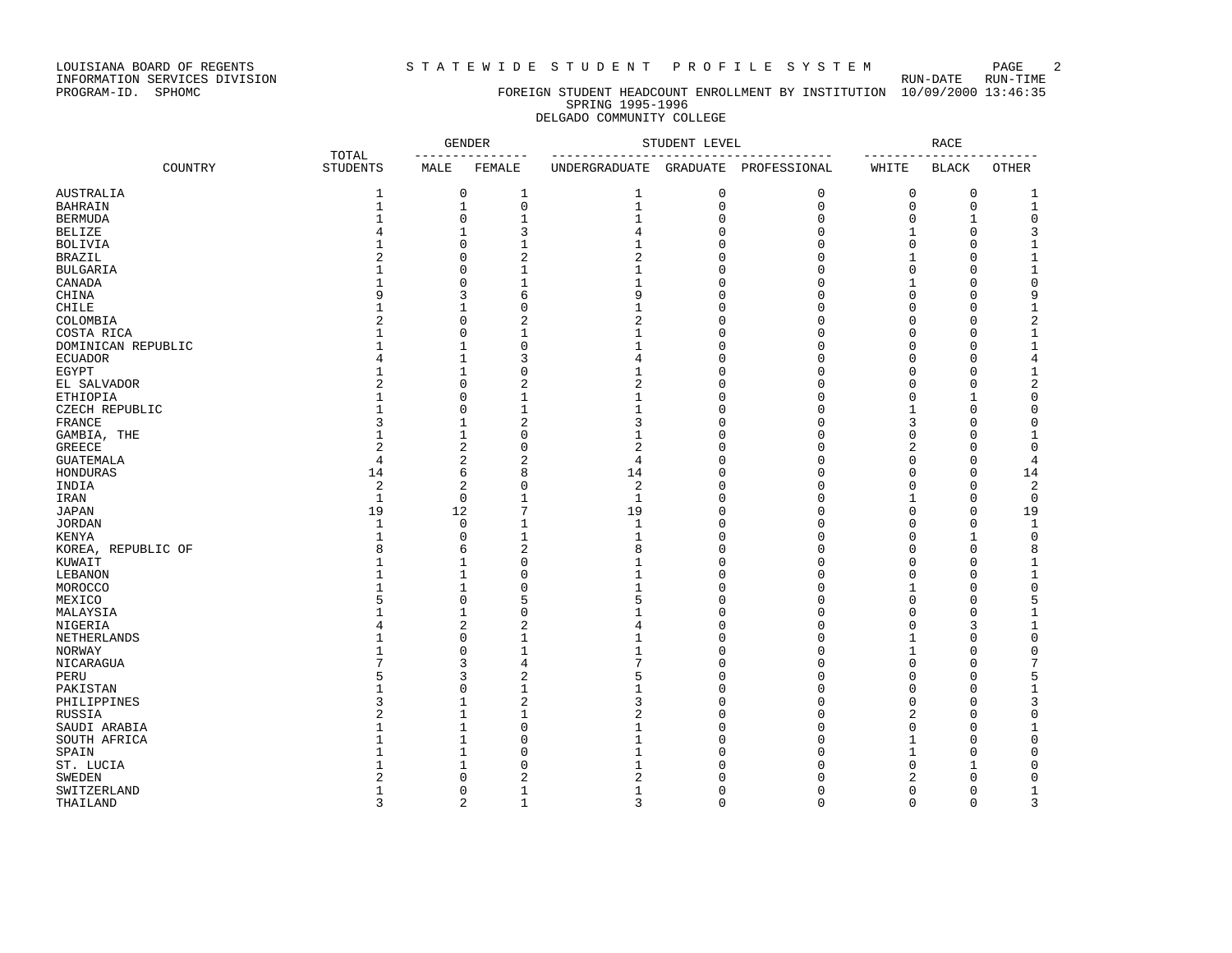LOUISIANA BOARD OF REGENTS STRITEWIDE STUDENT PROFILE SYSTEM PAGE 3<br>INFORMATION SERVICES DIVISION

INFORMATION SERVICES DIVISION<br>PROGRAM-ID. SPHOMC

### FOREIGN STUDENT HEADCOUNT ENROLLMENT BY INSTITUTION 10/09/2000 13:46:35 SPRING 1995-1996 DELGADO COMMUNITY COLLEGE

|                     | TOTAL    | <b>GENDER</b> |        | STUDENT LEVEL |          | <b>RACE</b>  |       |              |       |
|---------------------|----------|---------------|--------|---------------|----------|--------------|-------|--------------|-------|
| COUNTRY             | STUDENTS | MALE          | FEMALE | UNDERGRADUATE | GRADUATE | PROFESSIONAL | WHITE | <b>BLACK</b> | OTHER |
| TURKEY              |          |               |        |               |          |              |       |              |       |
| TAIWAN              |          |               |        |               |          |              |       |              |       |
| UNITED KINGDOM      |          |               |        |               |          |              |       |              |       |
| VENEZUELA           |          |               |        |               |          |              |       |              |       |
| VIETNAM             | 15       |               | 10     | 15            |          |              |       |              | 14    |
| FOREIGN TOTALS      | 169      | 75            | 94     | 169           |          |              | 27    |              | 134   |
| OUT-OF-STATE TOTALS | 179      | 85            | 94     | 179           |          |              | 126   |              | 22    |
| LOUISIANA TOTALS    | 13,589   | 4,997         | 8,592  | 13,589        |          |              | 7,304 | 4,797        | 1,488 |
| INSTITUTION TOTALS  | 13,937   | 5,157         | 8,780  | 13,937        |          |              | 7,457 | 4,836        | 1,644 |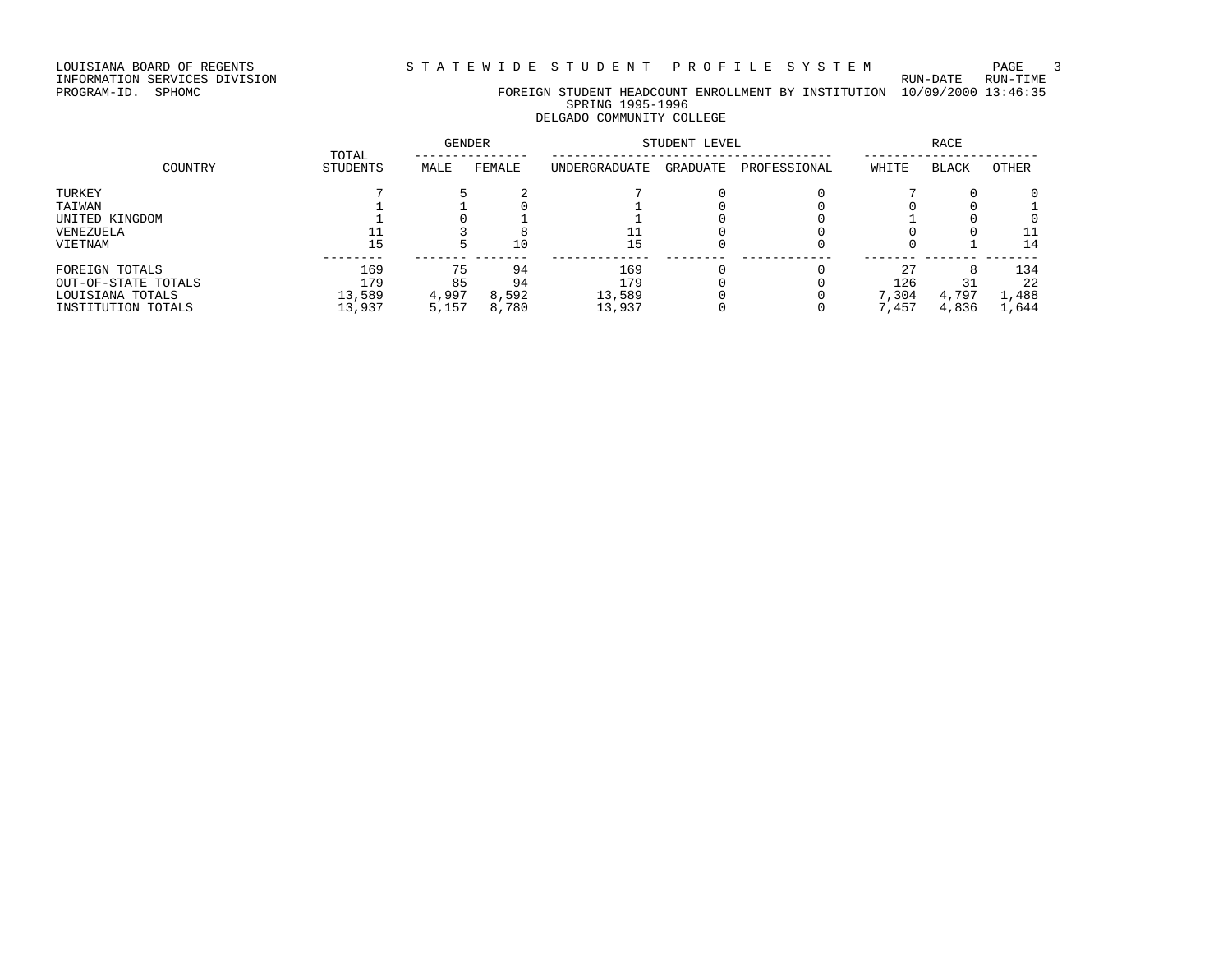### LOUISIANA BOARD OF REGENTS STATEWIDE STUDENT PROFILE SYSTEM PAGE 4

## PROGRAM-ID. SPHOMC FOREIGN STUDENT HEADCOUNT ENROLLMENT BY INSTITUTION 10/09/2000 13:46:35 SPRING 1995-1996 GRAMBLING STATE UNIVERSITY

|                             | TOTAL           | <b>GENDER</b> |        | STUDENT LEVEL        |          | <b>RACE</b>  |       |              |              |
|-----------------------------|-----------------|---------------|--------|----------------------|----------|--------------|-------|--------------|--------------|
| COUNTRY                     | <b>STUDENTS</b> | MALE          | FEMALE | <b>UNDERGRADUATE</b> | GRADUATE | PROFESSIONAL | WHITE | <b>BLACK</b> | <b>OTHER</b> |
| <b>BARBADOS</b>             |                 |               |        |                      |          |              |       |              |              |
| BAHAMAS, THE                |                 |               |        |                      |          |              |       |              |              |
| <b>BANGLADESH</b>           |                 |               |        |                      |          |              |       |              |              |
| CANADA                      |                 |               |        |                      |          |              |       |              |              |
| CHINA                       |                 |               |        |                      |          |              |       |              |              |
| CENTRAL AFRICAN REPUBLIC    |                 |               |        |                      |          |              |       |              |              |
| <b>ETHIOPIA</b>             |                 |               |        |                      |          |              |       |              |              |
| INDONESIA                   |                 |               |        |                      |          |              |       |              |              |
| IRAN                        |                 |               |        |                      |          |              |       |              |              |
| COTE D'IVOIRE (IVORY COAST) |                 |               |        |                      |          |              |       |              |              |
| <b>JAPAN</b>                |                 |               |        |                      |          |              |       |              |              |
| JAMAICA                     |                 |               |        |                      |          |              |       |              |              |
| <b>JORDAN</b>               |                 |               |        |                      |          |              |       |              |              |
| KENYA                       |                 |               |        |                      |          |              |       |              |              |
| MEXICO                      |                 |               |        |                      |          |              |       |              |              |
| NIGERIA                     |                 |               |        |                      |          |              |       |              |              |
| PAKISTAN                    |                 |               |        |                      |          |              |       |              |              |
| TRINIDAD AND TOBAGO         |                 |               |        |                      |          |              |       |              |              |
| <b>UGANDA</b>               |                 |               |        |                      |          |              |       |              |              |
| ZAMBIA                      |                 |               |        |                      |          |              |       |              |              |
| FOREIGN TOTALS              | 67              | 46            | 21     | 44                   | 23       |              | 0     | 23           | 44           |
| OUT-OF-STATE TOTALS         | 3,220           | 1,498         | 1,722  | 3,032                | 188      |              | 29    | 3,135        | 56           |
| LOUISIANA TOTALS            | 3,733           | 1,427         | 2,306  | 3,225                | 508      |              | 190   | 3,453        | 90           |
| INSTITUTION TOTALS          | 7,020           | 2,971         | 4,049  | 6,301                | 719      |              | 219   | 6,611        | 190          |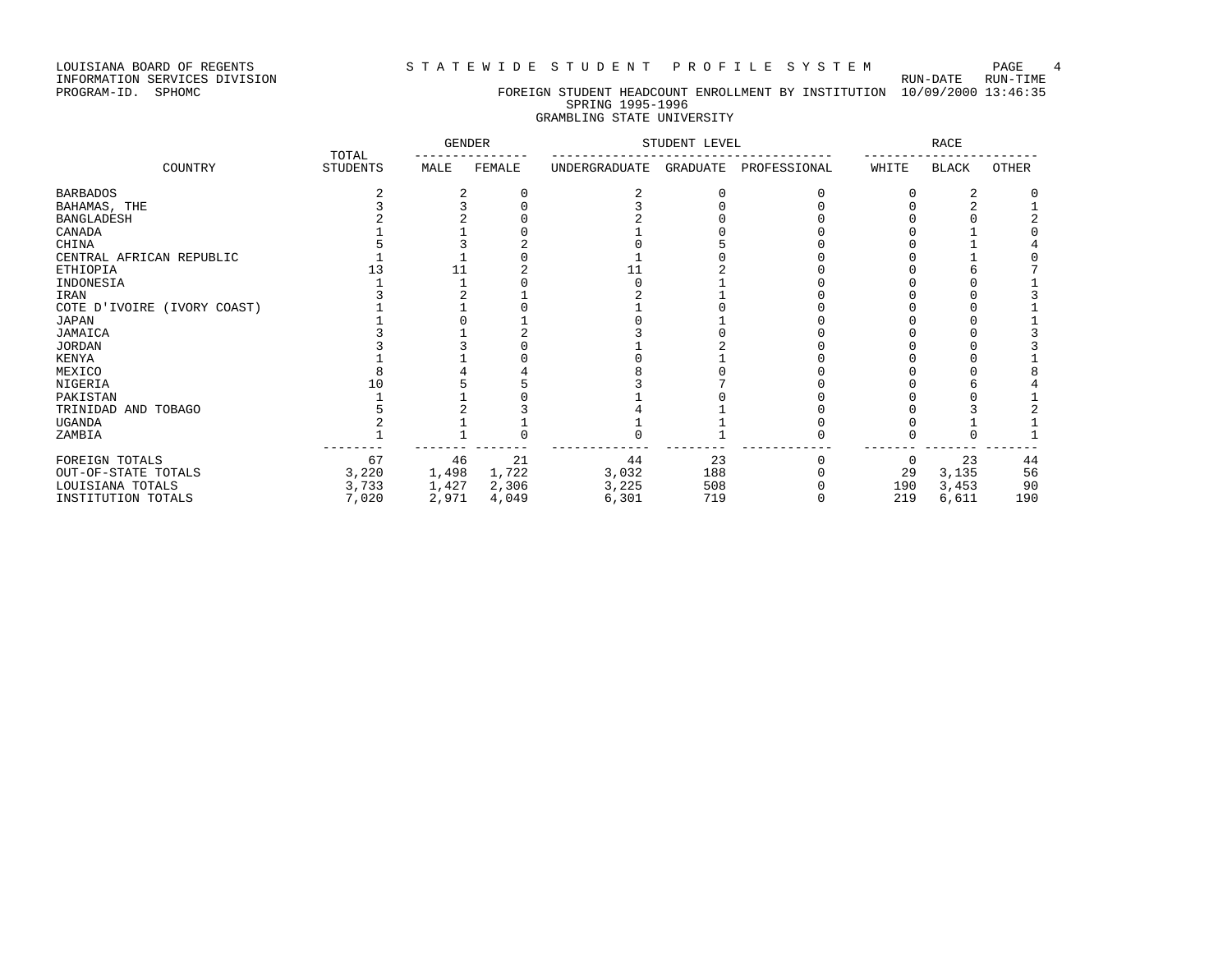### LOUISIANA BOARD OF REGENTS STRTEWIDE STUDENT PROFILE SYSTEM PAGE 5

### PROGRAM-ID. SPHOMC FOREIGN STUDENT HEADCOUNT ENROLLMENT BY INSTITUTION 10/09/2000 13:46:35 SPRING 1995-1996 LOUISIANA TECH UNIVERSITY

|                       |         |                          |                | <b>GENDER</b><br>------------ | STUDENT LEVEL<br>----------------- |                | <b>RACE</b>  |              |              |                         |
|-----------------------|---------|--------------------------|----------------|-------------------------------|------------------------------------|----------------|--------------|--------------|--------------|-------------------------|
|                       | COUNTRY | TOTAL<br><b>STUDENTS</b> | MALE           | FEMALE                        | UNDERGRADUATE GRADUATE             |                | PROFESSIONAL | WHITE        | <b>BLACK</b> | <b>OTHER</b>            |
| ARGENTINA             |         | 1                        | 1              | 0                             | $\mathbf 0$                        | 1              | 0            | $\mathbf 0$  | $\mathbf 0$  | 1                       |
| AUSTRIA               |         | 2                        | $\overline{a}$ | 0                             | 2                                  | $\mathbf 0$    | 0            | $\mathbf{1}$ | $\mathbf{0}$ | $\mathbf{1}$            |
| BAHAMAS, THE          |         | 7                        | 6              | $\mathbf{1}$                  | 7                                  | $\Omega$       | 0            | 0            | $\Omega$     | 7                       |
| <b>BANGLADESH</b>     |         | $\overline{a}$           | 2              | $\Omega$                      | 1                                  | 1              | $\Omega$     | $\Omega$     | $\Omega$     | 2                       |
| BRAZIL                |         | $\overline{2}$           | $\mathbf{1}$   | $\mathbf{1}$                  | $\overline{c}$                     | $\mathbf 0$    | 0            | $\Omega$     | $\Omega$     | $\overline{\mathbf{c}}$ |
| CANADA                |         | 5                        | 3              | $\overline{2}$                | 5                                  | $\mathbf 0$    | 0            | 2            | $\Omega$     | 3                       |
|                       |         | $\mathbf{1}$             | $\mathbf{1}$   | 0                             | $\Omega$                           | $\mathbf{1}$   | 0            | $\Omega$     | $\Omega$     | 1                       |
| SRI LANKA             |         | $\mathbf{1}$             | $\mathbf 0$    | $\mathbf{1}$                  |                                    | $\mathbf 0$    | 0            | $\Omega$     | $\Omega$     | $\mathbf{1}$            |
| CHINA                 |         | $\mathbf{1}$             | $\mathbf{1}$   | $\Omega$                      | 1                                  | $\Omega$       | $\Omega$     | $\Omega$     | $\Omega$     | $\mathbf{1}$            |
| CHILE                 |         |                          |                |                               |                                    |                |              |              | $\Omega$     |                         |
| COMOROS               |         | 81                       | 60             | 21                            | 3                                  | 78             | 0            | $\Omega$     |              | 81                      |
| COLOMBIA              |         | 2                        | 2              | 0                             | $\overline{2}$                     | $\mathbf 0$    | 0            | 0            | $\Omega$     | 2                       |
| DENMARK               |         | $\mathbf{1}$             | 1              | $\Omega$                      | 1                                  | $\mathbf 0$    | 0            | 1            | $\Omega$     | 0                       |
| EGYPT                 |         | 4                        | 4              | 0                             | $\Omega$                           | 4              | 0            | $\Omega$     | $\Omega$     | 4                       |
| EL SALVADOR           |         | 2                        | $\mathbf{1}$   | $\mathbf{1}$                  | $\overline{2}$                     | $\Omega$       | 0            | $\Omega$     | $\Omega$     | 2                       |
| FRANCE                |         | 3                        | $\sqrt{2}$     | $\mathbf{1}$                  | 3                                  | $\mathbf 0$    | 0            | $\Omega$     | $\Omega$     | 3                       |
| <b>GABON</b>          |         | 2                        | $\mathbf 0$    | $\overline{2}$                | $\mathbf{1}$                       | 1              | 0            | 1            | $\Omega$     | $\mathbf{1}$            |
| <b>GUATEMALA</b>      |         | 1                        | $\mathbf{1}$   | 0                             | 1                                  | $\mathbf 0$    | 0            | $\Omega$     | $\Omega$     | $1\,$                   |
| HONG KONG             |         | 2                        | $\mathbf{1}$   | $\mathbf{1}$                  | $\mathbf{1}$                       | 1              | 0            | $\Omega$     | $\Omega$     | 2                       |
| HONDURAS              |         | 8                        | 5              | 3                             | 7                                  | $\mathbf{1}$   | 0            | $\Omega$     | $\Omega$     | 8                       |
| INDONESIA             |         | 5                        | $\overline{3}$ | $\overline{a}$                | 3                                  | $\overline{2}$ | 0            | $\Omega$     | $\Omega$     | 5                       |
| INDIA                 |         | 66                       | 54             | 12                            | 9                                  | 57             | 0            | $\Omega$     | $\Omega$     | 66                      |
| IRAN                  |         | 6                        | 6              | 0                             | 2                                  | 4              | 0            | $\Omega$     | $\Omega$     | 6                       |
| JAMAICA               |         | $\overline{2}$           | $\overline{2}$ | $\Omega$                      | 2                                  | $\Omega$       | 0            | $\Omega$     | $\Omega$     | 2                       |
| <b>JORDAN</b>         |         | 7                        | 7              | $\Omega$                      | 5                                  | $\overline{2}$ | 0            | $\Omega$     | $\Omega$     | 7                       |
| KENYA                 |         | 1                        | $\mathbf{1}$   | 0                             | $\Omega$                           | $\mathbf{1}$   | 0            | $\Omega$     | $\Omega$     | $\mathbf 1$             |
| KIRIBATI              |         |                          | $\mathbf{1}$   | $\Omega$                      | $\Omega$                           | $\mathbf{1}$   | 0            | $\Omega$     | $\Omega$     | 1                       |
| KUWAIT                |         | 4                        | 4              | $\Omega$                      | 3                                  | $\mathbf{1}$   | 0            | $\Omega$     | $\Omega$     | 4                       |
| LEBANON               |         | 4                        | 4              | 0                             | 1                                  | 3              | 0            | $\Omega$     | $\Omega$     | 4                       |
| MADAGASCAR            |         |                          | $\mathbf{1}$   | $\Omega$                      |                                    | $\Omega$       | 0            | $\Omega$     | $\Omega$     | 1                       |
| MACEDONIA             |         | 1                        | $\mathbf{1}$   | 0                             | $\mathbf{1}$                       | $\mathbf 0$    | 0            | $\Omega$     | O            | $1\,$                   |
| MEXICO                |         | 2                        | $\mathbf{1}$   | $\mathbf{1}$                  | $\overline{2}$                     | $\Omega$       | 0            | O            | $\Omega$     | 2                       |
| MALAYSIA              |         | ζ                        | 3              | $\Omega$                      | $\mathbf{1}$                       | $\overline{c}$ | $\Omega$     | $\Omega$     | $\Omega$     | 3                       |
| <b>NIGER</b>          |         | 4                        | 4              | $\Omega$                      | $\Omega$                           | $\overline{4}$ | 0            | $\Omega$     | 1            | 3                       |
| NIGERIA               |         | 1                        | $\mathbf 0$    | $\mathbf{1}$                  |                                    | $\mathbf 0$    | 0            | $\Omega$     | $\Omega$     | $\mathbf 1$             |
| NORWAY                |         | 3                        | $\sqrt{2}$     | $\mathbf{1}$                  | 3                                  | $\mathbf 0$    | 0            | $\Omega$     | $\Omega$     | 3                       |
| NEPAL                 |         | 3                        | 3              | 0                             |                                    | $\overline{2}$ | 0            | O            | $\Omega$     | 3                       |
| PARAGUAY              |         | 1                        | $\mathbf{1}$   | $\Omega$                      | 1                                  | $\Omega$       | $\Omega$     | U            | $\Omega$     | $1\,$                   |
| PAKISTAN              |         | 7                        | 5              | 2                             | 5                                  | $\overline{2}$ | 0            | 0            | $\Omega$     | 7                       |
| PANAMA                |         | 4                        | $\mathbf{1}$   | 3                             | 3                                  | $\mathbf{1}$   | 0            | $\Omega$     | $\Omega$     | 4                       |
| PUERTO RICO           |         | $\mathbf{1}$             | $\mathbf{1}$   | 0                             |                                    | $\mathbf 0$    | 0            | $\Omega$     | $\Omega$     | 1                       |
| SAUDI ARABIA          |         | 8                        | 8              | $\Omega$                      | 8                                  | $\Omega$       | 0            | $\Omega$     | $\Omega$     | 8                       |
|                       |         | 2                        | $\overline{2}$ | $\Omega$                      | $\overline{2}$                     | $\Omega$       | $\Omega$     | U            | $\Omega$     | 2                       |
| SEYCHELLES<br>SENEGAL |         | $\mathbf{1}$             | $\mathbf{1}$   | 0                             | $\mathbf 0$                        | $\mathbf{1}$   | 0            | $\mathbf{1}$ | $\Omega$     | 0                       |
|                       |         |                          |                |                               |                                    |                |              |              |              |                         |
| SIERRA LEONE          |         | $\mathbf{1}$             | $\mathbf 0$    | $\mathbf{1}$                  | $\mathbf{1}$                       | $\mathbf 0$    | 0            | $\Omega$     | $\Omega$     | $\mathbf{1}$            |
| <b>SUDAN</b>          |         | 10                       | 5              | 5                             | 8                                  | $\overline{2}$ | 0            | $\Omega$     | $\Omega$     | 10                      |
| SYRIA                 |         | 2                        | $\overline{2}$ | O                             | 1                                  | 1              | $\Omega$     | O            | $\Omega$     | 2                       |
| UNITED ARAB EMIRATES  |         | 3                        | 3              | 0                             | 2                                  | 1              | 0            | O            | $\Omega$     | 3                       |
| TRINIDAD AND TOBAGO   |         | 2                        | $\overline{2}$ | 0                             | $\overline{\mathbf{c}}$            | $\Omega$       | 0            | $\Omega$     | $\Omega$     | 2                       |
| THAILAND              |         | 8                        | 6              | $\overline{2}$                | $\overline{2}$                     | 6              | 0            | $\Omega$     | $\Omega$     | 8                       |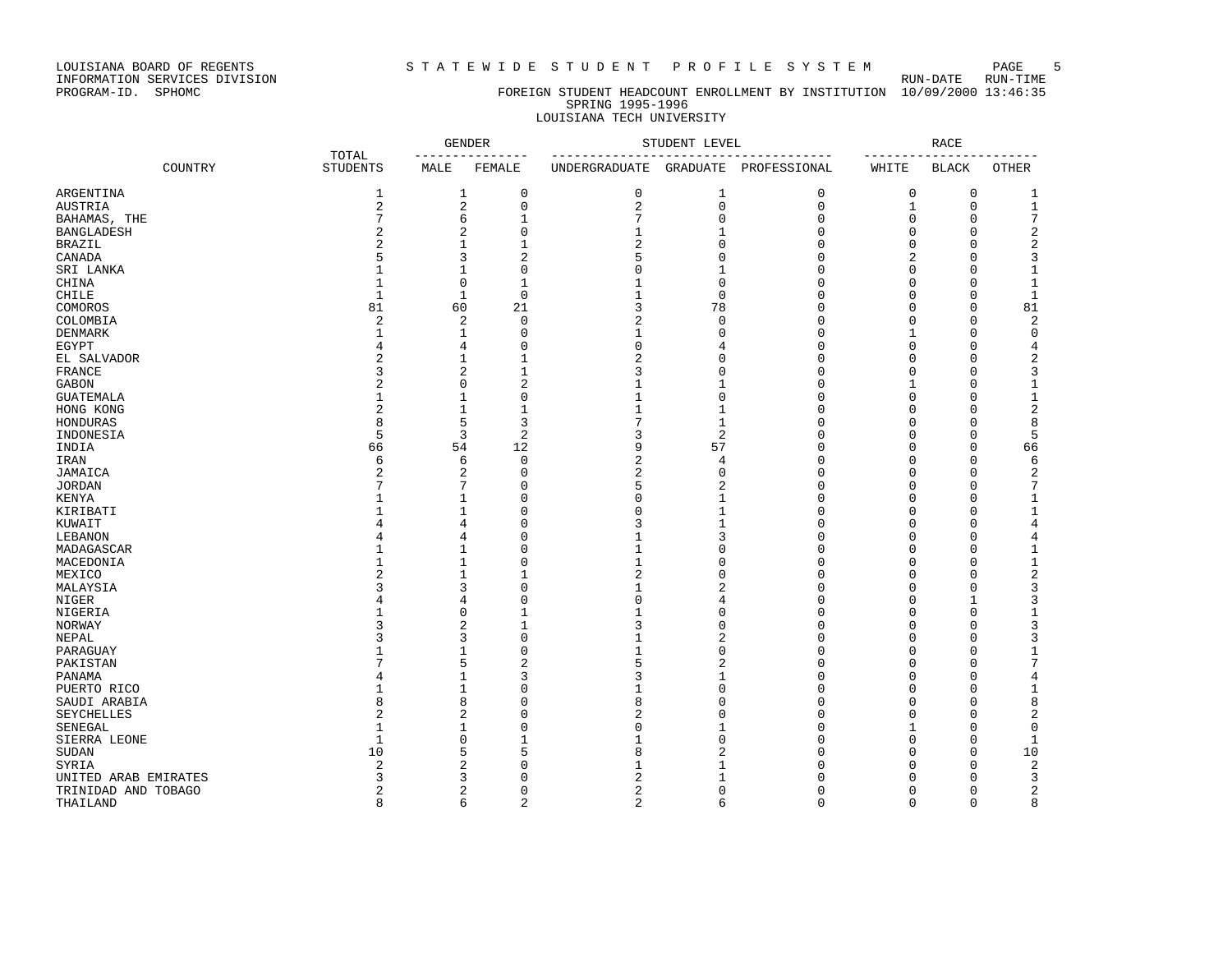LOUISIANA BOARD OF REGENTS STATEWIDE STUDENT PROFILE SYSTEM PAGE 6

INFORMATION SERVICES DIVISION RUN-DATE RUN-TIME

## PROGRAM-ID. SPHOMC FOREIGN STUDENT HEADCOUNT ENROLLMENT BY INSTITUTION 10/09/2000 13:46:35 SPRING 1995-1996 LOUISIANA TECH UNIVERSITY

|                     | TOTAL           | <b>GENDER</b> |        | STUDENT LEVEL |          | RACE         |       |              |       |
|---------------------|-----------------|---------------|--------|---------------|----------|--------------|-------|--------------|-------|
| COUNTRY             | <b>STUDENTS</b> | MALE          | FEMALE | UNDERGRADUATE | GRADUATE | PROFESSIONAL | WHITE | <b>BLACK</b> | OTHER |
| TURKEY              |                 |               |        |               |          |              |       |              |       |
| TAIWAN              | 10              |               |        |               |          |              |       |              | 10    |
| VENEZUELA           |                 |               |        |               |          |              |       |              |       |
| VIRGIN ISLANDS      |                 |               |        |               |          |              |       |              |       |
| ZAMBIA              |                 |               |        |               |          |              |       |              |       |
| UNKNOWN LOCATION    |                 |               |        |               |          |              |       |              |       |
| FOREIGN TOTALS      | 313             | 245           | 68     | 121           | 192      |              |       |              | 306   |
| OUT-OF-STATE TOTALS | 1,183           | 697           | 486    | 1,024         | 159      |              | 907   | 214          | 62    |
| LOUISIANA TOTALS    | 7,157           | 3,540         | 3,617  | 6,289         | 868      |              | 5,916 | 875          | 366   |
| INSTITUTION TOTALS  | 8,653           | 4,482         | 4,171  | 7,434         | 1,219    |              | 6,829 | 1,090        | 734   |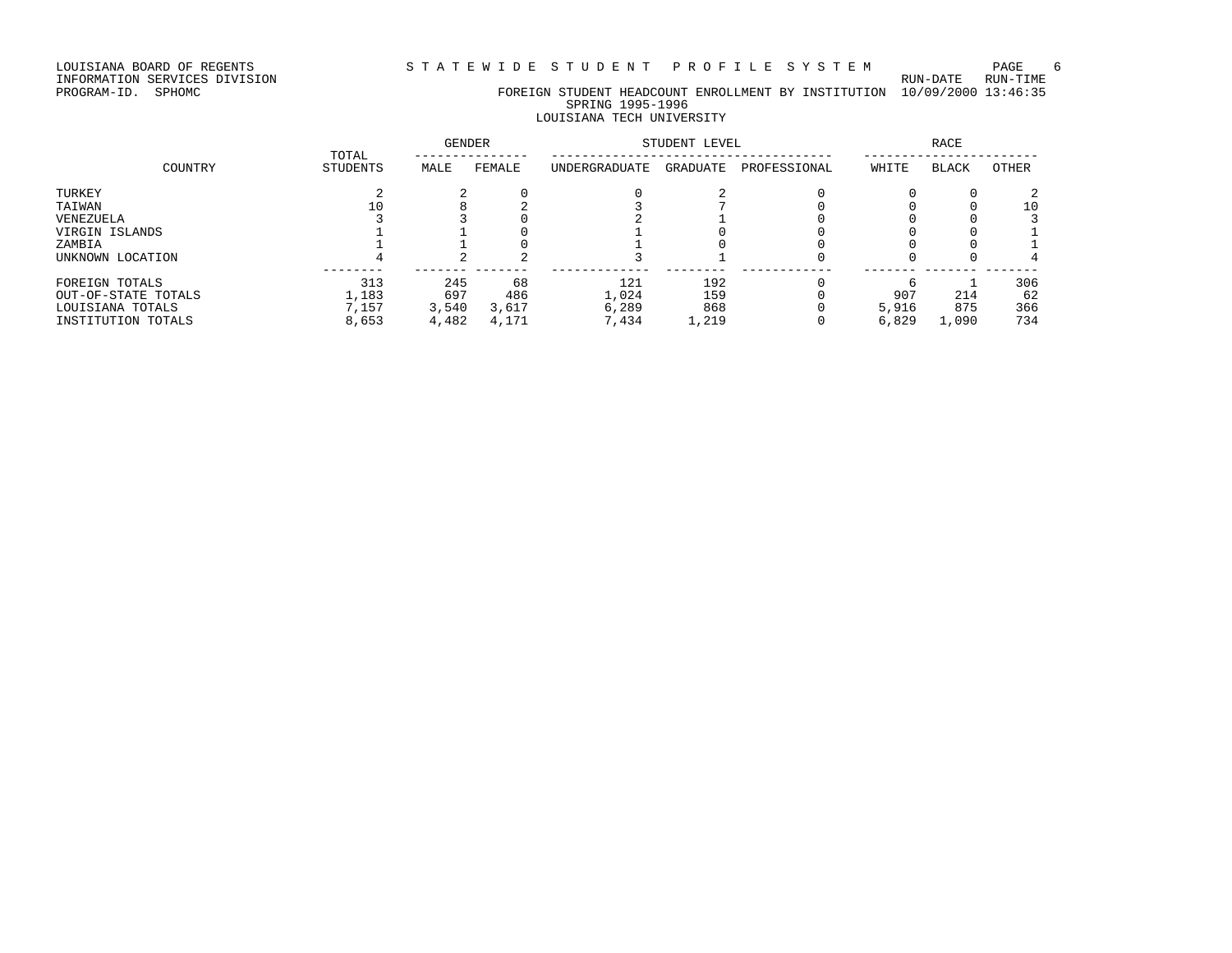LOUISIANA BOARD OF REGENTS STATEWIDE STUDENT PROFILE SYSTEM PAGE 7

## PROGRAM-ID. SPHOMC FOREIGN STUDENT HEADCOUNT ENROLLMENT BY INSTITUTION 10/09/2000 13:46:35 SPRING 1995-1996 MCNEESE STATE UNIVERSITY

|                        |                          | <b>GENDER</b>  |             | STUDENT LEVEL        |                 | <b>RACE</b>  |              |              |                |
|------------------------|--------------------------|----------------|-------------|----------------------|-----------------|--------------|--------------|--------------|----------------|
| COUNTRY                | TOTAL<br><b>STUDENTS</b> | MALE           | FEMALE      | <b>UNDERGRADUATE</b> | <b>GRADUATE</b> | PROFESSIONAL | WHITE        | <b>BLACK</b> | <b>OTHER</b>   |
| <b>AUSTRALIA</b>       | 1                        | 1              | 0           |                      | 0               | 0            | 0            | $\mathbf 0$  |                |
| <b>BELGIUM</b>         |                          | $\overline{c}$ | 5           | 4                    | P               | $\cap$       | 2            | $\Omega$     | 5              |
| BAHAMAS, THE           |                          |                |             |                      |                 |              | 0            |              |                |
| <b>BANGLADESH</b>      |                          |                |             |                      |                 |              |              |              | 8              |
| <b>BELIZE</b>          |                          |                |             |                      |                 |              |              |              |                |
| BOSNIA AND HERZEGOVINA |                          |                |             |                      |                 |              |              |              | 6              |
| <b>BULGARIA</b>        |                          |                |             |                      |                 |              |              |              | 4              |
| CANADA                 | 15                       |                | 6           | 11                   | 4               |              |              | $\cap$       | 14             |
| CHINA                  | 11                       |                |             |                      | 10              |              |              |              | 11             |
| CAMEROON               | -1                       |                |             |                      | $\Omega$        |              |              |              | $\mathbf{1}$   |
| CYPRUS                 |                          |                | $\Omega$    |                      |                 |              |              |              | 2              |
| <b>ECUADOR</b>         |                          |                |             |                      |                 |              |              |              | $\mathbf{1}$   |
| IRELAND                |                          |                |             | 2                    |                 |              |              |              | $\sqrt{2}$     |
| <b>ESTONIA</b>         |                          |                |             |                      |                 |              |              |              | $\mathbf{1}$   |
| CZECH REPUBLIC         |                          |                |             |                      |                 |              |              |              | $\mathbf{1}$   |
| FRANCE                 |                          |                |             |                      |                 |              |              |              | 3              |
| GABON                  |                          |                |             |                      |                 |              |              |              | 2              |
| HONG KONG              |                          |                |             |                      |                 |              |              |              | 3              |
| HONDURAS               |                          |                |             |                      |                 |              |              |              | 3              |
| INDONESIA              |                          |                |             |                      |                 |              |              |              |                |
| INDIA                  |                          |                |             |                      |                 |              |              |              | 6              |
| <b>JAPAN</b>           |                          |                |             |                      |                 |              |              |              | 7              |
| LITHUANIA              |                          |                |             |                      |                 |              |              |              |                |
| MACEDONIA              |                          |                |             |                      |                 |              |              |              |                |
| MOROCCO                |                          |                |             |                      |                 |              |              |              | $\mathbf{1}$   |
| MEXICO                 |                          |                |             |                      |                 |              |              |              | 3              |
| MALAYSIA               |                          |                |             |                      |                 |              |              |              |                |
| NIGERIA                |                          |                |             |                      |                 |              |              |              | 6              |
| PAKISTAN               |                          |                |             |                      |                 |              |              |              | 2              |
| POLAND                 |                          |                |             |                      |                 |              |              |              |                |
| RUSSIA                 |                          |                |             |                      |                 |              |              |              | $\overline{2}$ |
| SOUTH AFRICA           |                          |                |             |                      |                 |              |              |              |                |
| SWITZERLAND            |                          |                |             |                      |                 |              |              |              |                |
| THAILAND               |                          |                | C           |                      |                 |              | U            | ∩            | $\mathbf{1}$   |
| TURKEY                 |                          |                |             | 2                    |                 |              | 0            | n            | $\overline{2}$ |
| UNKNOWN LOCATION       |                          | $\mathbf{1}$   | $\mathbf 1$ |                      | 1               |              | $\mathbf{1}$ | $\mathbf 0$  | $\mathbf{1}$   |
| FOREIGN TOTALS         | 114                      | 67             | 47          | 76                   | 38              | $\Omega$     | 6            | $\mathbf 0$  | 108            |
| OUT-OF-STATE TOTALS    | 474                      | 238            | 236         | 415                  | 59              | $\Omega$     | 365          | 79           | 30             |
| LOUISIANA TOTALS       | 7,207                    | 2,870          | 4,337       | 6,197                | 1,010           | n            | 5,984        | 1,053        | 170            |
| INSTITUTION TOTALS     | 7,795                    | 3,175          | 4,620       | 6,688                | 1,107           | $\Omega$     | 6,355        | 1,132        | 308            |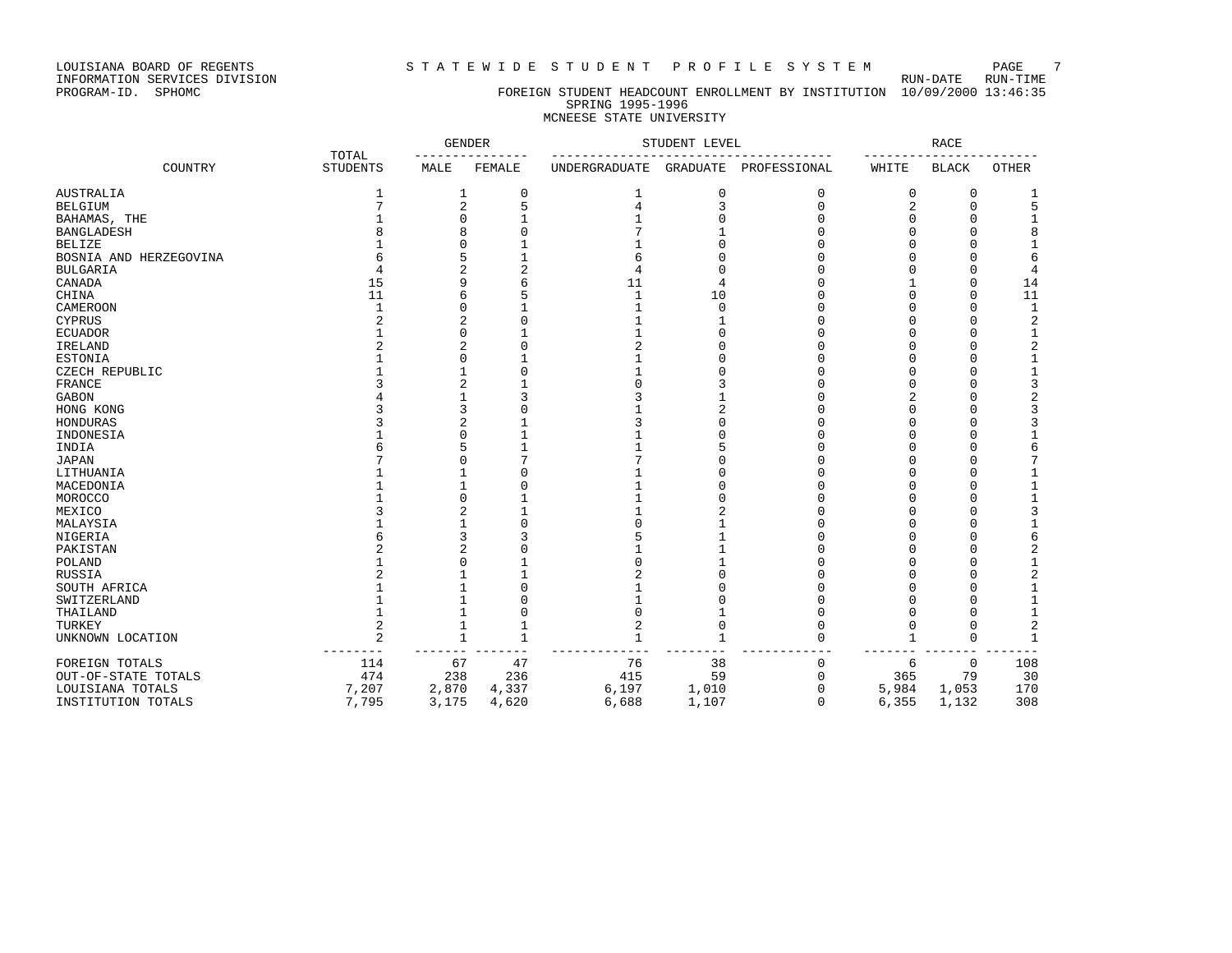LOUISIANA BOARD OF REGENTS STA TEWIDE STUDENT PROFILE SYSTEM PAGE 8<br>INFORMATION SERVICES DIVISION

INFORMATION SERVICES DIVISION<br>PROGRAM-ID. SPHOMC

### FOREIGN STUDENT HEADCOUNT ENROLLMENT BY INSTITUTION 10/09/2000 13:46:35 SPRING 1995-1996 NICHOLLS STATE UNIVERSITY

| TOTAL               |         |                 |              | <b>GENDER</b>  | STUDENT LEVEL                       |                |             | RACE                |              |                         |
|---------------------|---------|-----------------|--------------|----------------|-------------------------------------|----------------|-------------|---------------------|--------------|-------------------------|
|                     | COUNTRY | <b>STUDENTS</b> | MALE         | FEMALE         | UNDERGRADUATE GRADUATE PROFESSIONAL |                |             | WHITE               | <b>BLACK</b> | <b>OTHER</b>            |
| BAHRAIN             |         | 3               | 3            | 0              | 3                                   | 0              | 0           | 0                   | 0            | 3                       |
| BELGIUM             |         | 1               | $\mathbf 0$  | 1              | 1                                   | $\Omega$       | $\Omega$    | $\Omega$            | $\Omega$     | 1                       |
| BANGLADESH          |         | 5               | 4            | 1              | 1                                   | 4              | U           | U                   | ∩            | 5                       |
| BELIZE              |         | $\overline{2}$  | 2            | $\mathbf 0$    | $\overline{2}$                      | U              | U           | O                   |              | 2                       |
| BRAZIL              |         |                 | 2            | $\Omega$       | 2                                   | U              | n           | U                   |              | 2                       |
| BULGARIA            |         |                 |              | 1              |                                     |                |             | U                   |              | $\overline{\mathbf{c}}$ |
| CANADA              |         |                 |              | $\overline{2}$ |                                     | U              |             |                     |              | 3                       |
| CHINA               |         |                 | 2            | 1              | $\Omega$                            | 3              |             | U                   |              | 3                       |
| CHILE               |         |                 | 2            | $\Omega$       | 2                                   | U              | $\Omega$    | U                   |              | 2                       |
| COMOROS             |         |                 | U            | 4              | 1                                   | 3              |             | U                   |              | 4                       |
| EGYPT               |         | 6               | 6            | $\Omega$       | $\mathbf{1}$                        | 5              | U           | U                   |              | 6                       |
| FINLAND             |         | $\overline{2}$  |              | 1              | $\overline{2}$                      | U              | n           | U                   |              | $\overline{2}$          |
| FRANCE              |         | 18              | 9            | 9              | 13                                  | 5              | U           | U                   | ∩            | 18                      |
| GAMBIA, THE         |         | $\overline{c}$  | 2            | $\Omega$       | $\overline{2}$                      | $\Omega$       | $\cap$      | U                   |              | 2                       |
| GABON               |         | 8               |              | $\mathbf{1}$   | 8                                   | O              | U           | U                   |              | 8                       |
| GERMANY             |         |                 | O            | $\mathbf{1}$   | $\Omega$                            |                | $\cap$      | O                   |              | 1                       |
| GUATEMALA           |         |                 | 2            | $\Omega$       | $\overline{2}$                      | $\Omega$       | $\cap$      | U                   |              | 2                       |
| HONG KONG           |         |                 | 1            | $\overline{2}$ | 3                                   | Ω              |             | U                   |              | 3                       |
| INDONESIA           |         |                 | O            | 4              |                                     | Ω              | $\cap$      | U                   |              | 4                       |
| INDIA               |         |                 | 3            | 3              |                                     | 6              | C           | U                   |              | 6                       |
| IRAN                |         |                 | U            | $\mathbf{1}$   | $\Omega$                            |                | $\Omega$    | U                   |              | 1                       |
| JAPAN               |         |                 | 2            | $\mathbf 1$    | $\overline{2}$                      |                | n           | U                   |              | 3                       |
| JORDAN              |         |                 |              | $\Omega$       |                                     | O              | $\cap$      | U                   |              | 1                       |
| MACEDONIA           |         |                 | 3            | $\overline{2}$ | 5                                   | $\Omega$       | C           |                     |              | 5                       |
| MOROCCO             |         |                 | U            | $\mathbf{1}$   | 1                                   | Ω              | $\Omega$    | U                   |              | $\mathbf{1}$            |
| MEXICO              |         |                 |              | $\mathbf{1}$   | $\overline{2}$                      | Ω              | U           |                     |              | $\overline{c}$          |
| MALAYSIA            |         |                 | 3            | $\mathbf{0}$   | $\overline{c}$                      |                | $\Omega$    | U                   |              | 3                       |
| NIGER               |         |                 |              | $\mathbf{0}$   | 1                                   | $\Omega$       | C           |                     |              | $1\,$                   |
| NORWAY              |         |                 | U            | 1              | $\mathbf{1}$                        | Ω              | O           | U                   |              | $\mathbf 1$             |
| PERU                |         |                 |              | $\Omega$       |                                     | Ω              | C           |                     |              | $1\,$                   |
| PAKISTAN            |         |                 |              | $\Omega$       | $\cap$                              | 1              | U           | U                   |              | $\mathbf 1$             |
| SAUDI ARABIA        |         |                 |              | $\Omega$       | $\cap$                              | $\mathbf{1}$   |             |                     |              | $\mathbf 1$             |
| SERBIA              |         |                 | 2            | $\mathbf{1}$   |                                     | $\overline{a}$ | $\Omega$    | U                   |              | 3                       |
| SWEDEN              |         |                 | 2            | 3              |                                     |                | U           |                     |              | 5                       |
| THAILAND            |         |                 | U            | $\mathbf{1}$   |                                     | $\Omega$       | $\Omega$    | U                   |              | $\mathbf{1}$            |
| TONGA               |         |                 |              | $\mathbf{0}$   |                                     | $\Omega$       |             | U                   |              | 1                       |
| TURKEY              |         |                 | 2            | $\mathbf{0}$   | $\Omega$                            | 2              | C           | U                   |              | $\overline{c}$          |
| TAIWAN              |         |                 | 2            | $\overline{2}$ |                                     | 3              | U           | U                   |              | 4                       |
| TANZANIA            |         |                 |              | $\mathbf{0}$   |                                     | $\Omega$       | $\Omega$    | O                   |              | $\mathbf 1$             |
| UNITED KINGDOM      |         | $\overline{c}$  |              | $\mathbf{1}$   | $\overline{2}$                      | $\Omega$       | $\Omega$    | $\Omega$            | ∩            | 2                       |
|                     |         | $\mathbf{1}$    | $\mathbf{1}$ | $\mathbf{0}$   | $\mathbf{1}$                        | $\Omega$       | $\Omega$    | 0                   | $\Omega$     | 1                       |
| VENEZUELA           |         |                 |              |                |                                     |                |             |                     |              |                         |
| FOREIGN TOTALS      |         | 120             | 74           | 46             | 79                                  | 41             | 0           | $\mathsf{O}\xspace$ | $\mathbf 0$  | 120                     |
| OUT-OF-STATE TOTALS |         | 106             | 68           | 38             | 88                                  | 18             | 0           | 73                  | 27           | 6                       |
| LOUISIANA TOTALS    |         | 6,573           | 2,379        | 4,194          | 5,735                               | 838            | 0           | 5,407               | 937          | 229                     |
| INSTITUTION TOTALS  |         | 6,799           | 2,521        | 4,278          | 5,902                               | 897            | $\mathbf 0$ | 5,480               | 964          | 355                     |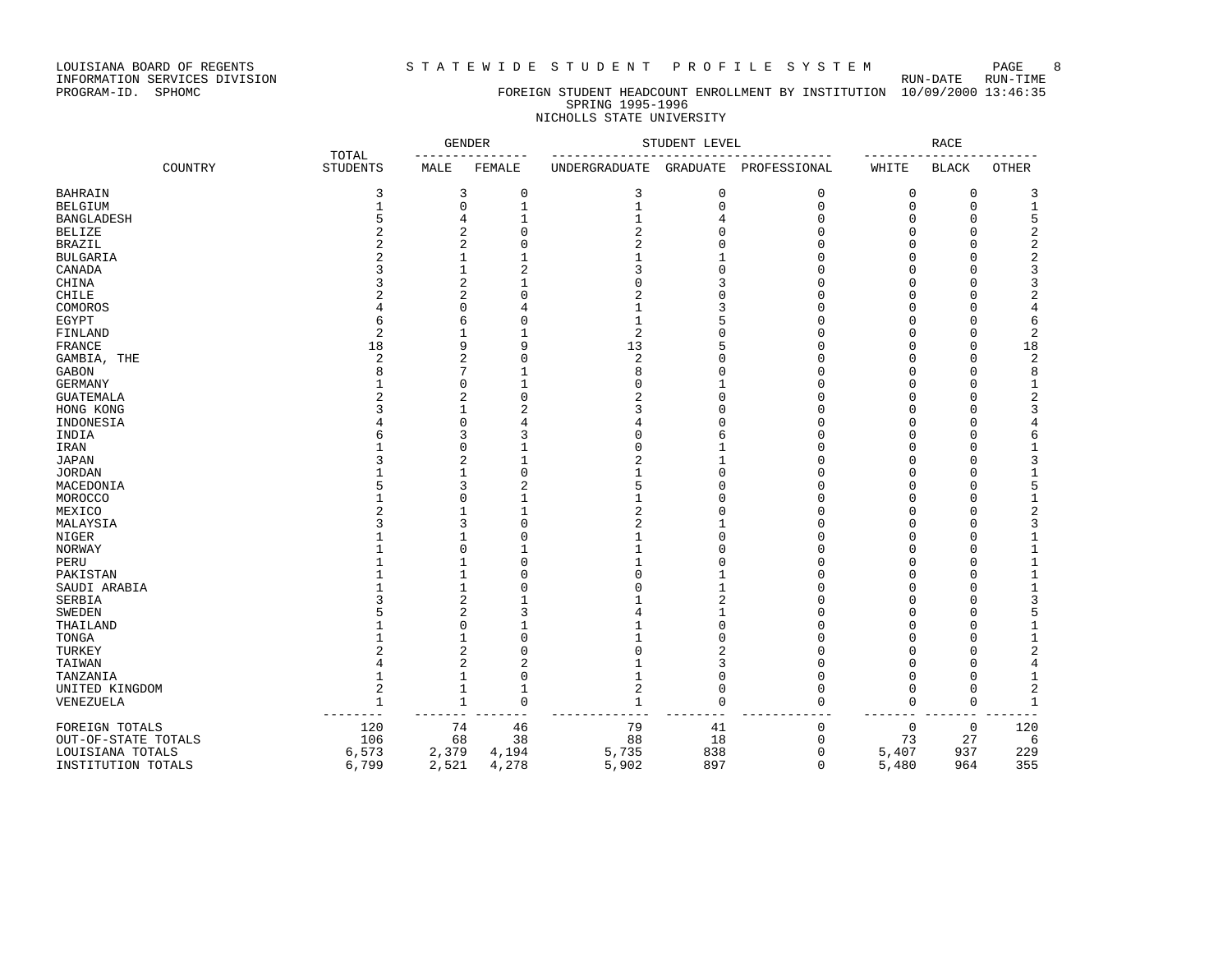INFORMATION SERVICES DIVISION RUN-DATE RUN-TIME

### PROGRAM-ID. SPHOMC FOREIGN STUDENT HEADCOUNT ENROLLMENT BY INSTITUTION 10/09/2000 13:46:35 SPRING 1995-1996 UNIVERSITY OF LA. IN MONROE

|                        |                          | <b>GENDER</b><br>------------- |                | STUDENT LEVEL                       | _____________________________________ | <b>RACE</b><br>$- - - - -$<br>-------- |          |              |                |
|------------------------|--------------------------|--------------------------------|----------------|-------------------------------------|---------------------------------------|----------------------------------------|----------|--------------|----------------|
| COUNTRY                | TOTAL<br><b>STUDENTS</b> | MALE                           | FEMALE         | UNDERGRADUATE GRADUATE PROFESSIONAL |                                       |                                        | WHITE    | BLACK        | OTHER          |
| AUSTRALIA              | $\overline{2}$           | $\overline{c}$                 | 0              | 2                                   | 0                                     | 0                                      | 0        | 0            | 2              |
| BELGIUM                | $\overline{4}$           | $\mathbf{1}$                   | 3              | 3                                   | $\mathbf{1}$                          | $\mathbf{0}$                           | $\Omega$ | $\mathbf 0$  | 4              |
| BANGLADESH             | 11                       | 10                             | $\mathbf{1}$   | 10                                  | $\mathbf{1}$                          | $\mathbf{0}$                           | $\Omega$ | $\Omega$     | 11             |
| BELIZE                 | 1                        | $\mathbf 0$                    | $\mathbf{1}$   | 1                                   | $\Omega$                              | $\Omega$                               | $\cap$   | $\Omega$     | 1              |
| BOSNIA AND HERZEGOVINA | $\mathbf{1}$             | $1\,$                          | $\Omega$       | $\mathbf 1$                         | $\Omega$                              | $\Omega$                               | U        | $\Omega$     | $\mathbf{1}$   |
| BRAZIL                 | 3                        | 3                              | $\Omega$       | $\overline{c}$                      |                                       | $\Omega$                               | U        | <sup>0</sup> | 3              |
| BULGARIA               | 1                        | 1                              | $\mathbf 0$    | $\mathbf 0$                         | $\mathbf{1}$                          | 0                                      | U        | <sup>0</sup> | $\mathbf{1}$   |
| CANADA                 | 13                       | 11                             | $\overline{2}$ | 12                                  | $\mathbf{1}$                          | O                                      | U        | $\Omega$     | 13             |
| CAMBODIA               | 1                        | 1                              | $\Omega$       | $\mathbf 0$                         | $\mathbf{1}$                          | O                                      | U        | $\Omega$     | 1              |
| CHINA                  | 102                      | 48                             | 54             | 3                                   | 99                                    | $\mathbf 0$                            | O        | $\mathbf 0$  | 102            |
| COLOMBIA               | $\sqrt{2}$               | $\overline{c}$                 | $\mathbf 0$    | $\overline{2}$                      | $\Omega$                              | $\Omega$                               | U        | $\Omega$     | $\overline{c}$ |
| CYPRUS                 | 22                       | 18                             | $\overline{4}$ | 22                                  | $\mathbf 0$                           | $\mathbf{0}$                           | $\Omega$ | $\Omega$     | 22             |
| IRELAND                | 1                        | $\mathbf{1}$                   | $\Omega$       | 1                                   | $\Omega$                              | $\mathbf 0$                            | U        | $\Omega$     | 1              |
| ETHIOPIA               | 2                        | $\Omega$                       | $\overline{2}$ | 2                                   | $\Omega$                              | O                                      | U        | ∩            | 2              |
| CZECH REPUBLIC         | $\overline{2}$           |                                | 1              | $\mathbf 0$                         | $\overline{2}$                        | O                                      | U        | $\Omega$     | 2              |
| FRANCE                 | 12                       | 5                              | 7              | 11                                  | 1                                     | O                                      | U        | $\Omega$     | 12             |
| GAMBIA, THE            | $\mathbf{1}$             | 1                              | $\Omega$       | $\Omega$                            | $\mathbf{1}$                          | $\Omega$                               | O        | <sup>0</sup> | $\mathbf{1}$   |
| GERMANY                | $\overline{2}$           | 1                              | $\mathbf{1}$   | $\mathbf 1$                         | $\mathbf{1}$                          | $\mathbf 0$                            | O        | <sup>0</sup> | $\sqrt{2}$     |
| GREECE                 | 1                        | $\Omega$                       | $\mathbf{1}$   | 1                                   | $\Omega$                              | $\Omega$                               | O        | $\Omega$     | $1\,$          |
| GUATEMALA              | $\mathbf{1}$             | $\Omega$                       | $\mathbf{1}$   | $\mathbf 1$                         | $\Omega$                              | $\Omega$                               | U        | $\cap$       | $\mathbf{1}$   |
| HUNGARY                | 1                        | 0                              | 1              | 1                                   | $\Omega$                              | O                                      | U        | Λ            | 1              |
| <b>ICELAND</b>         | $\overline{2}$           | 1                              | 1              | 1                                   | $\mathbf{1}$                          | $\Omega$                               | U        | ∩            | $\overline{2}$ |
| INDIA                  | 28                       | 20                             | 8              | 2                                   | 26                                    | $\Omega$                               | U        | ∩            | 28             |
| IRAN                   | $\mathbf{1}$             | $\Omega$                       | 1              | $\mathbf 1$                         | $\Omega$                              | O                                      | U        | $\Omega$     | $\mathbf{1}$   |
| ISRAEL                 | $\overline{c}$           | $\mathbf{1}$                   | $\mathbf{1}$   | 1                                   | -1                                    | $\mathbf{0}$                           | U        | <sup>0</sup> | $\overline{2}$ |
| JAPAN                  | 3                        |                                | $\overline{c}$ | $\overline{2}$                      | $\mathbf{1}$                          | $\Omega$                               | $\Omega$ | $\cap$       | 3              |
| KENYA                  | $\mathbf{1}$             |                                | $\Omega$       | $\mathbf 1$                         | $\Omega$                              | $\Omega$                               | $\Omega$ | $\Omega$     | $1\,$          |
| KOREA, REPUBLIC OF     | $\overline{2}$           | 2                              | $\Omega$       | 1                                   | 1                                     | $\Omega$                               | U        | $\Omega$     | $\sqrt{2}$     |
| MALAYSIA               | 13                       | 6                              | 7              | 8                                   | 5                                     | O                                      | U        | <sup>0</sup> | 13             |
| NIGERIA                | 1                        |                                | $\Omega$       | 1                                   | $\Omega$                              | $\mathbf 0$                            | U        | n            | 1              |
| NETHERLANDS            | $\mathbf{1}$             | $\cap$                         | $\mathbf{1}$   | $\mathbf 0$                         | 1                                     | $\Omega$                               | U        | ∩            | 1              |
| NEPAL                  | $\mathbf{1}$             |                                | $\Omega$       | $\Omega$                            | 1                                     | O                                      | O        | $\Omega$     | $\mathbf{1}$   |
| NEW ZEALAND            |                          |                                | $\mathbf{1}$   | $\overline{c}$                      | $\Omega$                              | 0                                      | O        | $\Omega$     | 2              |
| PERU                   | 4                        | 1                              | 3              | 3                                   | $\mathbf{1}$                          | 0                                      | U        | $\Omega$     | 4              |
| PAKISTAN               |                          |                                | $\Omega$       | $\mathbf 1$                         | $\Omega$                              | $\Omega$                               | $\cap$   | $\cap$       | $\mathbf{1}$   |
| POLAND                 |                          | $\Omega$                       | 1              | 1                                   | $\Omega$                              | 0                                      | $\Omega$ | $\Omega$     | $1\,$          |
| PANAMA                 | $\overline{\mathbf{c}}$  | O                              | $\overline{2}$ | $\overline{c}$                      | $\Omega$                              | 0                                      |          | ∩            | $\overline{c}$ |
| SOUTH AFRICA           | 1                        |                                | $\Omega$       | $\mathbf{1}$                        | $\Omega$                              | O                                      | U        | ∩            | 1              |
| SPAIN                  | 6                        |                                | $\overline{c}$ | 4                                   | $\overline{2}$                        | $\Omega$                               | U        | ∩            | 6              |
|                        | $\overline{2}$           |                                | $\mathbf{1}$   | 2                                   | $\Omega$                              | $\Omega$                               | U        | $\Omega$     | $\overline{2}$ |
| SYRIA                  | 11                       | 7                              | $\overline{4}$ | 4                                   | 7                                     | $\mathbf{0}$                           | $\Omega$ | $\Omega$     | 11             |
| TURKEY                 | $\mathbf{1}$             | $\mathbf{1}$                   | $\Omega$       | $\mathbf 0$                         | $\mathbf{1}$                          | $\mathbf{0}$                           | $\Omega$ | <sup>0</sup> | 1              |
| UGANDA                 | $\mathbf{1}$             | $\mathbf{1}$                   | $\mathbf 0$    | $\mathbf 1$                         | $\Omega$                              | $\mathbf 0$                            | $\Omega$ | $\Omega$     | $\mathbf{1}$   |
| UNITED KINGDOM         |                          |                                |                |                                     |                                       |                                        |          |              |                |
| VENEZUELA              | 5<br>---------           | 3<br>$- - - -$                 | 2              | 5                                   | 0                                     | $\mathbf 0$                            | 0        | $\mathbf 0$  | 5              |
| FOREIGN TOTALS         | 278                      | 162                            | 116            | 120                                 | 158                                   | $\mathbf 0$                            | $\Omega$ | $\Omega$     | 278            |
| OUT-OF-STATE TOTALS    | 605                      | 304                            | 301            | 494                                 | 111                                   | $\mathbf 0$                            | 465      | 116          | 24             |
| LOUISIANA TOTALS       | 10,165                   | 3,903                          | 6,262          | 9,056                               | 1,109                                 | 0                                      | 7,492    | 2,280        | 393            |
| INSTITUTION TOTALS     | 11,048                   | 4,369                          | 6,679          | 9,670                               | 1,378                                 | $\Omega$                               | 7,957    | 2,396        | 695            |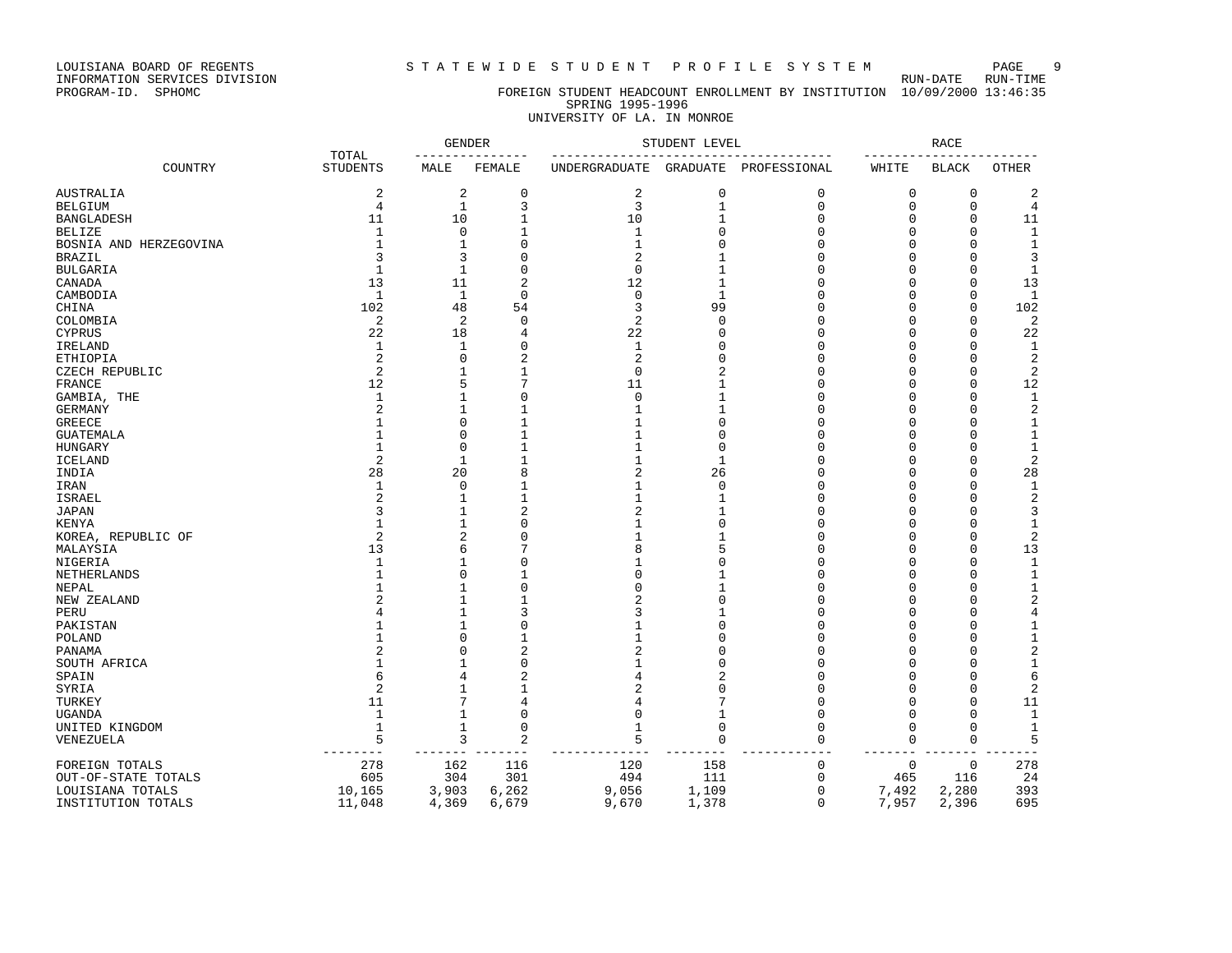INFORMATION SERVICES DIVISION RUN-DATE RUN-TIME PROGRAM-ID. SPHOMC FOREIGN STUDENT HEADCOUNT ENROLLMENT BY INSTITUTION 10/09/2000 13:46:35 SPRING 1995-1996

UNIVERSITY OF LA. IN MONROE

|          |       |        |         |               | ET.<br> |                   | הר/י<br>ロンロン |                                   |               |  |
|----------|-------|--------|---------|---------------|---------|-------------------|--------------|-----------------------------------|---------------|--|
|          | TOTAL | --     | ------- | ---           |         |                   | ---          | ------------------                | ----          |  |
| ידותדורי | 'NPI  | تستحبب | FEMALL  | ΤN<br>1 A ' I | ו בקב   | ∢ס בים מח<br>∩NA⊥ | ᄢᄄᅚᅲ         | $-$<br>┑┯<br>$\cdot \mathbf{A}$ ' | $\bigcap \Pi$ |  |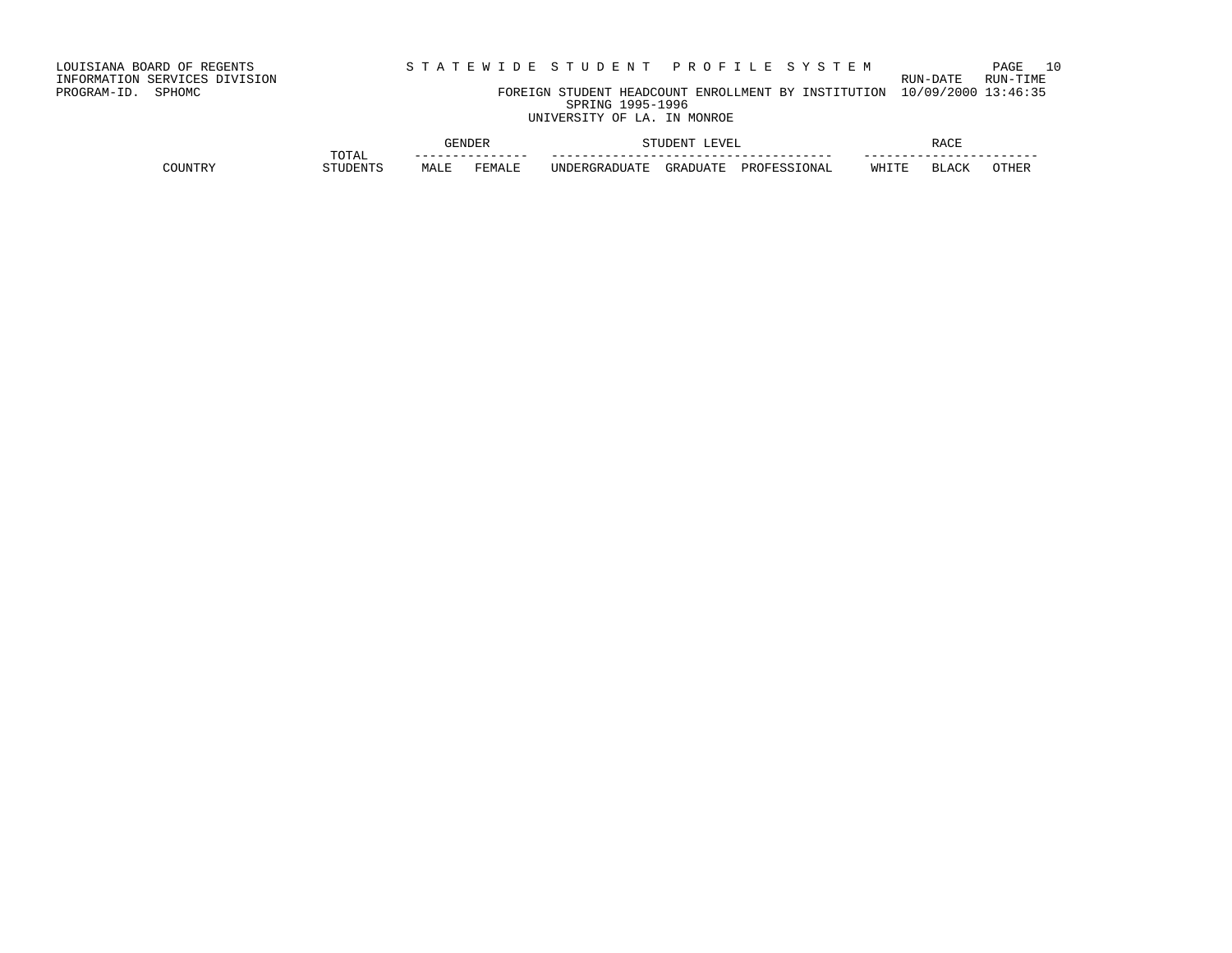### LOUISIANA BOARD OF REGENTS S T A T E W I D E S T U D E N T P R O F I L E S Y S T E M PAGE 11

## PROGRAM-ID. SPHOMC FOREIGN STUDENT HEADCOUNT ENROLLMENT BY INSTITUTION 10/09/2000 13:46:35 SPRING 1995-1996

## NORTHWESTERN STATE UNIVERSITY

|                          | TOTAL           | <b>GENDER</b> |        | STUDENT LEVEL |          |              | RACE  |              |       |
|--------------------------|-----------------|---------------|--------|---------------|----------|--------------|-------|--------------|-------|
| COUNTRY                  | <b>STUDENTS</b> | MALE          | FEMALE | UNDERGRADUATE | GRADUATE | PROFESSIONAL | WHITE | BLACK        | OTHER |
| <b>BELGIUM</b>           |                 |               |        |               |          |              |       |              |       |
| BOSNIA AND HERZEGOVINA   |                 |               |        |               |          |              |       |              |       |
| BASSAS DA INDIA          |                 |               |        |               |          |              |       |              |       |
| CAMBODIA                 |                 |               |        |               |          |              |       |              |       |
| CONGO                    |                 |               |        |               |          |              |       |              |       |
| ZAIRE                    |                 |               |        |               |          |              |       |              |       |
| NORTHERN MARIANA ISLANDS |                 |               |        |               |          |              |       |              |       |
| IRELAND                  |                 |               |        |               |          |              |       |              |       |
| EL SALVADOR              |                 |               |        |               |          |              |       |              |       |
| GABON                    |                 |               |        |               |          |              |       |              |       |
| INDIA                    |                 |               |        |               |          |              |       |              |       |
| JAPAN                    |                 |               |        |               |          |              |       |              |       |
| KIRIBATI                 |                 |               |        |               |          |              |       |              |       |
| MEXICO                   |                 |               |        |               |          |              |       |              |       |
| NETHERLANDS              |                 |               |        |               |          |              |       |              |       |
| NORWAY                   |                 |               |        |               |          |              |       |              |       |
| PARAGUAY                 |                 |               |        |               |          |              |       |              |       |
| SWEDEN                   |                 |               |        |               |          |              |       |              |       |
| ZAMBIA                   |                 |               |        |               |          |              |       |              |       |
| FOREIGN TOTALS           | 29              | 17            | 12     | 17            | 12       |              |       | <sup>0</sup> | 29    |
| OUT-OF-STATE TOTALS      | 522             | 276           | 246    | 435           | 87       |              | 371   | 100          | 51    |
| LOUISIANA TOTALS         | 8,149           | 2,758         | 5,391  | 7,250         | 899      |              | 5,752 | 1,729        | 668   |
| INSTITUTION TOTALS       | 8,700           | 3,051         | 5,649  | 7,702         | 998      |              | 6,123 | 1,829        | 748   |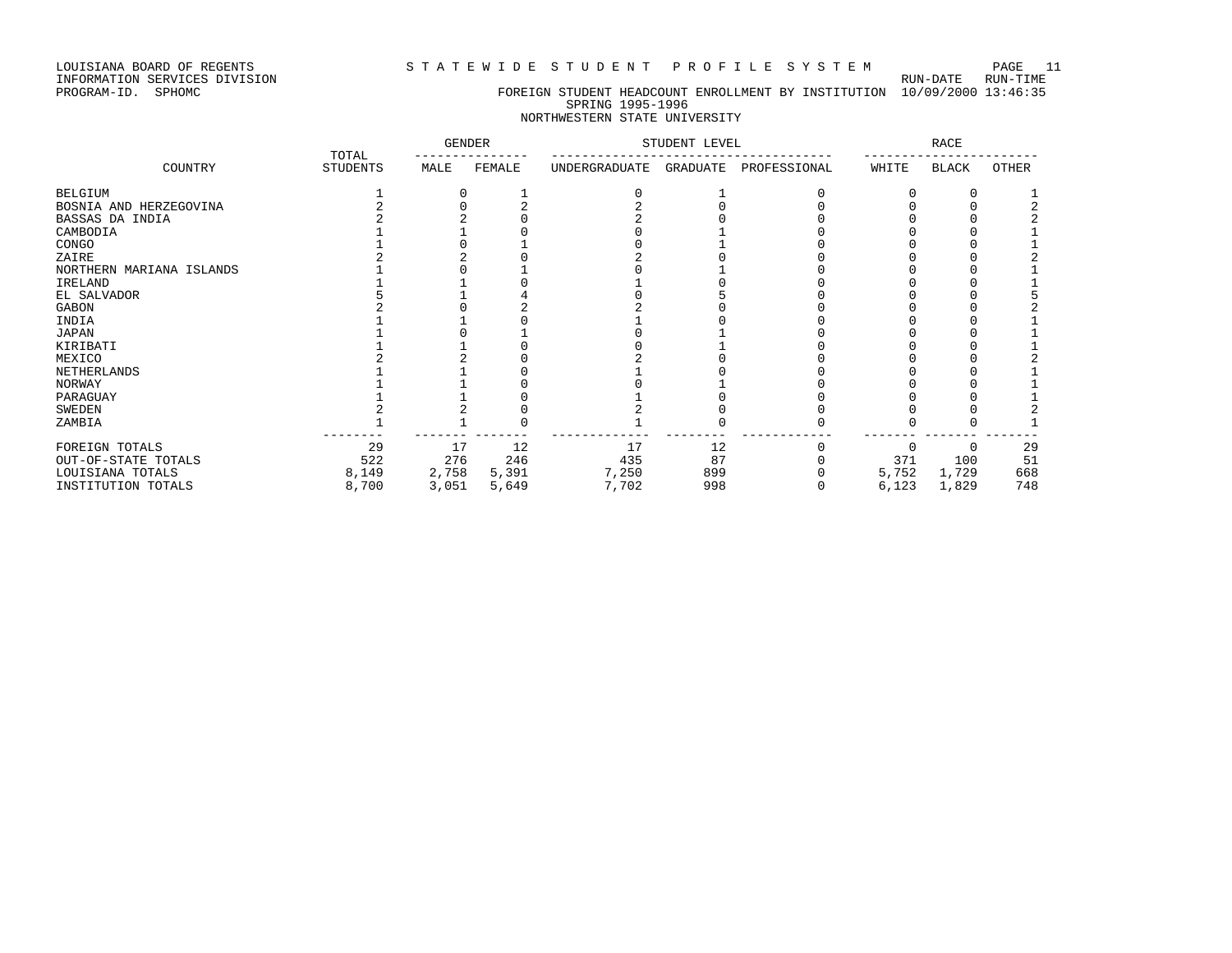STATEWIDE STUDENT PROFILE SYSTEM PAGE 12<br>RUN-DATE RUN-TIME

LOUISIANA BOARD OF REGENTS<br>INFORMATION SERVICES DIVISION<br>PROGRAM-ID. SPHOMC

### FOREIGN STUDENT HEADCOUNT ENROLLMENT BY INSTITUTION 10/09/2000 13:46:35 SPRING 1995-1996 SOUTHEASTERN LA. UNIVERSITY

|                             |                          | <b>GENDER</b> |              |                      | STUDENT LEVEL |                       |        | <b>RACE</b>  |                |
|-----------------------------|--------------------------|---------------|--------------|----------------------|---------------|-----------------------|--------|--------------|----------------|
| COUNTRY                     | TOTAL<br><b>STUDENTS</b> | MALE          | FEMALE       | <b>UNDERGRADUATE</b> |               | GRADUATE PROFESSIONAL | WHITE  | <b>BLACK</b> | <b>OTHER</b>   |
| AUSTRALIA                   | 2                        | 2             | 0            | $\overline{2}$       | 0             | 0                     | 0      | 0            | 2              |
| AUSTRIA                     |                          | 1             | 0            | $\Omega$             | 1             | 0                     | 0      | $\Omega$     | -1             |
| BELIZE                      |                          |               |              |                      |               | O                     | N      |              | -1             |
| BRAZIL                      |                          |               |              |                      |               | U                     | U      | n            |                |
| CANADA                      |                          |               |              |                      |               | U                     |        |              |                |
| CHINA                       |                          |               | U            |                      |               | U                     |        |              |                |
| COLOMBIA                    |                          |               |              |                      |               | U                     |        |              |                |
| COSTA RICA                  |                          |               |              |                      |               | U                     |        |              | 5              |
|                             |                          |               |              |                      |               | O                     |        |              | -1             |
| ECUADOR                     |                          |               |              |                      |               | O                     |        | n            | -1             |
| FINLAND                     |                          |               |              |                      |               |                       |        | $\cap$       |                |
| FRANCE                      | 11                       |               | 3            |                      |               | O                     | N      |              | 11             |
| HONDURAS                    |                          |               | O            |                      |               | O                     | N      | $\cap$       | $\overline{1}$ |
| INDONESIA                   |                          |               | $\Omega$     |                      |               | O                     | U      | $\cap$       | 2              |
| INDIA                       |                          |               |              |                      |               | O                     | U      |              |                |
| COTE D'IVOIRE (IVORY COAST) |                          |               | $\Omega$     |                      |               | U                     |        |              | -1             |
| JAPAN                       |                          |               |              |                      |               | U                     |        |              |                |
| JAMAICA                     |                          |               | 2            |                      |               | U                     |        |              |                |
| JORDAN                      |                          |               | Ω            |                      |               | U                     |        |              |                |
| MOROCCO                     |                          |               | Ω            |                      |               | U                     |        |              |                |
| MAURITIUS                   |                          |               |              |                      |               | O                     |        |              |                |
| NETHERLANDS                 |                          |               | O            |                      |               | U                     |        | n            |                |
| PARAGUAY                    |                          |               | O            |                      |               | U                     |        | n            |                |
| PERU                        |                          |               | O            |                      |               | U                     |        | $\cap$       |                |
| PAKISTAN                    |                          |               | O            |                      |               | O                     | U      | n            |                |
| RUSSIA                      |                          |               | O            |                      |               | U                     | U      |              |                |
| SAUDI ARABIA                |                          |               | O            |                      |               | U                     |        |              | -1             |
| SOUTH AFRICA                |                          |               | O            |                      |               | O                     |        |              |                |
| SPAIN                       |                          |               | 2            |                      |               | O                     |        |              |                |
| SWEDEN                      |                          |               | $\mathbf{1}$ |                      | O             | O                     |        |              | 4              |
| SWITZERLAND                 |                          |               | $\Omega$     |                      | 1             | U                     |        |              | -1             |
| THAILAND                    | 13                       |               | 11           |                      | 13            | O                     |        | n            | 13             |
| TOKELAU                     |                          |               | $\Omega$     |                      |               | O                     |        | $\cap$       | 1              |
| TURKEY                      |                          |               | $\Omega$     |                      |               | $\Omega$              |        |              | -1             |
| TAIWAN                      |                          |               | 2            |                      |               | O                     |        | $\cap$       |                |
| UNITED KINGDOM              |                          |               |              |                      |               | O                     |        |              |                |
| URUGUAY                     |                          |               | 0            |                      |               | O                     | N      |              |                |
| VENEZUELA                   |                          |               | $\Omega$     |                      |               | U                     | U      |              |                |
| ZIMBABWE                    |                          |               | $\Omega$     |                      | U             | O                     | U      |              | 2              |
|                             |                          | $\Omega$      | $\mathbf{1}$ | $\Omega$             | $\mathbf{1}$  | U                     | $\cap$ | $\Omega$     | $\mathbf{1}$   |
| UNKNOWN LOCATION            | 1                        |               |              |                      |               |                       |        |              |                |
| FOREIGN TOTALS              | 90                       | 56            | 34           | 51                   | 39            | 0                     | 0      | 0            | 90             |
| OUT-OF-STATE TOTALS         | 239                      | 100           | 139          | 181                  | 58            | 0                     | 194    | 33           | 12             |
| LOUISIANA TOTALS            | 13,539                   | 5,180         | 8,359        | 12,174               | 1,365         | 0                     | 11,969 | 1,236        | 334            |
| INSTITUTION TOTALS          | 13,868                   | 5,336         | 8,532        | 12,406               | 1,462         | $\Omega$              | 12,163 | 1,269        | 436            |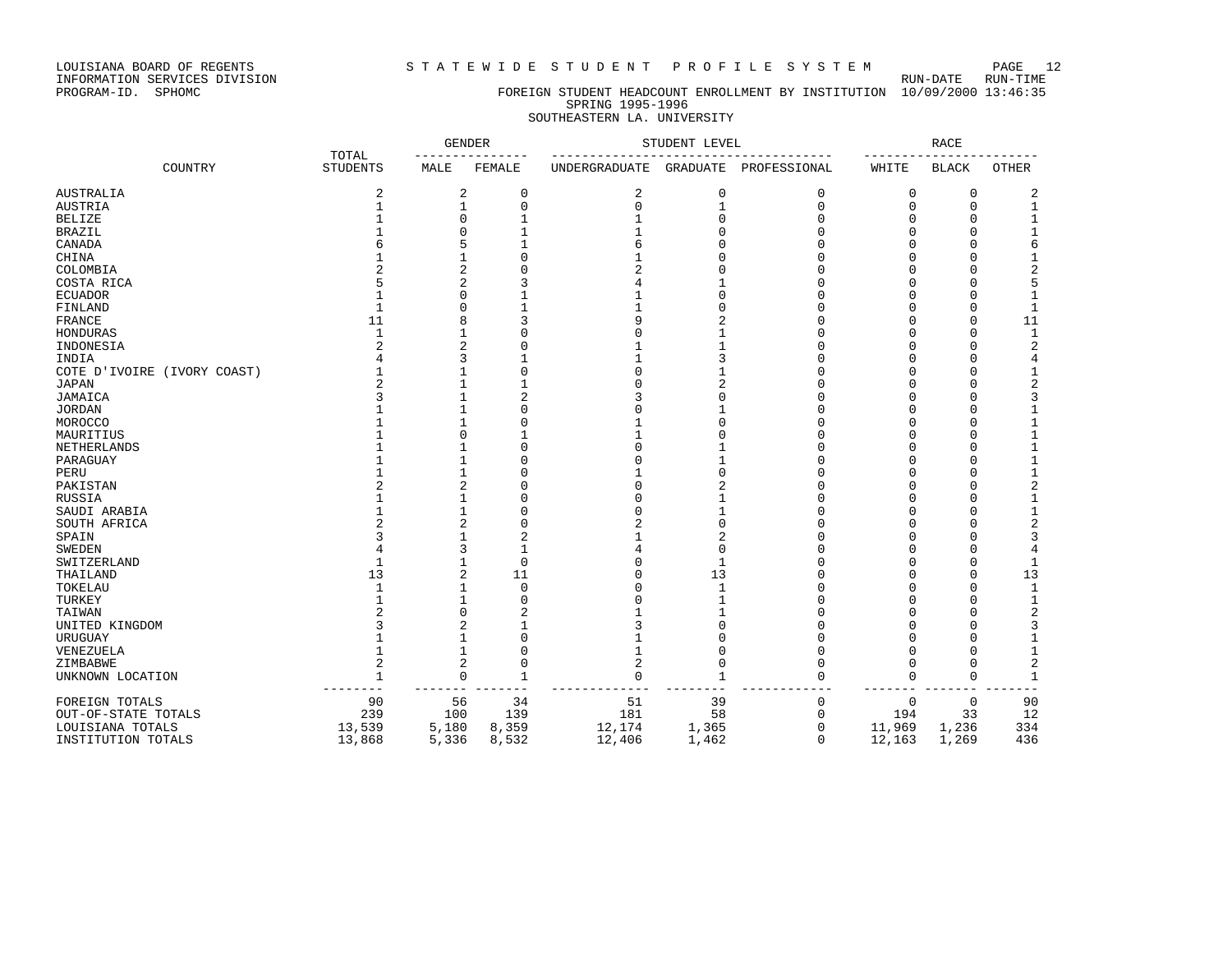LOUISIANA BOARD OF REGENTS STATEWIDE STUDENT PROFILE SYSTEM PAGE 13

INFORMATION SERVICES DIVISION RUN-DATE RUN-TIME

### PROGRAM-ID. SPHOMC FOREIGN STUDENT HEADCOUNT ENROLLMENT BY INSTITUTION 10/09/2000 13:46:35 SPRING 1995-1996 UNIVERSITY OF LA. IN LAFAYETTE

|                    |         |                          | <b>GENDER</b><br>$- - - - -$<br>$- - -$ |                         | STUDENT LEVEL<br>------------------- |                 |              | <b>RACE</b> |              |                |  |
|--------------------|---------|--------------------------|-----------------------------------------|-------------------------|--------------------------------------|-----------------|--------------|-------------|--------------|----------------|--|
|                    | COUNTRY | TOTAL<br><b>STUDENTS</b> | MALE                                    | FEMALE                  | UNDERGRADUATE                        | <b>GRADUATE</b> | PROFESSIONAL | WHITE       | <b>BLACK</b> | <b>OTHER</b>   |  |
| <b>ANGOLA</b>      |         | 1                        |                                         | 1<br>0                  | $\mathbf{1}$                         | 0               | 0            | 0           | 0            | 1              |  |
| <b>AUSTRALIA</b>   |         | 3                        | $\mathbf 1$                             | $\overline{a}$          | 3                                    | $\mathbf 0$     | 0            | $\mathbf 0$ | 0            | 3              |  |
| <b>BAHRAIN</b>     |         | 5                        | 5                                       | $\mathbf 0$             | 5                                    | $\mathbf 0$     | 0            | 0           | 0            | 5              |  |
| <b>BARBADOS</b>    |         |                          | $\mathbf 0$                             | $\mathbf{1}$            | $\mathbf{1}$                         | $\mathbf 0$     | 0            | $\Omega$    | $\Omega$     | $\mathbf{1}$   |  |
| <b>BOTSWANA</b>    |         | 6                        | 4                                       | $\overline{c}$          | 6                                    | $\mathbf 0$     | $\Omega$     | $\Omega$    | 0            | 6              |  |
| <b>BELGIUM</b>     |         |                          | 1                                       | 3                       | $\overline{2}$                       | $\overline{2}$  | 0            | 0           | 0            | $\overline{4}$ |  |
| BAHAMAS, THE       |         |                          | 0                                       | 1                       | 1                                    | 0               | 0            | 0           | 0            | $\mathbf{1}$   |  |
| <b>BELIZE</b>      |         | 3                        | 1                                       | $\overline{2}$          | 3                                    | $\mathbf 0$     | 0            | 0           | 0            | 3              |  |
| <b>BRAZIL</b>      |         | 5                        | 4                                       | $\mathbf{1}$            | 5                                    | 0               | 0            | $\Omega$    | Ω            | 5              |  |
|                    |         | $\overline{2}$           |                                         | $\mathbf{1}$            | $\mathbf 0$                          | $\overline{2}$  | 0            | $\Omega$    | Ω            |                |  |
| <b>BULGARIA</b>    |         |                          | 1                                       |                         |                                      |                 |              |             | $\Omega$     | $\sqrt{2}$     |  |
| CANADA             |         | 24                       |                                         | 8<br>16                 | 10                                   | 14              | $\Omega$     | $\Omega$    |              | 24             |  |
| CHAD               |         | $\overline{2}$           | $\overline{2}$                          | $\mathbf 0$             | 2                                    | $\mathbf 0$     | 0            | 0           | 0            | 2              |  |
| SRI LANKA          |         | $\mathbf{1}$             |                                         | 0<br>$\mathbf{1}$       | $\mathbf{1}$                         | $\mathsf 0$     | 0            | 0           | 0            | $\mathbf 1$    |  |
| CHINA              |         | 73                       | 49                                      | 24                      | 11                                   | 62              | 0            | $\mathbf 0$ | $\Omega$     | 73             |  |
| CHILE              |         | $\mathbf{1}$             |                                         | 0<br>1                  | $\mathbf{1}$                         | 0               | 0            | 0           | 0            | $\mathbf 1$    |  |
| CAMEROON           |         | 1                        | 1                                       | $\Omega$                | $\mathbf 0$                          | 1               | $\Omega$     | $\Omega$    | Ω            | $\mathbf{1}$   |  |
| COLOMBIA           |         | 3                        | 3                                       | $\mathbf 0$             | 2                                    | $\mathbf{1}$    | 0            | 0           | 0            | 3              |  |
| <b>CYPRUS</b>      |         | 4                        | 4                                       | $\mathbf 0$             | 3                                    | $\mathbf{1}$    | 0            | 0           | 0            | $\overline{4}$ |  |
| DENMARK            |         | 1                        | 1                                       | $\mathbf 0$             | $\mathbf{1}$                         | $\mathbf 0$     | 0            | $\Omega$    | 0            | $\mathbf 1$    |  |
| <b>ECUADOR</b>     |         | 2                        | 1                                       | 1                       | $\mathbf{1}$                         | $\mathbf{1}$    | 0            | $\Omega$    | $\Omega$     | $\overline{c}$ |  |
| EGYPT              |         | $\overline{c}$           | $\overline{2}$                          | $\mathbf 0$             | $\mathbf{1}$                         | $\mathbf{1}$    | 0            | 0           | 0            | $\overline{2}$ |  |
| ETHIOPIA           |         | $\mathbf{1}$             | $\mathbf 0$                             | $\mathbf{1}$            | $\mathbf{1}$                         | $\mathbf 0$     | 0            | $\mathbf 0$ | 0            | $\mathbf 1$    |  |
| FRANCE             |         | 12                       | $\overline{4}$                          | 8                       | 10                                   | $\overline{2}$  | $\Omega$     | 0           | 0            | 12             |  |
| <b>GERMANY</b>     |         | 7                        | 3                                       | 4                       | $\overline{7}$                       | $\mathbf 0$     | 0            | 0           | 0            | $\overline{7}$ |  |
| <b>GREECE</b>      |         | 3                        |                                         | $\overline{c}$<br>1     | 2                                    | $\mathbf{1}$    | 0            | 0           | 0            | 3              |  |
| <b>GUATEMALA</b>   |         | 3                        | 1                                       | $\overline{2}$          | 3                                    | $\mathbf 0$     | 0            | 0           | Ω            | 3              |  |
| <b>GUINEA</b>      |         | $\overline{2}$           | $\overline{2}$                          | $\mathbf 0$             | 1                                    | 1               | 0            | 0           | 0            | $\overline{2}$ |  |
| HONG KONG          |         | 12                       | 8                                       | $\overline{4}$          | 6                                    | 6               | $\Omega$     | $\Omega$    | O            | 12             |  |
| HONDURAS           |         | 9                        | 5                                       | 4                       | 9                                    | $\mathbf 0$     | 0            | $\Omega$    | $\Omega$     | 9              |  |
| INDONESIA          |         | 5                        | 5                                       | $\mathbf 0$             | 4                                    | $\mathbf{1}$    | 0            | 0           | 0            | 5              |  |
| INDIA              |         | 85                       | 74                                      | 11                      | 3                                    | 82              | 0            | $\mathbf 0$ | 0            | 85             |  |
| IRAN               |         | 4                        | $\overline{4}$                          | $\mathbf 0$             | $\mathbf{1}$                         | 3               | 0            | $\mathbf 0$ | $\Omega$     | $\bf 4$        |  |
| <b>ITALY</b>       |         | 3                        | 1                                       | $\overline{2}$          | 3                                    | $\mathbf 0$     | 0            | 0           | $\Omega$     | 3              |  |
| JAPAN              |         | 9                        |                                         | 3<br>6                  | 8                                    | $\mathbf{1}$    | 0            | 0           | Ω            | 9              |  |
| JAMAICA            |         | 6                        | 3                                       | 3                       | 6                                    | $\mathbf 0$     | 0            | $\Omega$    | Ω            | 6              |  |
|                    |         | 3                        | 1                                       | $\overline{2}$          | 2                                    | $\mathbf{1}$    | 0            |             | 0            | 3              |  |
| <b>JORDAN</b>      |         |                          |                                         | $\mathbf 0$             |                                      | $\mathbf 0$     |              | 0           |              |                |  |
| KENYA              |         | $\overline{2}$           |                                         | $\overline{c}$          | $\overline{2}$<br>7                  | 3               | 0            | $\Omega$    | 0            | $\overline{c}$ |  |
| KOREA, REPUBLIC OF |         | 10                       | 8                                       | $\overline{2}$          |                                      |                 | 0            | $\Omega$    | 0            | 10             |  |
| KUWAIT             |         | 10                       | 10                                      | $\mathbf 0$             | 10                                   | $\mathsf 0$     | 0            | 0           | $\Omega$     | 10             |  |
| LEBANON            |         | 3                        | 3                                       | $\mathbf 0$             | $\mathbf{1}$                         | $\overline{a}$  | 0            | $\mathbf 0$ | $\Omega$     | 3              |  |
| LATVIA             |         | $\mathbf{1}$             | $\mathbf 0$                             | $\mathbf{1}$            | $\mathbf{1}$                         | $\mathbf 0$     | $\Omega$     | $\Omega$    | 0            | $\mathbf 1$    |  |
| MACAU              |         | $\mathbf{1}$             | 1                                       | $\mathbf 0$             | 1                                    | 0               | 0            | 0           | 0            | $\mathbf 1$    |  |
| MALI               |         | 1                        | 1                                       | $\mathbf 0$             | $\Omega$                             | $\mathbf{1}$    | 0            | $\Omega$    | 0            | 1              |  |
| OMAN               |         | 8                        | 8                                       | $\mathbf 0$             | 8                                    | $\mathbf 0$     | 0            | 0           | 0            | 8              |  |
| MEXICO             |         | 5                        | 3                                       | $\overline{2}$          | 5                                    | 0               | 0            | $\Omega$    | Ω            | 5              |  |
| MALAYSIA           |         | 27                       | 18                                      | 9                       | 24                                   | 3               | $\Omega$     | $\Omega$    | $\Omega$     | 27             |  |
| MOZAMBIQUE         |         | $\mathbf{1}$             | $\Omega$                                | $\mathbf{1}$            | $\mathbf 0$                          | $\mathbf{1}$    | 0            | $\Omega$    | 0            | $\mathbf{1}$   |  |
| NETHERLANDS        |         | 3                        | $\overline{c}$                          | $\mathbf{1}$            | 3                                    | 0               | 0            | 0           | 0            | 3              |  |
| NORWAY             |         | $\mathbf{1}$             |                                         | $\mathbf 1$<br>$\Omega$ | $\mathbf{1}$                         | $\Omega$        | $\Omega$     | $\Omega$    | $\Omega$     | $1\,$          |  |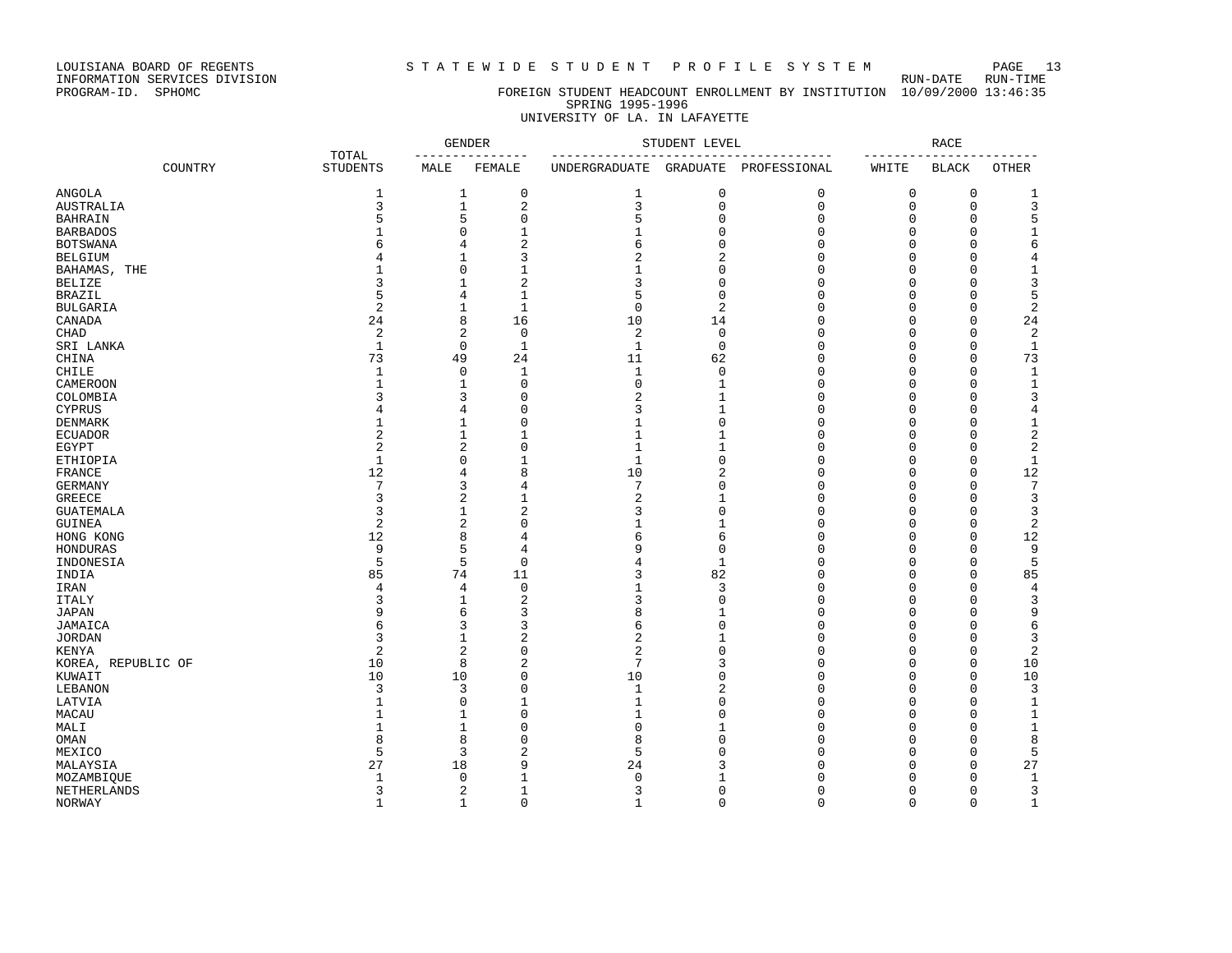### LOUISIANA BOARD OF REGENTS S T A T E W I D E S T U D E N T P R O F I L E S Y S T E M PAGE 14

## PROGRAM-ID. SPHOMC FOREIGN STUDENT HEADCOUNT ENROLLMENT BY INSTITUTION 10/09/2000 13:46:35 SPRING 1995-1996

## UNIVERSITY OF LA. IN LAFAYETTE

|                      | TOTAL           |       | <b>GENDER</b> | STUDENT LEVEL        |          | <b>RACE</b>  |        |              |                |
|----------------------|-----------------|-------|---------------|----------------------|----------|--------------|--------|--------------|----------------|
| COUNTRY              | <b>STUDENTS</b> | MALE  | FEMALE        | <b>UNDERGRADUATE</b> | GRADUATE | PROFESSIONAL | WHITE  | <b>BLACK</b> | <b>OTHER</b>   |
| NICARAGUA            |                 |       |               |                      |          | 0            | C      | 0            |                |
| PERU                 |                 |       |               |                      |          |              |        |              |                |
| PAKISTAN             |                 |       |               |                      |          |              |        |              |                |
| POLAND               |                 |       |               |                      |          |              |        |              |                |
| PANAMA               |                 |       |               |                      |          |              |        |              |                |
| GUINEA-BISSAU        |                 |       |               |                      |          |              |        |              |                |
| ROMANIA              |                 |       |               |                      |          |              |        |              |                |
| PHILIPPINES          |                 |       |               |                      |          |              |        |              |                |
| SAUDI ARABIA         |                 |       |               |                      |          |              |        |              |                |
| SOUTH AFRICA         |                 |       |               |                      |          |              |        |              |                |
| SINGAPORE            |                 |       |               |                      |          |              |        |              |                |
| SPAIN                |                 |       |               |                      |          |              |        |              |                |
| <b>SUDAN</b>         |                 |       |               |                      |          |              |        |              |                |
| <b>SWEDEN</b>        |                 |       |               |                      |          |              |        |              |                |
| SYRIA                |                 |       |               |                      |          |              |        |              |                |
| SWITZERLAND          |                 |       |               |                      |          |              |        |              |                |
| UNITED ARAB EMIRATES |                 |       |               |                      |          |              |        |              |                |
| TRINIDAD AND TOBAGO  |                 |       |               |                      |          |              |        |              |                |
| THAILAND             |                 | 10    |               |                      |          |              |        |              | 11             |
| TUNISIA              |                 |       |               |                      |          |              |        |              |                |
| TURKEY               |                 |       |               |                      |          |              |        |              |                |
| TAIWAN               | 13              |       |               |                      |          |              |        |              | 13             |
| UNITED KINGDOM       |                 |       |               |                      |          |              |        |              | $\overline{a}$ |
| VENEZUELA            |                 |       |               |                      |          |              |        |              |                |
| YEMEN                |                 |       |               |                      |          |              |        |              | 2              |
| ZIMBABWE             |                 |       |               |                      |          |              |        | U            |                |
| FOREIGN TOTALS       | 457             | 323   | 134           | 234                  | 223      |              | 0      | $\mathbf 0$  | 457            |
| OUT-OF-STATE TOTALS  | 350             | 195   | 155           | 276                  | 74       |              | 258    | 70           | 22             |
| LOUISIANA TOTALS     | 14,968          | 6,295 | 8,673         | 13,724               | 1,244    |              | 11,338 | 3,088        | 542            |
| INSTITUTION TOTALS   | 15,775          | 6,813 | 8,962         | 14,234               | 1,541    | U            | 11,596 | 3,158        | 1,021          |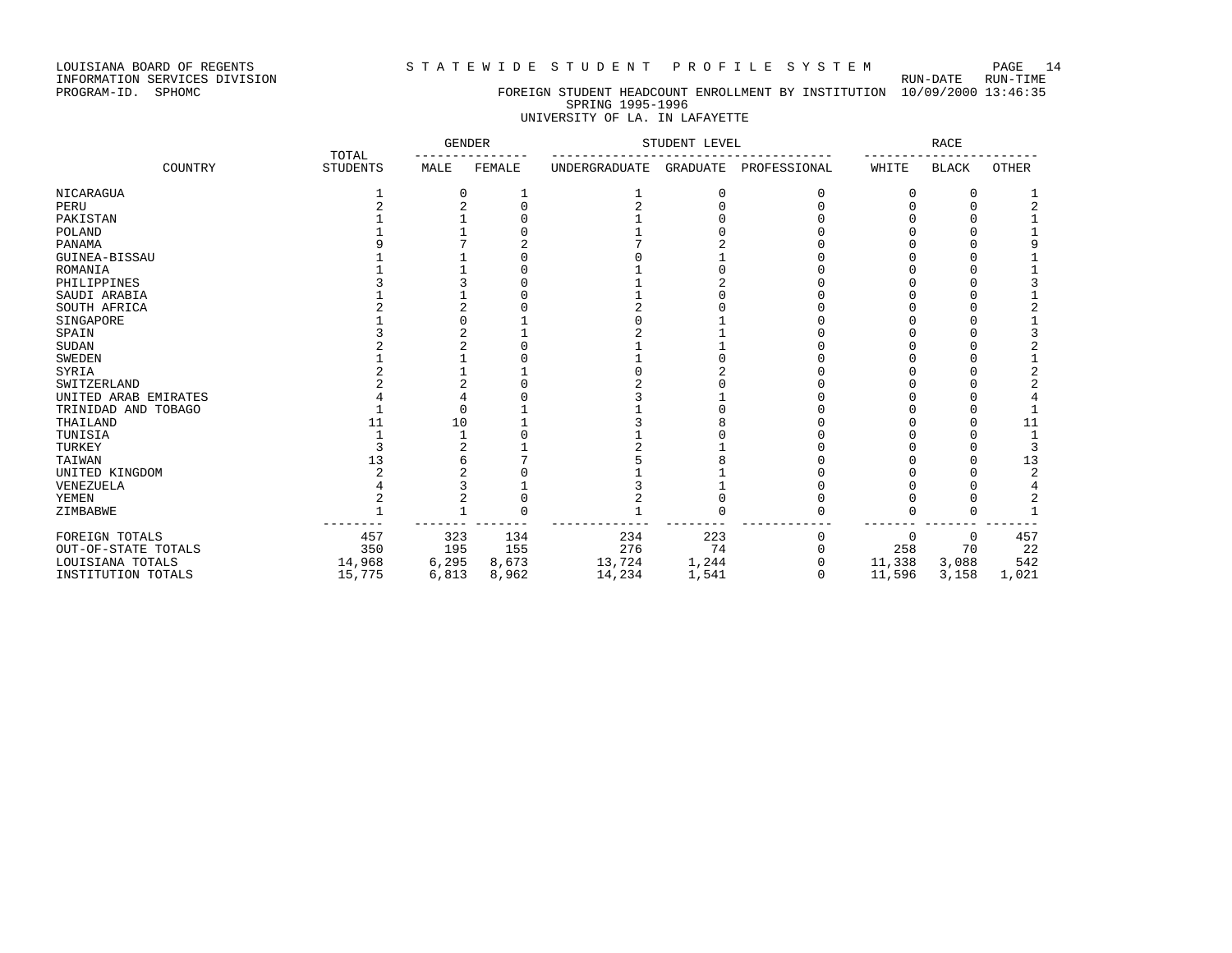# INFORMATION SERVICES DIVISION RUN-DATE RUN-TIME

PROGRAM-ID. SPHOMC FOREIGN STUDENT HEADCOUNT ENROLLMENT BY INSTITUTION 10/09/2000 13:46:35 SPRING 1995-1996

## L.S.U. AT ALEXANDRIA

|                     | TOTAL    | <b>GENDER</b> |        | STUDENT LEVEL        |          | RACE         |       |              |       |
|---------------------|----------|---------------|--------|----------------------|----------|--------------|-------|--------------|-------|
| COUNTRY             | STUDENTS | MALE          | FEMALE | <b>UNDERGRADUATE</b> | GRADUATE | PROFESSIONAL | WHITE | <b>BLACK</b> | OTHER |
| GUATEMALA           |          |               |        |                      |          |              |       |              |       |
| INDIA               |          |               |        |                      |          |              |       |              |       |
| PHILIPPINES         |          |               |        |                      |          |              |       |              |       |
| FOREIGN TOTALS      |          |               |        |                      |          |              |       |              |       |
| OUT-OF-STATE TOTALS | 14       |               |        | - 4                  |          |              | 10    |              |       |
| LOUISIANA TOTALS    | 2,360    | 713           | 1,647  | 2,360                |          |              | 2,006 | 285          | 69    |
| INSTITUTION TOTALS  | 2,377    | 721           | 1,656  | 2,377                |          |              | 2,018 | 287          | 72    |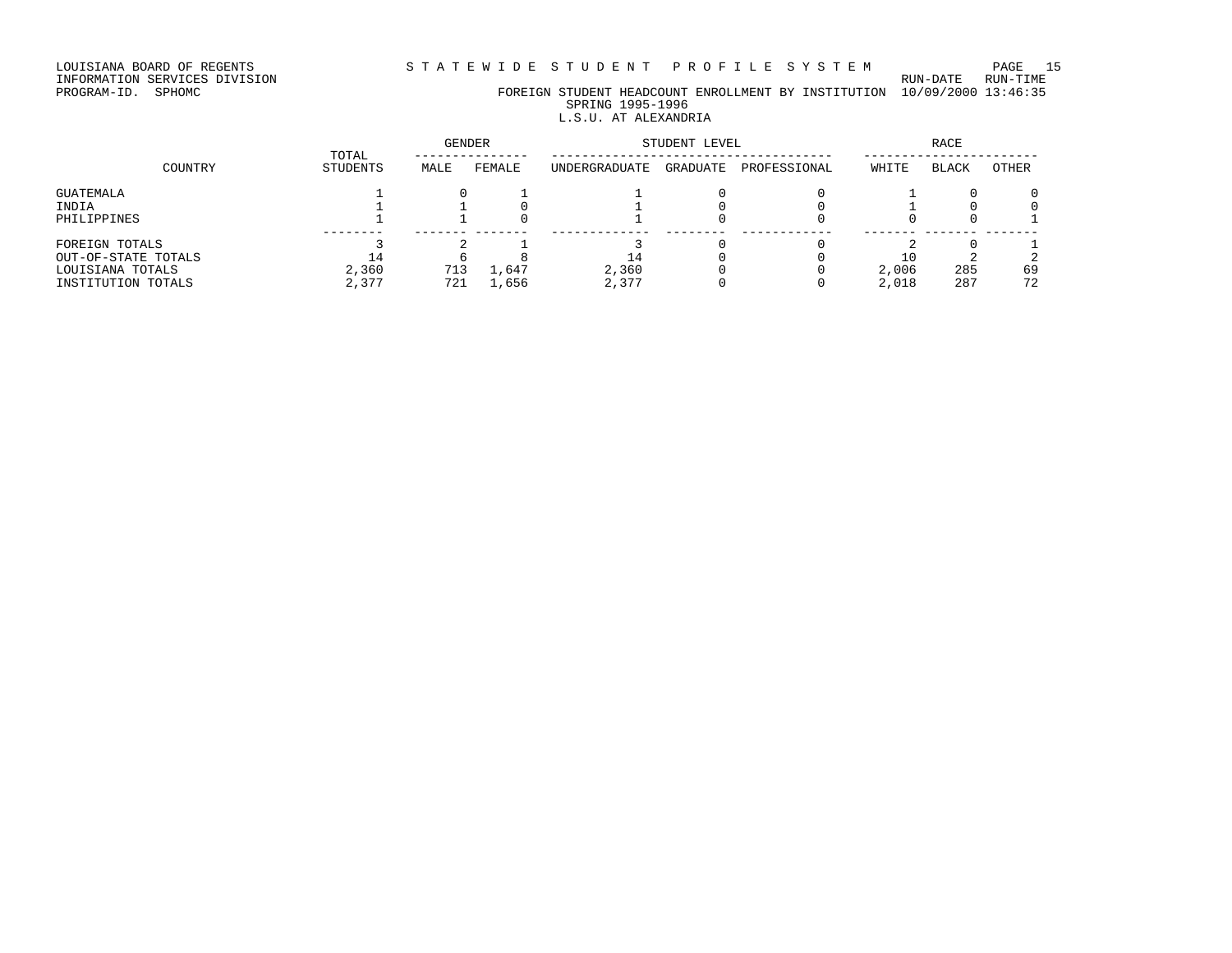### LOUISIANA BOARD OF REGENTS S T A T E W I D E S T U D E N T P R O F I L E S Y S T E M PAGE 16

## PROGRAM-ID. SPHOMC FOREIGN STUDENT HEADCOUNT ENROLLMENT BY INSTITUTION 10/09/2000 13:46:35 SPRING 1995-1996

## L.S.U. IN BATON ROUGE

|                        |                          | <b>GENDER</b>  |                   | STUDENT LEVEL  |                | <b>RACE</b>  |             |              |                |
|------------------------|--------------------------|----------------|-------------------|----------------|----------------|--------------|-------------|--------------|----------------|
| COUNTRY                | TOTAL<br><b>STUDENTS</b> | MALE           | FEMALE            | UNDERGRADUATE  | GRADUATE       | PROFESSIONAL | WHITE       | <b>BLACK</b> | <b>OTHER</b>   |
| ALGERIA                | 3                        | 1              | 2                 | 3              | $\mathbf 0$    | 0            | 0           | 0            | 3              |
| ALBANIA                | 2                        | $\mathbf{1}$   | $\mathbf{1}$      | $\mathbf 0$    | $\overline{2}$ | $\mathbf{0}$ | $\mathbf 0$ | $\mathbf 0$  | $\sqrt{2}$     |
| ARMENIA                | $\overline{2}$           | $\mathbf 0$    | $\overline{c}$    | $\mathbf{1}$   | $\mathbf{1}$   | $\mathbf{0}$ | 0           | $\mathbf 0$  | $\overline{2}$ |
| <b>ANGOLA</b>          | 16                       | 15             | $\mathbf{1}$      | 15             | 1              | $\Omega$     | $\Omega$    | $\mathbf 0$  | 16             |
| ARGENTINA              | 6                        | $\overline{4}$ | $\overline{2}$    | $\sqrt{2}$     | $\overline{4}$ | $\mathbf{0}$ | $\Omega$    | $\mathbf 0$  | $\sqrt{6}$     |
| AUSTRIA                |                          | $\overline{2}$ | $\mathbf{1}$      | $\mathbf 0$    | 3              | $\mathbf{0}$ | $\Omega$    | $\mathbf 0$  | 3              |
| <b>BARBADOS</b>        |                          | 3              | 0                 | $\overline{2}$ |                | $\Omega$     | $\Omega$    | 0            | 3              |
| <b>BOTSWANA</b>        | $\mathbf{1}$             | $\Omega$       | $\mathbf{1}$      | $\Omega$       |                | $\Omega$     | $\Omega$    | $\Omega$     | $\mathbf{1}$   |
| <b>BERMUDA</b>         | 13                       | 13             | $\Omega$          | 5              | 8              | $\Omega$     | $\Omega$    | 0            | 13             |
| <b>BELGIUM</b>         | 12                       | 5              | 7                 | 6              | 6              | $\Omega$     | $\Omega$    | $\Omega$     | 12             |
| <b>BANGLADESH</b>      | 11                       | 4              | 7                 | 5              | 6              | $\Omega$     | $\Omega$    | $\Omega$     | 11             |
| <b>BELIZE</b>          | 5                        | 3              | $\overline{c}$    | $\overline{2}$ | 3              | $\Omega$     | $\Omega$    | $\mathbf 0$  | 5              |
|                        | 3                        | $\overline{c}$ |                   | 3              | $\Omega$       | $\mathbf{0}$ | $\Omega$    | $\mathbf 0$  | 3              |
| BOSNIA AND HERZEGOVINA | 9                        | 3              | $\mathbf{1}$<br>6 | 5              | $\overline{4}$ | $\mathbf{0}$ | $\Omega$    | $\mathbf 0$  |                |
| <b>BELARUS</b>         |                          |                |                   |                |                |              |             |              | 9              |
| <b>BRAZIL</b>          | 38                       | 22             | 16                | 21             | 17             | $\mathbf{0}$ | $\Omega$    | $\mathbf 0$  | 38             |
| BASSAS DA INDIA        | 1                        | $\mathbf 0$    | 1                 | $\mathbf{1}$   | $\Omega$       | $\Omega$     | $\Omega$    | $\Omega$     | 1              |
| CANADA                 | 27                       | 9              | 18                | 12             | 15             | $\mathbf{0}$ | $\Omega$    | $\mathbf 0$  | 27             |
| CAMBODIA               | $\mathbf{1}$             | $\mathbf{1}$   | $\Omega$          | $\mathbf 0$    | 1              | $\mathbf{0}$ | $\Omega$    | 0            | 1              |
| SRI LANKA              |                          | 5              | 2                 | 2              | 5              | $\mathbf{0}$ | $\Omega$    | $\mathbf 0$  | $\overline{7}$ |
| ZAIRE                  |                          | $\mathbf{1}$   | $\Omega$          | $\Omega$       | 1              | $\Omega$     | $\Omega$    | $\Omega$     | $\mathbf{1}$   |
| CHINA                  | 3                        | $\overline{2}$ | $\mathbf{1}$      | $\overline{2}$ | 1              | $\mathbf{0}$ | $\Omega$    | $\mathbf 0$  | 3              |
| CHILE                  | 9                        | $\overline{4}$ | 5                 | 3              | 6              | $\Omega$     | $\Omega$    | $\mathbf 0$  | 9              |
| CAMEROON               | $\overline{2}$           | $\mathbf 0$    | $\overline{a}$    | $\overline{2}$ | $\mathbf 0$    | $\mathbf{0}$ | $\Omega$    | $\mathbf 0$  | $\overline{2}$ |
| COMOROS                | 241                      | 163            | 78                | 16             | 225            | $\mathbf{0}$ | $\Omega$    | $\mathbf 0$  | 241            |
| COLOMBIA               | 14                       | 10             | 4                 | 5              | 9              | $\mathbf{0}$ | $\Omega$    | 0            | 14             |
| CORAL SEA ISLANDS      | 24                       | 18             | 6                 | 18             | 6              | $\mathbf{0}$ | $\Omega$    | 0            | 24             |
| <b>CYPRUS</b>          | 24                       | 22             | 2                 | 21             | 3              | $\mathbf{0}$ | $\Omega$    | $\mathbf 0$  | 24             |
| <b>DENMARK</b>         | $\mathbf{1}$             | $\mathbf{1}$   | $\Omega$          | $\Omega$       | 1              | $\Omega$     | $\Omega$    | $\Omega$     | $\mathbf{1}$   |
| DJIBOUTI               | $\mathbf{1}$             | 1              | $\Omega$          | $\mathbf{1}$   | $\Omega$       | $\Omega$     | $\Omega$    | $\mathbf 0$  | $\mathbf{1}$   |
| DOMINICA               | 7                        | 5              | 2                 | 6              | 1              | $\mathbf 0$  | 0           | 0            | $\overline{7}$ |
| <b>ECUADOR</b>         | 10                       | 6              | 4                 | 10             | $\Omega$       | $\Omega$     | $\Omega$    | $\mathbf 0$  | 10             |
| EGYPT                  | $\overline{c}$           | $\mathbf{1}$   | $\mathbf{1}$      | $\mathbf{1}$   | 1              | $\mathbf{0}$ | $\Omega$    | $\mathbf 0$  | $\sqrt{2}$     |
| IRELAND                |                          | $\mathbf 0$    | $\mathbf{1}$      | $\mathbf{1}$   | $\Omega$       | $\Omega$     | $\Omega$    | $\mathbf 0$  | $\mathbf{1}$   |
| EL SALVADOR            | 9                        | 6              | 3                 | 2              | 7              | $\mathbf 0$  | $\Omega$    | $\Omega$     | 9              |
| ETHIOPIA               | 8                        | 7              | $\mathbf{1}$      | $\overline{2}$ | 6              | $\mathbf{0}$ | $\Omega$    | $\Omega$     | 8              |
| CZECH REPUBLIC         | $\overline{2}$           | $\mathbf{1}$   | $\mathbf{1}$      | $\mathbf{1}$   | 1              | $\Omega$     | $\Omega$    | 0            | $\overline{2}$ |
| FINLAND                | 3                        | 3              | $\mathbf 0$       | $\overline{2}$ | $\mathbf{1}$   | $\Omega$     | $\Omega$    | $\Omega$     | 3              |
| FRANCE                 | 18                       | 8              | 10                | $\overline{2}$ | 16             | $\Omega$     | $\Omega$    | $\Omega$     | 18             |
| GABON                  | 36                       | 17             | 19                | 22             | 14             | 0            | $\Omega$    | $\mathbf 0$  | 36             |
| GEORGIA                | $\overline{c}$           | $\mathbf 0$    | $\overline{2}$    | $\mathbf{1}$   | $\mathbf{1}$   | $\mathbf{0}$ | $\Omega$    | $\mathbf 0$  | $\overline{2}$ |
| GHANA                  | 3                        | $\overline{2}$ | $\mathbf{1}$      | $1\,$          | $\overline{2}$ | $\mathbf{0}$ | $\Omega$    | $\mathbf 0$  | 3              |
| <b>GERMANY</b>         | 29                       | 16             | 13                | 5              | 24             | $\mathbf 0$  | $\Omega$    | 0            | 29             |
| <b>GUAM</b>            | $\mathbf{1}$             | $\mathbf{1}$   | $\circ$           | $\mathbf{1}$   | $\Omega$       | $\mathbf{0}$ | $\Omega$    | $\mathbf 0$  | 1              |
| <b>GREECE</b>          | 6                        | 3              | 3                 | 3              | 3              | $\mathbf{0}$ | $\Omega$    | $\mathbf 0$  | 6              |
| <b>GUATEMALA</b>       | 23                       | 19             | 4                 | 18             | 5              | $\Omega$     | Ω           | $\mathbf 0$  | 23             |
| <b>GUYANA</b>          | $\mathbf{1}$             | $\mathbf{1}$   | $\Omega$          | $\mathbf{1}$   | $\Omega$       | $\Omega$     | $\Omega$    | $\Omega$     | $\mathbf{1}$   |
| HONG KONG              | 13                       | 8              | 5                 | 9              | $\overline{4}$ | $\Omega$     | Ω           | $\Omega$     | 13             |
| HONDURAS               | 60                       | 35             | 25                | 49             | 10             | 1            | $\Omega$    | 0            | 60             |
| CROATIA                | 3                        | $\mathbf{1}$   | $\overline{2}$    | $\mathbf{1}$   | $\overline{a}$ | $\Omega$     | $\Omega$    | $\Omega$     | $\overline{3}$ |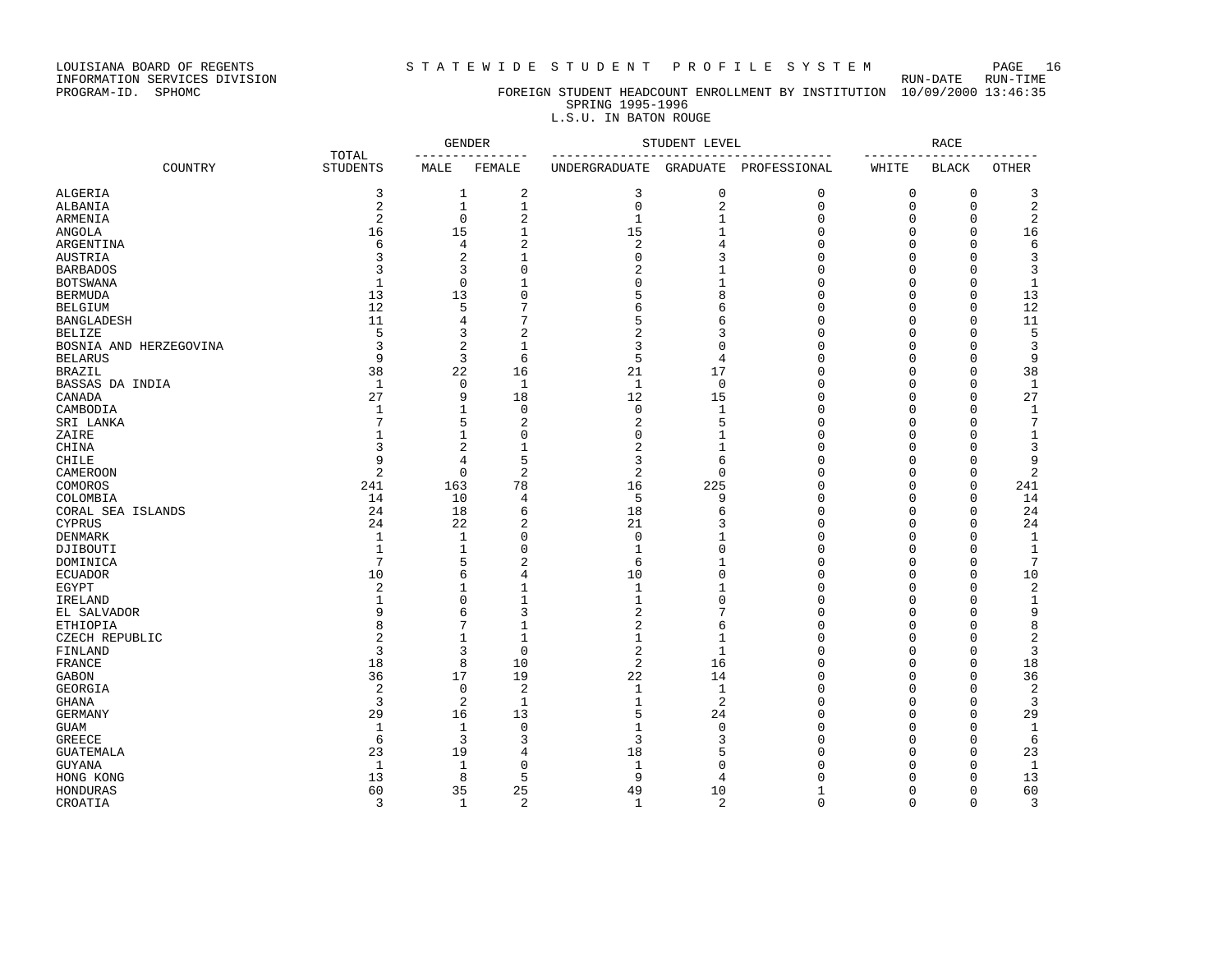INFORMATION SERVICES DIVISION RUN-DATE RUN-TIME

## PROGRAM-ID. SPHOMC FOREIGN STUDENT HEADCOUNT ENROLLMENT BY INSTITUTION 10/09/2000 13:46:35 SPRING 1995-1996

## L.S.U. IN BATON ROUGE

|                       |                          | <b>GENDER</b>   |                | STUDENT LEVEL<br>---------- |                |              | <b>RACE</b><br>---- |              |                 |
|-----------------------|--------------------------|-----------------|----------------|-----------------------------|----------------|--------------|---------------------|--------------|-----------------|
| COUNTRY               | TOTAL<br><b>STUDENTS</b> | MALE            | FEMALE         | UNDERGRADUATE               | GRADUATE       | PROFESSIONAL | WHITE               | <b>BLACK</b> | <b>OTHER</b>    |
| <b>HUNGARY</b>        | 4                        | 1               | 3              | 2                           | $\sqrt{2}$     | 0            | $\mathbf 0$         | 0            | 4               |
| INDONESIA             | 26                       | 20              | 6              | 13                          | 13             | $\mathbf 0$  | 0                   | $\mathbf 0$  | 26              |
| INDIA                 | 226                      | 189             | 37             | 25                          | 201            | $\mathbf 0$  | 0                   | $\mathbf 0$  | 226             |
| IRAN                  | 8                        | $\overline{4}$  | 4              | $\Omega$                    | 8              | $\mathbf 0$  | 0                   | $\Omega$     | 8               |
| <b>ISRAEL</b>         | $\mathbf{1}$             | $\mathbf 0$     | $\mathbf{1}$   | $\mathbf 0$                 | $\mathbf{1}$   | $\Omega$     | 0                   | $\mathbf 0$  | $\mathbf{1}$    |
| <b>ITALY</b>          | 3                        | 3               | 0              | $\mathbf{1}$                | $\overline{c}$ | $\mathbf 0$  | 0                   | $\mathbf 0$  | 3               |
| <b>JAPAN</b>          | 26                       | 7               | 19             | 22                          | 4              | $\Omega$     | 0                   | $\mathbf 0$  | 26              |
| JAMAICA               | 12                       | 6               | 6              | 8                           | 4              | $\Omega$     | 0                   | $\mathbf 0$  | 12              |
| <b>JORDAN</b>         | 11                       | 10              | $\mathbf{1}$   | 5                           | 6              | $\Omega$     | 0                   | 0            | 11              |
| KENYA                 | 10                       | 8               | $\overline{2}$ | 4                           | 6              | $\Omega$     | $\Omega$            | $\Omega$     | 10              |
| KIRIBATI              | 61                       | 42              | 19             | 13                          | 48             | $\Omega$     | $\Omega$            | $\Omega$     | 61              |
| KUWAIT                | 7                        | $7\phantom{.0}$ | $\mathbf 0$    | 7                           | $\mathbf 0$    | $\mathbf 0$  | 0                   | $\mathbf 0$  | $7\phantom{.0}$ |
|                       | 2                        | $\mathbf{1}$    | $\mathbf{1}$   | $\sqrt{2}$                  | $\mathbf 0$    | $\mathsf 0$  | 0                   | $\mathbf 0$  | $\sqrt{2}$      |
| KAZAKHSTAN<br>LEBANON | 5                        | $\overline{4}$  | $\mathbf{1}$   | $\overline{4}$              | $\mathbf{1}$   | $\Omega$     | 0                   | $\mathbf 0$  |                 |
|                       |                          |                 |                | $\mathbf{1}$                |                |              | 0                   | $\mathbf 0$  | 5               |
| LATVIA                |                          | $\mathbf{1}$    | $\mathbf 0$    |                             | $\mathbf 0$    | $\mathbf 0$  |                     |              | $\mathbf 1$     |
| LIBERIA               | 3                        | $\overline{2}$  | $\mathbf{1}$   | $\overline{2}$              | $\mathbf{1}$   | $\Omega$     | $\Omega$            | $\mathbf 0$  | 3               |
| SLOVAKIA              | 3                        | $\mathbf 0$     | 3              | 1                           | $\overline{c}$ | $\Omega$     | 0                   | $\mathbf 0$  | 3               |
| LIECHTENSTEIN         |                          | 1               | 0              | $\Omega$                    | $\mathbf{1}$   | $\mathbf 0$  | 0                   | $\mathbf 0$  | $\mathbf 1$     |
| MADAGASCAR            | 2                        | $\overline{2}$  | $\Omega$       | 1                           | $\mathbf{1}$   | $\Omega$     | $\Omega$            | $\mathbf 0$  | $\overline{c}$  |
| MOLDOVA               |                          | $\Omega$        | $\mathbf{1}$   | $\mathbf{1}$                | $\Omega$       | $\mathbf 0$  | $\Omega$            | $\Omega$     | $\mathbf 1$     |
| MAYOTTE               | $\overline{2}$           | $\overline{2}$  | $\mathbf 0$    | $\overline{2}$              | $\mathbf 0$    | $\Omega$     | 0                   | $\mathbf 0$  | $\overline{c}$  |
| MONGOLIA              | 1                        | $\mathbf 0$     | $\mathbf{1}$   | $\Omega$                    | $\mathbf{1}$   | $\Omega$     | 0                   | $\mathbf 0$  | $\mathbf 1$     |
| MACEDONIA             | 1                        | $\mathbf 0$     | $\mathbf{1}$   | $\mathbf{1}$                | $\mathbf 0$    | $\Omega$     | 0                   | $\mathbf 0$  | $\mathbf 1$     |
| MALI                  | 3                        | 3               | $\mathbf 0$    | $\mathbf{1}$                | $\overline{2}$ | $\Omega$     | 0                   | $\mathbf 0$  | 3               |
| MAURITANIA            | 2                        | $\overline{c}$  | $\mathbf 0$    | $\Omega$                    | $\overline{2}$ | $\mathbf 0$  | 0                   | $\mathbf 0$  | $\sqrt{2}$      |
| OMAN                  | 6                        | $\overline{4}$  | $\overline{a}$ | 3                           | 3              | $\Omega$     | O                   | $\mathbf 0$  | 6               |
| MEXICO                | 36                       | 30              | 6              | 6                           | 30             | $\mathbf{0}$ | 0                   | $\mathbf 0$  | 36              |
| MALAYSIA              | 43                       | 29              | 14             | 37                          | 6              | $\Omega$     | $\Omega$            | $\Omega$     | 43              |
| MOZAMBIQUE            | 6                        | 5               | $\mathbf{1}$   | $\Omega$                    | 6              | $\Omega$     | 0                   | $\mathbf 0$  | 6               |
| NIGER                 | 11                       | $\overline{7}$  | 4              | 6                           | 5              | $\mathsf 0$  | 0                   | 0            | 11              |
| NIGERIA               | 22                       | 14              | 8              | 19                          | 3              | $\Omega$     | 0                   | $\mathbf 0$  | 22              |
| NETHERLANDS           | 5                        | $\overline{4}$  | $\mathbf{1}$   | $\overline{2}$              | 3              | $\Omega$     | 0                   | $\mathbf 0$  | 5               |
| <b>NORWAY</b>         | 4                        | $\mathbf{1}$    | 3              | 2                           | $\overline{2}$ | $\mathbf 0$  | 0                   | $\mathbf 0$  | $\overline{4}$  |
| NETHERLANDS ANTILLES  | 1                        | $\mathbf{1}$    | $\mathbf 0$    | $\mathbf 1$                 | $\Omega$       | $\Omega$     | 0                   | $\Omega$     | 1               |
| NEW ZEALAND           | 2                        | $\mathbf 0$     | 2              | $\overline{c}$              | $\Omega$       | $\Omega$     | 0                   | $\mathbf 0$  | $\overline{2}$  |
| PARAGUAY              | 27                       | 17              | 10             | 24                          | 3              | $\Omega$     | 0                   | $\mathbf 0$  | 27              |
|                       | 7                        | 3               |                | $\mathbf 1$                 | 6              | $\Omega$     | 0                   | $\Omega$     | $7\phantom{.0}$ |
| PERU                  |                          |                 | 4              |                             |                | $\Omega$     |                     | $\Omega$     |                 |
| PAKISTAN              | 18                       | 18              | $\Omega$       | 8                           | 10             |              | 0                   |              | 18              |
| POLAND                | $\overline{7}$           | 5               | 2              | 3                           | 4              | $\Omega$     | 0                   | $\mathbf 0$  | $7\phantom{.0}$ |
| PANAMA                | $\mathbf{1}$             | $\mathbf{1}$    | $\mathbf 0$    | $\Omega$                    | $\mathbf{1}$   | $\Omega$     | $\Omega$            | $\Omega$     | $\mathbf{1}$    |
| ROMANIA               | 14                       | 8               | 6              | $\Omega$                    | 14             | $\Omega$     | 0                   | $\mathbf 0$  | 14              |
| PHILIPPINES           | 7                        | $\overline{2}$  | 5              | $\mathbf{1}$                | 6              | $\mathbf 0$  | 0                   | 0            | $7\phantom{.0}$ |
| RUSSIA                | 18                       | 11              | 7              | 9                           | 9              | $\Omega$     | 0                   | $\mathbf 0$  | 18              |
| <b>RWANDA</b>         | $\mathbf{1}$             | $\mathbf{1}$    | $\Omega$       | $\Omega$                    | $\mathbf{1}$   | $\mathbf 0$  | 0                   | $\mathbf 0$  | 1               |
| SAUDI ARABIA          | $\overline{2}$           | $\overline{2}$  | $\Omega$       | 2                           | $\Omega$       | $\Omega$     | O                   | $\mathbf 0$  | $\overline{2}$  |
| <b>SEYCHELLES</b>     | 10                       | 9               | $\mathbf{1}$   | 7                           | ζ              | $\Omega$     | O                   | $\Omega$     | 10              |
| SENEGAL               | 3                        | 3               | $\Omega$       | $\overline{a}$              | 1              | $\Omega$     | 0                   | $\Omega$     | 3               |
| SLOVENIA              | 1                        | 1               | $\mathbf 0$    | $\Omega$                    | $\mathbf{1}$   | $\Omega$     | 0                   | $\mathbf 0$  | $\mathbf{1}$    |
| SIERRA LEONE          | $\mathbf{1}$             | $\Omega$        | $\overline{1}$ | $\Omega$                    | $\mathbf{1}$   | $\Omega$     | $\Omega$            | $\Omega$     | $\mathbf{1}$    |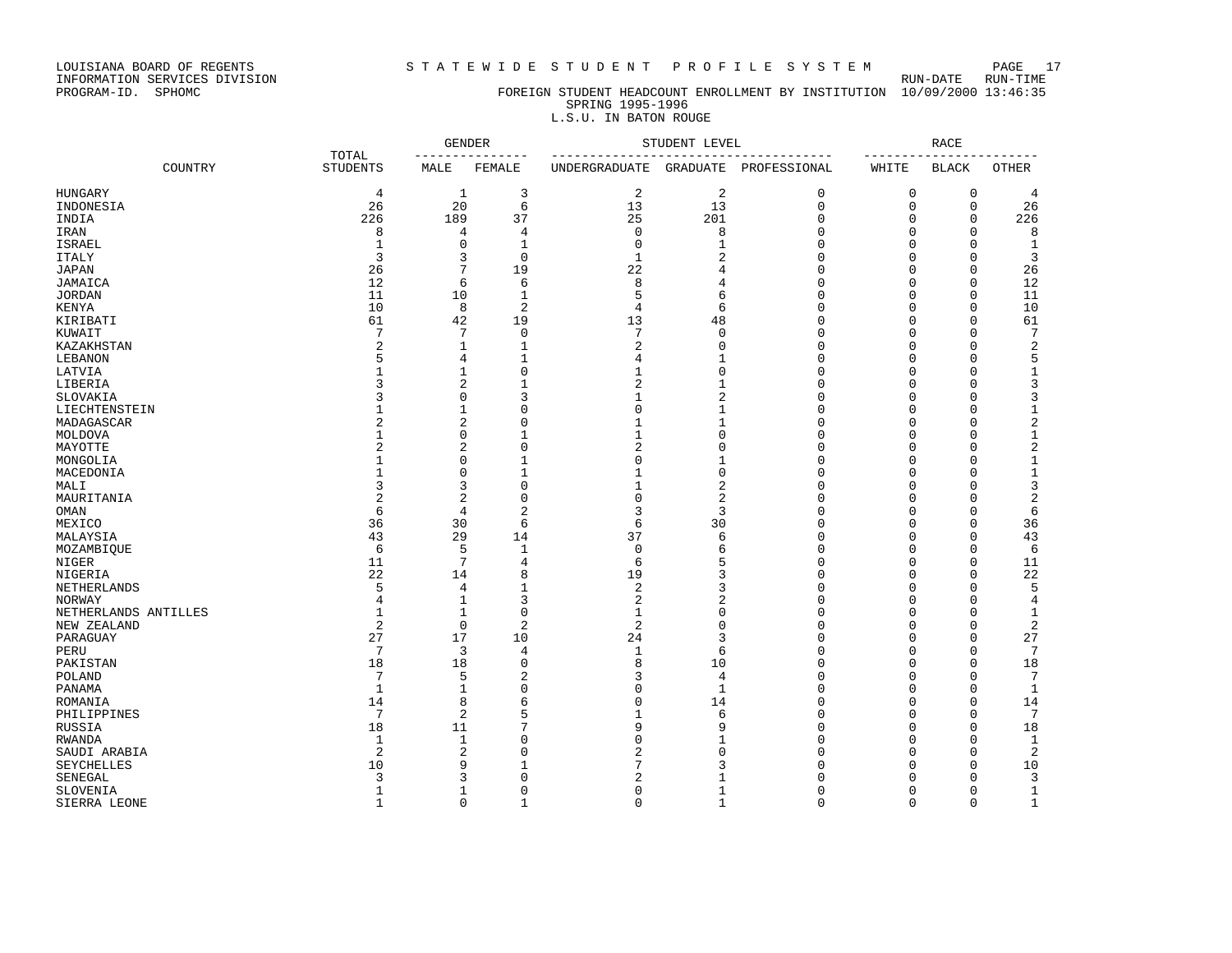### LOUISIANA BOARD OF REGENTS S T A T E W I D E S T U D E N T P R O F I L E S Y S T E M PAGE 18

## PROGRAM-ID. SPHOMC FOREIGN STUDENT HEADCOUNT ENROLLMENT BY INSTITUTION 10/09/2000 13:46:35 SPRING 1995-1996

## L.S.U. IN BATON ROUGE

|                     |                          | <b>GENDER</b> |        |               | STUDENT LEVEL |              |        | RACE         |       |
|---------------------|--------------------------|---------------|--------|---------------|---------------|--------------|--------|--------------|-------|
| COUNTRY             | TOTAL<br><b>STUDENTS</b> | MALE          | FEMALE | UNDERGRADUATE | GRADUATE      | PROFESSIONAL | WHITE  | <b>BLACK</b> | OTHER |
| SINGAPORE           |                          |               |        |               |               |              |        |              |       |
| SERBIA              |                          |               |        |               |               |              |        |              |       |
| SVALBARD            | 24                       | 16            |        | 21            |               |              |        |              | 24    |
| SYRIA               |                          |               |        |               |               |              |        |              |       |
| TRINIDAD AND TOBAGO |                          |               |        |               |               |              |        |              |       |
| THAILAND            |                          |               |        |               |               |              |        |              |       |
| TURKEY              | 57                       | 38            | 19     |               | 50            |              |        |              | 57    |
| TAIWAN              | 45                       | 26            | 19     |               | 40            |              |        |              | 45    |
| TURKMENISTAN        |                          |               |        |               |               |              |        |              |       |
| TANZANIA            |                          |               |        |               |               |              |        |              |       |
| <b>UGANDA</b>       |                          |               |        |               |               |              |        |              |       |
| UKRAINE             |                          |               |        |               | 10            |              |        |              | 17    |
| URUGUAY             |                          |               |        |               |               |              |        |              |       |
| VENEZUELA           | 27                       | 12            |        |               | 16            |              |        |              | 27    |
| VIETNAM             |                          |               |        |               |               |              |        |              |       |
| YEMEN               |                          |               |        |               |               |              |        |              |       |
| ZAMBIA              |                          |               |        |               |               |              |        |              | 12    |
| ZIMBABWE            |                          |               |        |               |               |              |        |              |       |
| UNKNOWN LOCATION    |                          |               |        |               |               |              |        |              |       |
| FOREIGN TOTALS      | 1,620                    | 1,088         | 532    | 618           | 1,001         |              |        | 0            | 1,620 |
| OUT-OF-STATE TOTALS | 3,053                    | 1,628         | 1,425  | 1,978         | 987           | 88           | 2,473  | 302          | 278   |
| LOUISIANA TOTALS    | 19,680                   | 9,361         | 10,319 | 16,521        | 2,960         | 199          | 16,259 | 1,797        | 1,624 |
| INSTITUTION TOTALS  | 24,353                   | 12,077        | 12,276 | 19,117        | 4,948         | 288          | 18,732 | 2,099        | 3,522 |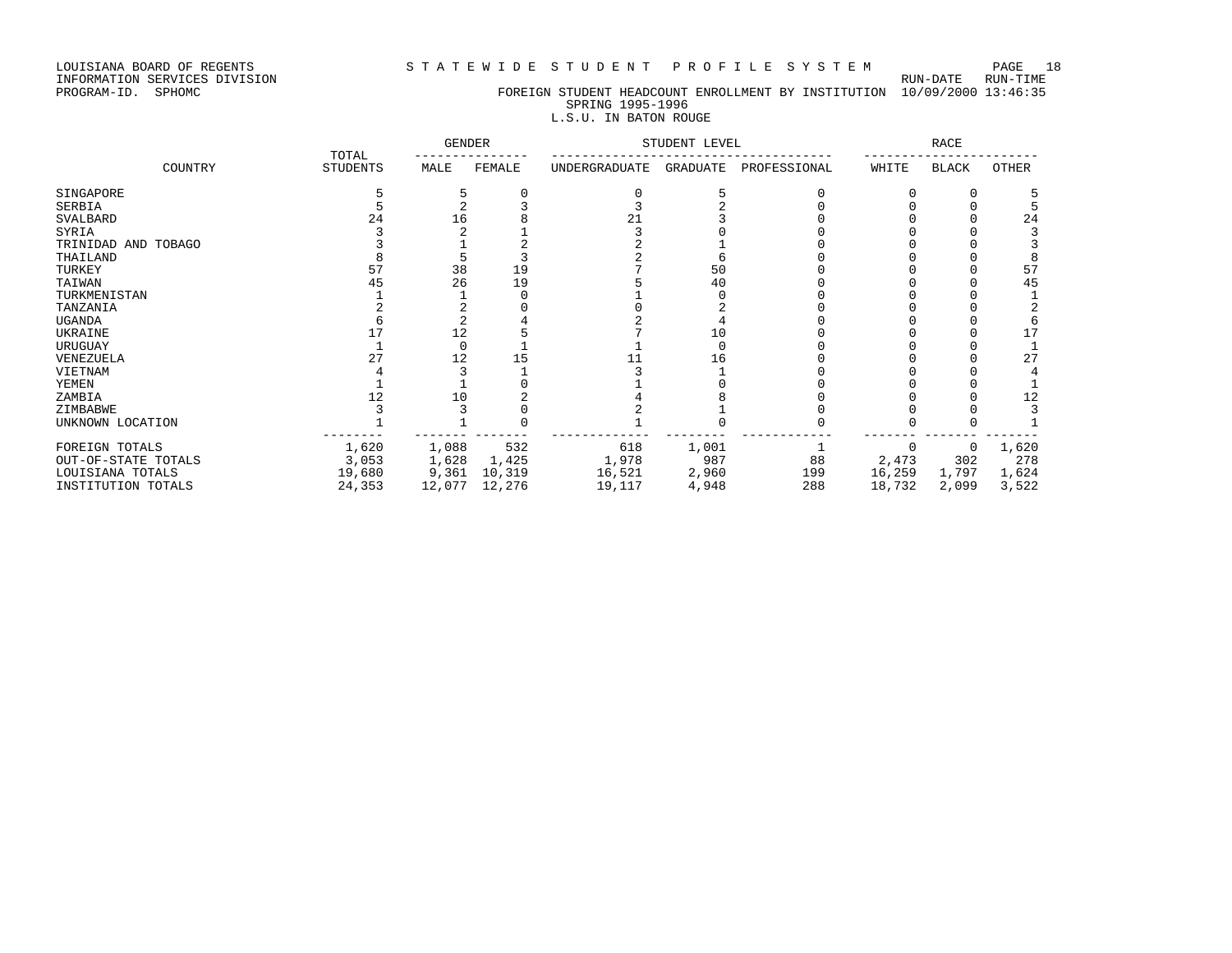# INFORMATION SERVICES DIVISION RUN-DATE RUN-TIME

PROGRAM-ID. SPHOMC FOREIGN STUDENT HEADCOUNT ENROLLMENT BY INSTITUTION 10/09/2000 13:46:35 SPRING 1995-1996 L.S.U. AT EUNICE

## GENDER STUDENT LEVEL RACE TOTAL --------------- ------------------------------------- ----------------------- COUNTRY STUDENTS MALE FEMALE UNDERGRADUATE GRADUATE PROFESSIONAL WHITE BLACK OTHER  $\begin{array}{cccccccccccccccccc} \text{GABON} & & & & & 1 & & 0 & 1 & 1 & 0 & 0 & 1 & 0 & 0 & 1 & 0 & 0 \end{array}$ JAPAN 1 0 1 1 0 0 1 0 0 -------- ------- ------- ------------- -------- ------------ ------- ------- ------- FOREIGN TOTALS 2 0 2 2 0 0 2 0 0  $\texttt{OUT}-\texttt{OF}-\texttt{STATE}$  TOTALS 2 1 1 2 0 0 2 0 0 LOUISIANA TOTALS 2,440 861 1,579 2,440 0 0 2,028 366 46 INSTITUTION TOTALS 2,444 862 1,582 2,444 0 0 2,032 366 46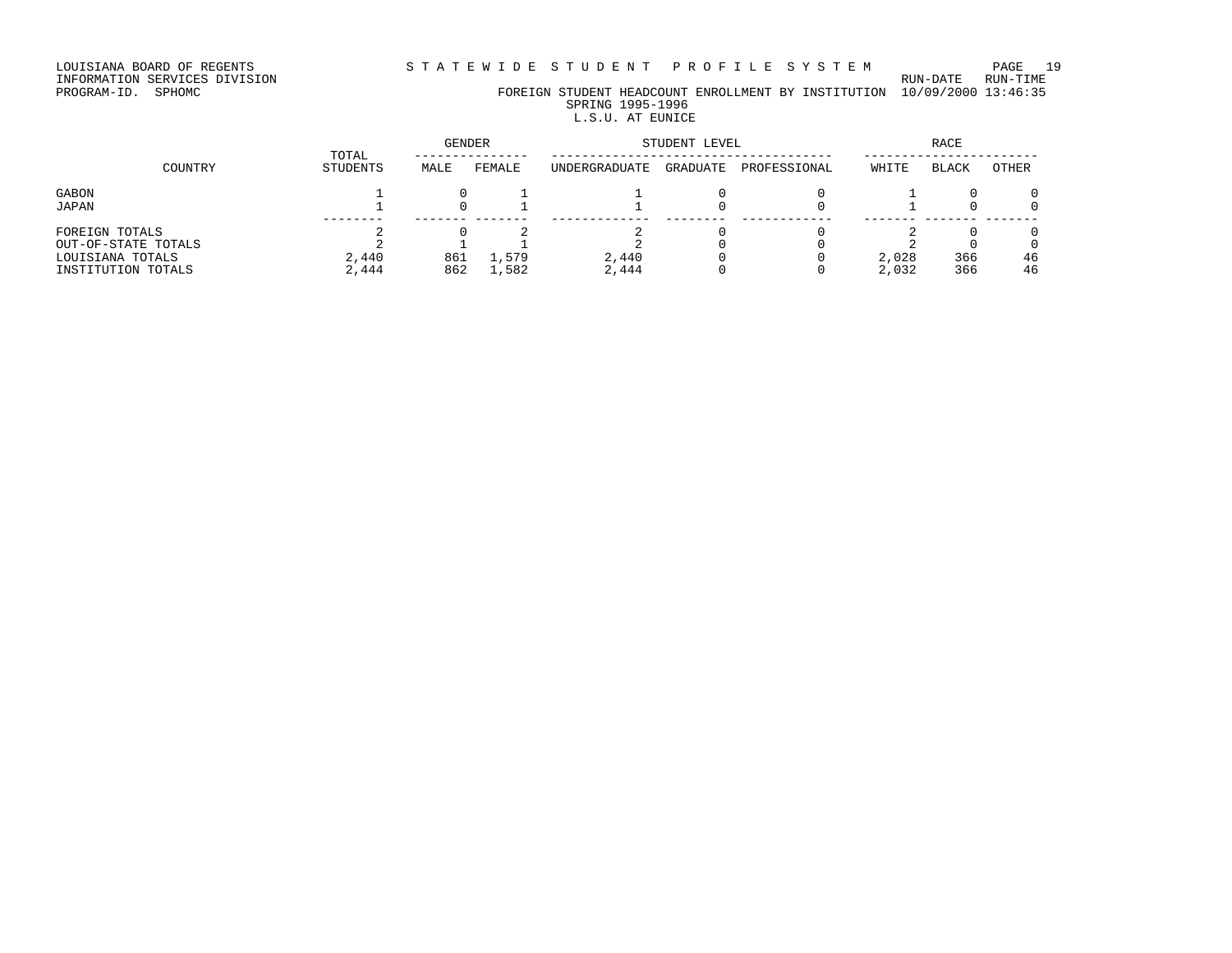INFORMATION SERVICES DIVISION RUN-DATE RUN-TIME

## PROGRAM-ID. SPHOMC FOREIGN STUDENT HEADCOUNT ENROLLMENT BY INSTITUTION 10/09/2000 13:46:35 SPRING 1995-1996

## L.S.U. IN SHREVEPORT

|                     | TOTAL           | <b>GENDER</b> |        |               | STUDENT LEVEL |              | <b>RACE</b> |              |       |  |
|---------------------|-----------------|---------------|--------|---------------|---------------|--------------|-------------|--------------|-------|--|
| COUNTRY             | <b>STUDENTS</b> | MALE          | FEMALE | UNDERGRADUATE | GRADUATE      | PROFESSIONAL | WHITE       | <b>BLACK</b> | OTHER |  |
| BELGIUM             |                 |               |        |               |               |              |             |              |       |  |
| BAHAMAS, THE        |                 |               |        |               |               |              |             |              |       |  |
| CANADA              |                 |               |        |               |               |              |             |              |       |  |
| CHINA               |                 |               |        |               |               |              |             |              |       |  |
| FINLAND             |                 |               |        |               |               |              |             |              |       |  |
| FRANCE              |                 |               |        |               |               |              |             |              |       |  |
| GERMANY             |                 |               |        |               |               |              |             |              |       |  |
| INDIA               |                 |               |        |               |               |              |             |              |       |  |
| TURKMENISTAN        |                 |               |        |               |               |              |             |              |       |  |
| UNITED KINGDOM      |                 |               |        |               |               |              |             |              |       |  |
| UNKNOWN LOCATION    |                 |               |        |               |               |              |             |              |       |  |
| FOREIGN TOTALS      | 14              |               | 10     |               |               |              |             |              | 14    |  |
| OUT-OF-STATE TOTALS | 86              | 28            | 58     | 79            |               |              | 78          |              |       |  |
| LOUISIANA TOTALS    | 3,780           | 1,549         | 2,231  | 3,176         | 604           |              | 3,052       | 569          | 159   |  |
| INSTITUTION TOTALS  | 3,880           | 1,581         | 2,299  | 3,266         | 614           |              | 3,130       | 577          | 173   |  |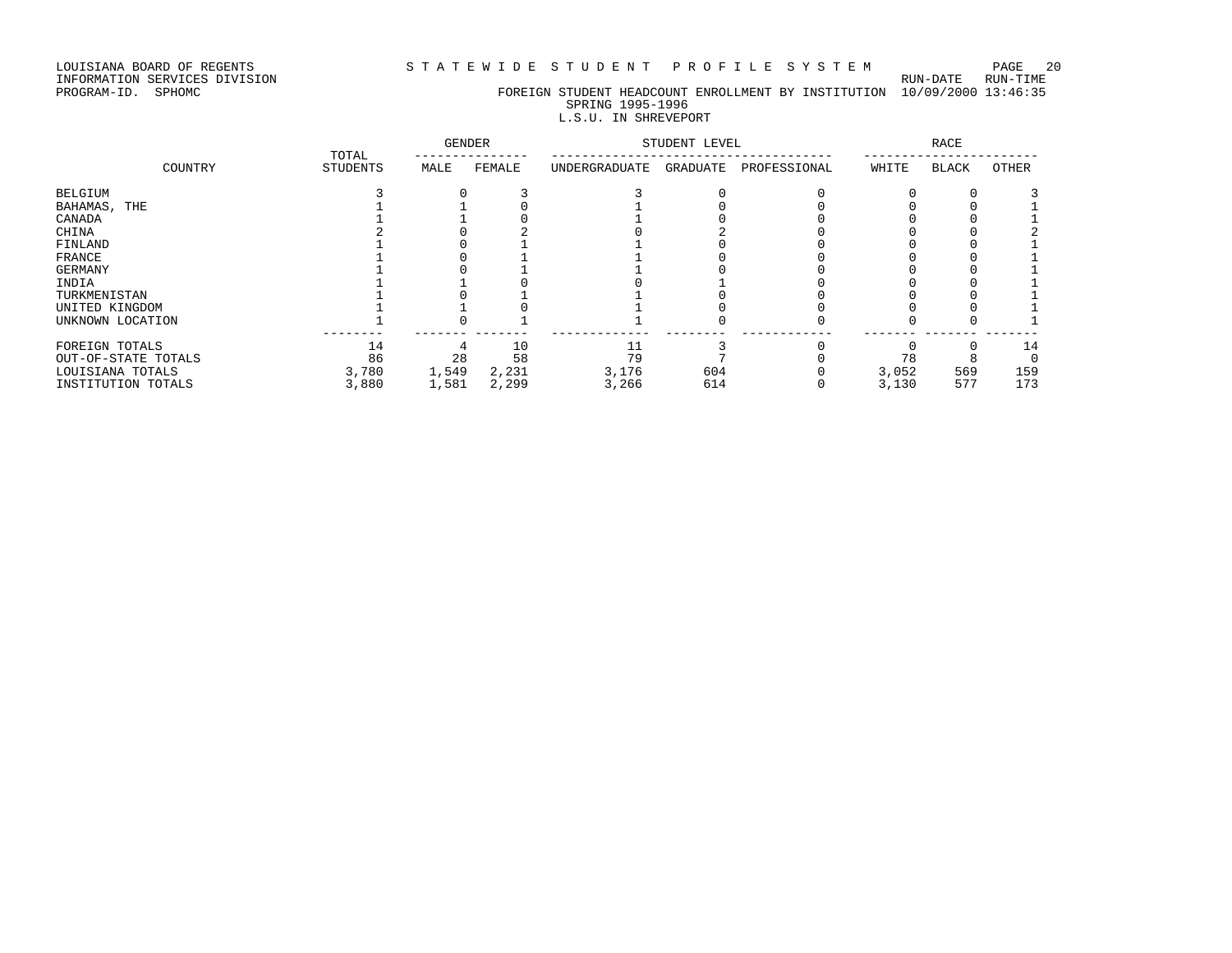LOUISIANA BOARD OF REGENTS STRITEWIDE STUDENT PROFILE SYSTEM PAGE 21<br>INFORMATION SERVICES DIVISION

INFORMATION SERVICES DIVISION<br>PROGRAM-ID. SPHOMC

### FOREIGN STUDENT HEADCOUNT ENROLLMENT BY INSTITUTION 10/09/2000 13:46:35 SPRING 1995-1996 UNIVERSITY OF NEW ORLEANS

|                                     |                          | <b>GENDER</b>  |                |                | STUDENT LEVEL  |              |              | <b>RACE</b>  |                |
|-------------------------------------|--------------------------|----------------|----------------|----------------|----------------|--------------|--------------|--------------|----------------|
| COUNTRY                             | TOTAL<br><b>STUDENTS</b> | MALE           | FEMALE         | UNDERGRADUATE  | GRADUATE       | PROFESSIONAL | WHITE        | <b>BLACK</b> | OTHER          |
| ARGENTINA                           | $\mathbf{1}$             | 0              | $\mathbf{1}$   | $\mathsf 0$    | $\mathbf{1}$   | 0            | 0            | 0            | 1              |
| <b>AUSTRALIA</b>                    | $\mathbf{1}$             | $\mathbf{1}$   | 0              | $\mathbf{1}$   | $\mathbf 0$    | $\mathsf 0$  | $\mathbf 0$  | 0            | $\mathbf{1}$   |
| <b>AUSTRIA</b>                      | 9                        | 5              | 4              | $\mathbf{1}$   | 8              | $\Omega$     | $\Omega$     | $\mathbf 0$  | 9              |
| <b>BELGIUM</b>                      | 4                        | 3              | 1              | 2              | $\overline{c}$ | $\Omega$     | $\Omega$     | $\Omega$     | 4              |
| BAHAMAS, THE                        | $\mathbf{1}$             | $\mathbf{1}$   | $\Omega$       | $\mathbf{1}$   | $\Omega$       | $\cap$       | ∩            | $\Omega$     | $\mathbf 1$    |
| <b>BANGLADESH</b>                   | 15                       | 13             | $\overline{2}$ | 2              | 13             | $\Omega$     | $\cap$       | $\mathbf 0$  | 15             |
| <b>BELIZE</b>                       | $\overline{4}$           | $\overline{c}$ | 2              | 4              | $\Omega$       | $\Omega$     | O            | $\Omega$     | $\overline{4}$ |
| BOSNIA AND HERZEGOVINA              | 5                        | 3              | 2              | 5              | $\Omega$       | $\Omega$     | $\cap$       | $\Omega$     | 5              |
| <b>BRAZIL</b>                       | 4                        | 3              | 1              | 4              | $\Omega$       | $\Omega$     | n            | $\Omega$     | 4              |
| <b>BULGARIA</b>                     | ς                        | $\overline{2}$ | $\mathbf{1}$   | 3              | $\Omega$       | $\Omega$     | U            | $\Omega$     | 3              |
| BOUVET ISLAND                       |                          | $\Omega$       | $\mathbf{1}$   | 1              | $\Omega$       | $\Omega$     | n            | $\Omega$     | 1              |
| <b>BRUNEI</b>                       | $\mathbf{1}$             | $1\,$          | $\mathbf 0$    | $\mathbf{1}$   | $\Omega$       | $\Omega$     | $\Omega$     | $\Omega$     | $1\,$          |
| CANADA                              | 25                       | 13             | 12             | 12             | 13             | $\Omega$     | 2            | $\mathbf 0$  | 23             |
| SRI LANKA                           | $\mathbf{1}$             | 0              | 1              | 0              | $\mathbf{1}$   | $\Omega$     | $\Omega$     | 0            | 1              |
| CHINA                               | 76                       | 53             | 23             | 5              | 71             | $\Omega$     | $\Omega$     | $\Omega$     | 76             |
| CHILE                               | $\mathbf{1}$             | $\Omega$       | $\mathbf{1}$   | $\Omega$       | $\mathbf{1}$   | $\Omega$     | C            | $\Omega$     | $\mathbf{1}$   |
| COLOMBIA                            | $\sqrt{2}$               | $\mathbf{1}$   | $1\,$          | 2              | $\Omega$       | $\Omega$     | $\Omega$     | $\mathbf 0$  | 2              |
| CENTRAL AFRICAN REPUBLIC            | $\mathbf{1}$             | $\mathbf{1}$   | $\Omega$       | $\mathbf 0$    |                | $\Omega$     | $\mathbf{1}$ | $\Omega$     | $\mathbf 0$    |
| <b>CYPRUS</b>                       | 20                       | 16             | 4              | 17             | 3              | $\Omega$     | $\cap$       | $\Omega$     | 20             |
| <b>ECUADOR</b>                      | $\overline{2}$           | 1              | 1              | 1              |                | $\Omega$     | n            | $\Omega$     | $\overline{2}$ |
| EGYPT                               | $\mathsf{R}$             | 8              | $\Omega$       | 7              | -1             | $\Omega$     | U            | $\Omega$     | 8              |
| IRELAND                             |                          | $\mathbf{1}$   | 0              | $\mathbf{1}$   | $\Omega$       | $\Omega$     | U            | $\Omega$     | 1              |
| EL SALVADOR                         | ζ                        | $1\,$          | 2              | 3              | $\Omega$       | $\Omega$     | C            | $\Omega$     | 3              |
| <b>ETHIOPIA</b>                     | $\overline{2}$           | $\mathbf{1}$   | $\mathbf{1}$   | $\overline{2}$ | $\Omega$       | $\Omega$     | O            | $\Omega$     | 2              |
|                                     | $\overline{2}$           | 2              | 0              | 2              | $\Omega$       | $\Omega$     | n            | 0            | 2              |
| CZECH REPUBLIC<br><b>FRANCE</b>     | 20                       | 11             | 9              | 9              | 11             | $\Omega$     | $\cap$       | $\Omega$     | 20             |
| <b>GABON</b>                        | $\mathbf{1}$             | $\mathbf{1}$   | 0              | 0              | $\mathbf{1}$   | $\Omega$     | U            | $\Omega$     |                |
|                                     |                          |                |                |                |                |              |              |              | $\mathbf{1}$   |
| <b>GHANA</b>                        |                          | $\mathbf{1}$   | $\Omega$       | $\Omega$       | $\mathbf{1}$   | $\Omega$     | $\cap$       | $\Omega$     | $\mathbf{1}$   |
| <b>GERMANY</b>                      | 9                        | 5              | 4              | 4              | 5              | $\Omega$     | C            | $\Omega$     | 9              |
| <b>GREECE</b>                       | 3                        | 1              | 2              | 3              | U              | $\Omega$     | n            | $\Omega$     | 3              |
| <b>GUATEMALA</b>                    |                          | $\mathbf 0$    | $\mathbf{1}$   | 1              | $\Omega$       | $\Omega$     |              | $\Omega$     | 1              |
| <b>GUYANA</b>                       | $\mathbf{1}$             | $\mathbf{1}$   | $\Omega$       | 0              |                | $\Omega$     | O            | $\Omega$     | $\mathbf{1}$   |
| HONG KONG                           | 10                       | 4              | 6              | 9              |                | $\Omega$     | U            | $\Omega$     | 10             |
| HONDURAS                            | 5                        | $\overline{c}$ | 3              | 4              | $\mathbf{1}$   | $\Omega$     | $\cap$       | $\Omega$     | 5              |
| CROATIA                             | 4                        | $\overline{2}$ | 2              | 2              | $\overline{a}$ | $\Omega$     | U            | $\Omega$     | 4              |
| <b>HUNGARY</b>                      | $\overline{c}$           | 2              | $\Omega$       | 2              | $\Omega$       | $\Omega$     |              | $\Omega$     | 2              |
| <b>ICELAND</b>                      | $\mathbf{1}$             | $\Omega$       | $\mathbf{1}$   | $\mathbf 0$    | $\mathbf{1}$   | $\Omega$     | n            | $\Omega$     | $\mathbf{1}$   |
| INDONESIA                           | 13                       | 10             | 3              | 10             | 3              | $\Omega$     | U            | $\Omega$     | 13             |
| INDIA                               | 58                       | 49             | 9              | 6              | 52             | $\Omega$     | C            | $\Omega$     | 58             |
| BRITISH INDIAN OCEAN TERRITORY      | $\mathbf{1}$             | 1              | $\Omega$       | $\mathbf 0$    | $\mathbf{1}$   | $\Omega$     | $\cap$       | $\Omega$     | $\mathbf 1$    |
| IRAN                                | 3                        | $\mathbf{1}$   | $\overline{a}$ | $\mathbf{1}$   | $\mathcal{D}$  | $\Omega$     | U            | $\Omega$     | 3              |
| ISRAEL                              | $\mathbf{1}$             | $\mathbf{1}$   | 0              | $\mathbf{1}$   | $\Omega$       | $\Omega$     | n            | $\Omega$     | $\mathbf 1$    |
| COTE D'IVOIRE (IVORY COAST)         | $\mathbf{1}$             | $\mathbf{1}$   | 0              | $\mathbf 0$    |                | $\Omega$     |              | $\mathbf 0$  | $\mathbf{1}$   |
| <b>JAPAN</b>                        | 22                       | 12             | 10             | 16             | 6              | $\Omega$     | U            | $\mathbf 0$  | 22             |
| <b>JORDAN</b>                       | $\overline{4}$           | $\overline{4}$ | 0              | $\mathbf{1}$   | 3              | $\Omega$     |              | $\Omega$     | 4              |
| <b>KENYA</b>                        | $\mathbf{1}$             | $\Omega$       | 1              | $\mathbf{1}$   | Λ              | $\Omega$     |              | $\Omega$     | $\mathbf{1}$   |
| KOREA, DEMOCRATIC PEOPLE'S REPUBLIC | 1                        | $\Omega$       | 1              | $\Omega$       |                | $\Omega$     |              | $\Omega$     | 1              |
| KOREA, REPUBLIC OF                  | 9                        | 4              | 5              | 3              | 6              | $\Omega$     |              | $\mathbf 0$  | 9              |
| KUWAIT                              | $\mathbf{1}$             | $\mathbf{1}$   | 0              | $\mathbf{1}$   | $\Omega$       | $\Omega$     | $\Omega$     | $\Omega$     | $\mathbf{1}$   |
|                                     |                          |                |                |                |                |              |              |              |                |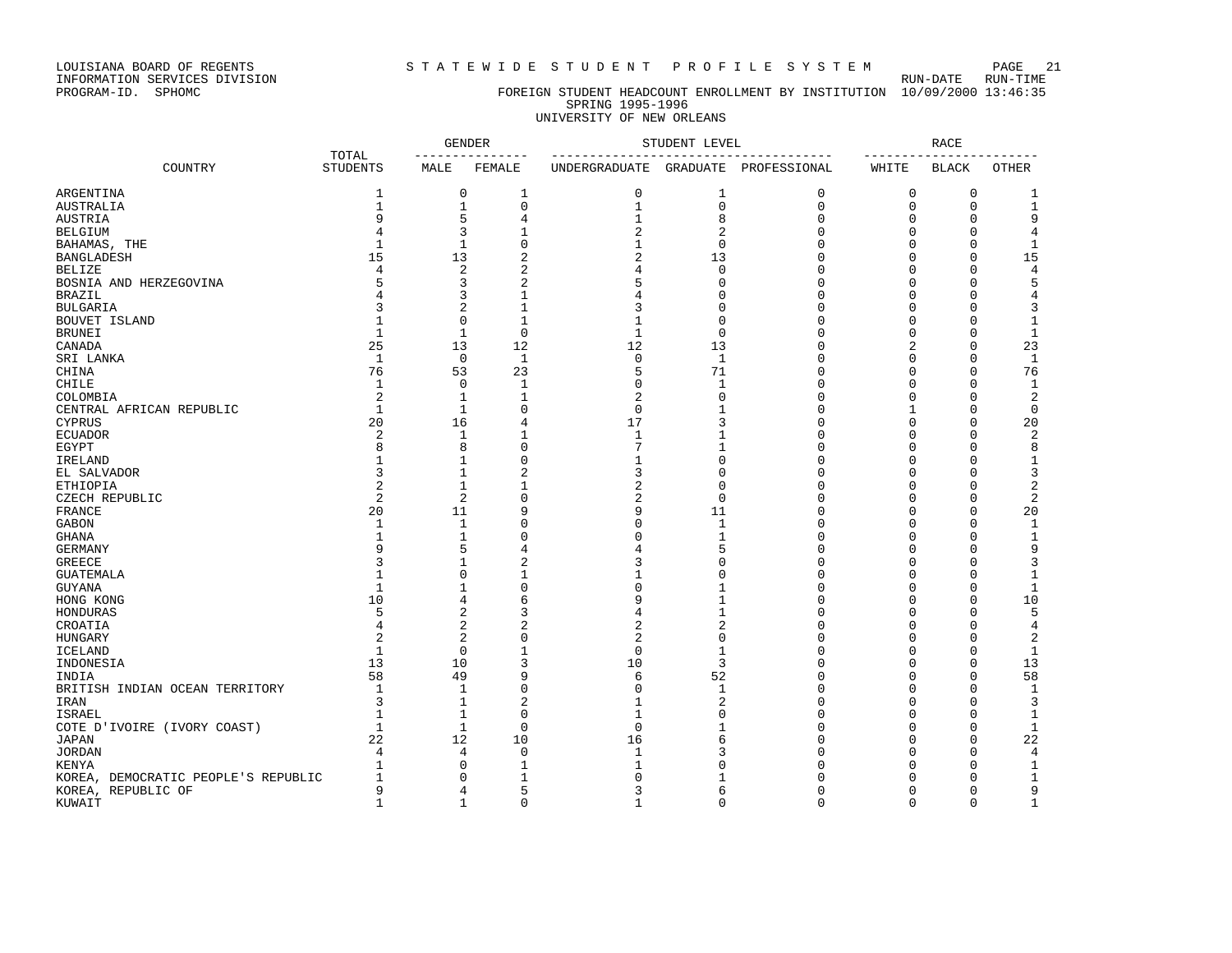LOUISIANA BOARD OF REGENTS STATEWIDE STUDENT PROFILE SYSTEM PAGE 22

## PROGRAM-ID. SPHOMC FOREIGN STUDENT HEADCOUNT ENROLLMENT BY INSTITUTION 10/09/2000 13:46:35 SPRING 1995-1996 UNIVERSITY OF NEW ORLEANS

|                      |                          | <b>GENDER</b>  |             |                      | STUDENT LEVEL |              |        | RACE         |                |  |
|----------------------|--------------------------|----------------|-------------|----------------------|---------------|--------------|--------|--------------|----------------|--|
| COUNTRY              | TOTAL<br><b>STUDENTS</b> | MALE           | FEMALE      | <b>UNDERGRADUATE</b> | GRADUATE      | PROFESSIONAL | WHITE  | <b>BLACK</b> | OTHER          |  |
| LEBANON              |                          | 3              | 0           | 3                    | $\Omega$      | 0            | 0      | $\Omega$     | 3              |  |
| MACAU                |                          |                | $\Omega$    |                      |               | $\cap$       | $\cap$ | $\bigcap$    | $\mathbf 1$    |  |
| MACEDONIA            |                          |                |             |                      |               |              |        |              | 1              |  |
| MEXICO               |                          |                |             |                      |               |              |        |              |                |  |
| MALAYSIA             |                          |                |             |                      |               |              |        |              |                |  |
| NIGERIA              |                          | $\overline{c}$ |             |                      |               |              |        |              | 5              |  |
| NORWAY               | 17                       | 13             |             | 13                   |               |              |        |              | 17             |  |
| NICARAGUA            |                          |                |             | $\overline{a}$       |               |              |        |              | 2              |  |
| PARAGUAY             |                          |                |             |                      |               |              |        |              | $\overline{c}$ |  |
| PERU                 |                          |                |             |                      |               |              |        |              |                |  |
| PAKISTAN             |                          |                |             |                      |               |              |        |              | 9              |  |
| POLAND               |                          |                |             |                      |               |              |        |              |                |  |
| PANAMA               |                          |                |             |                      |               |              |        |              | 6              |  |
| PORTUGAL             |                          |                |             |                      |               |              |        |              | 1              |  |
| ROMANIA              |                          |                |             |                      |               |              |        |              | $\mathbf{1}$   |  |
| RUSSIA               |                          | 3              |             | $\overline{c}$       |               |              |        |              | $\overline{4}$ |  |
| SAUDI ARABIA         | 21                       | 21             |             | 20                   |               |              |        |              | 21             |  |
| SOUTH AFRICA         |                          |                |             | $\overline{c}$       |               |              |        |              | 3              |  |
| SENEGAL              |                          |                |             |                      |               |              |        |              | $\mathbf{1}$   |  |
| SINGAPORE            |                          |                |             |                      |               |              |        |              | 1              |  |
| SPAIN                |                          |                |             |                      |               |              |        |              | 4              |  |
| SWEDEN               | 15                       |                |             | 14                   |               |              |        |              | 15             |  |
| SWITZERLAND          | $\mathbf{1}$             | $\Omega$       |             | 1                    |               |              |        |              | $\mathbf{1}$   |  |
| UNITED ARAB EMIRATES | 13                       | 13             | 0           | 13                   | $\Omega$      |              |        |              | 13             |  |
| THAILAND             | 15                       | 10             |             |                      | 10            |              |        |              | 15             |  |
| TURKEY               | 15                       | 12             | 3           |                      | 10            |              |        |              | 15             |  |
| TAIWAN               | 27                       | 16             | 11          |                      | 21            |              |        |              | 27             |  |
| TURKMENISTAN         |                          |                | $\Omega$    |                      |               |              |        |              | $\mathbf{1}$   |  |
| UNITED KINGDOM       |                          |                |             |                      |               |              |        |              | 9              |  |
| VENEZUELA            |                          |                |             |                      |               |              |        |              |                |  |
| VIETNAM              |                          |                |             |                      |               |              |        |              | 2              |  |
| VIRGIN ISLANDS       |                          |                |             |                      |               |              |        |              | $\Omega$       |  |
| ZAMBIA               |                          |                | $\mathbf 0$ | ∩                    |               |              | $\cap$ | ∩            | 1              |  |
| UNKNOWN LOCATION     | 56                       | 33             | 23          | 25                   | 31            | $\cap$       | 8      | 5            | 43             |  |
| FOREIGN TOTALS       | 628                      | 425            | 203         | 303                  | 325           | 0            | 11     | 6            | 611            |  |
| OUT-OF-STATE TOTALS  | 559                      | 268            | 291         | 354                  | 205           | 0            | 373    | 87           | 99             |  |
| LOUISIANA TOTALS     | 13,550                   | 5,676          | 7,874       | 10,342               | 3,208         | O            | 9,570  | 2,233        | 1,747          |  |
| INSTITUTION TOTALS   | 14,737                   | 6,369          | 8,368       | 10,999               | 3,738         | $\Omega$     | 9,954  | 2,326        | 2,457          |  |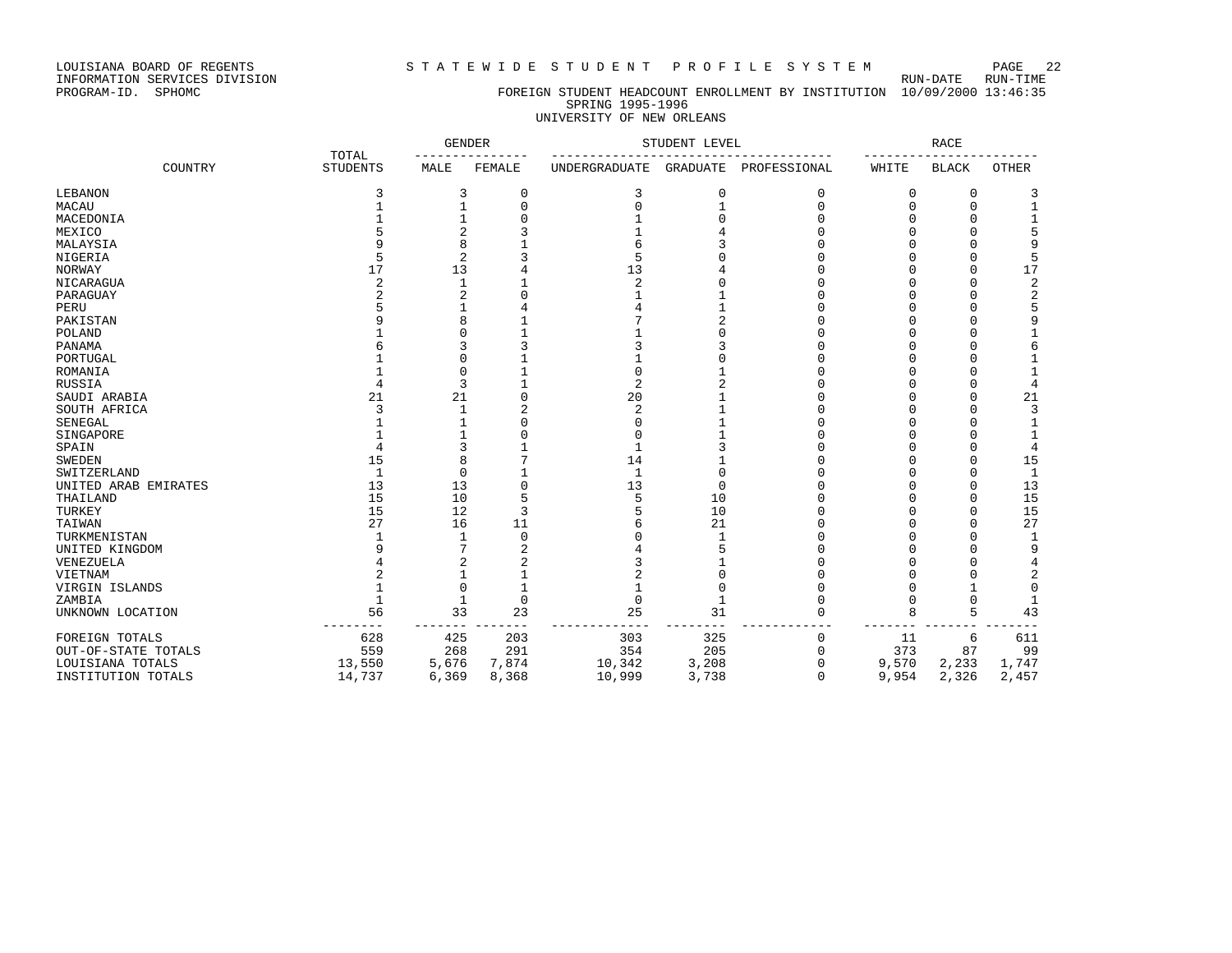LOUISIANA BOARD OF REGENTS STATEWIDE STUDENT PROFILE SYSTEM PAGE 23

## INFORMATION SERVICES DIVISION RUN-DATE RUN-TIME

PROGRAM-ID. SPHOMC FOREIGN STUDENT HEADCOUNT ENROLLMENT BY INSTITUTION 10/09/2000 13:46:35 SPRING 1995-1996

## L.S.U. LAW CENTER

|                     | TOTAL           | <b>GENDER</b> |        | STUDENT LEVEL |          | RACE         |       |       |       |
|---------------------|-----------------|---------------|--------|---------------|----------|--------------|-------|-------|-------|
| COUNTRY             | <b>STUDENTS</b> | MALE          | FEMALE | UNDERGRADUATE | GRADUATE | PROFESSIONAL | WHITE | BLACK | OTHER |
| CAMEROON            |                 |               |        |               |          |              |       |       |       |
| COMOROS             |                 |               |        |               |          |              |       |       |       |
| GREECE              |                 |               |        |               |          |              |       |       |       |
| INDIA               |                 |               |        |               |          |              |       |       |       |
| LATVIA              |                 |               |        |               |          |              |       |       |       |
| MEXICO              |                 |               |        |               |          |              |       |       |       |
| SEYCHELLES          |                 |               |        |               |          |              |       |       |       |
| TAIWAN              |                 |               |        |               |          |              |       |       |       |
| VIETNAM             |                 |               |        |               |          |              |       |       |       |
| FOREIGN TOTALS      |                 |               |        |               |          |              |       |       |       |
| OUT-OF-STATE TOTALS | 66              | 42            | 24     |               |          | 66           | 56    |       |       |
| LOUISIANA TOTALS    | 562             | 300           | 262    |               |          | 562          | 524   | 27    |       |
| INSTITUTION TOTALS  | 637             | 347           | 290    |               |          | 637          | 580   | 36    | 21    |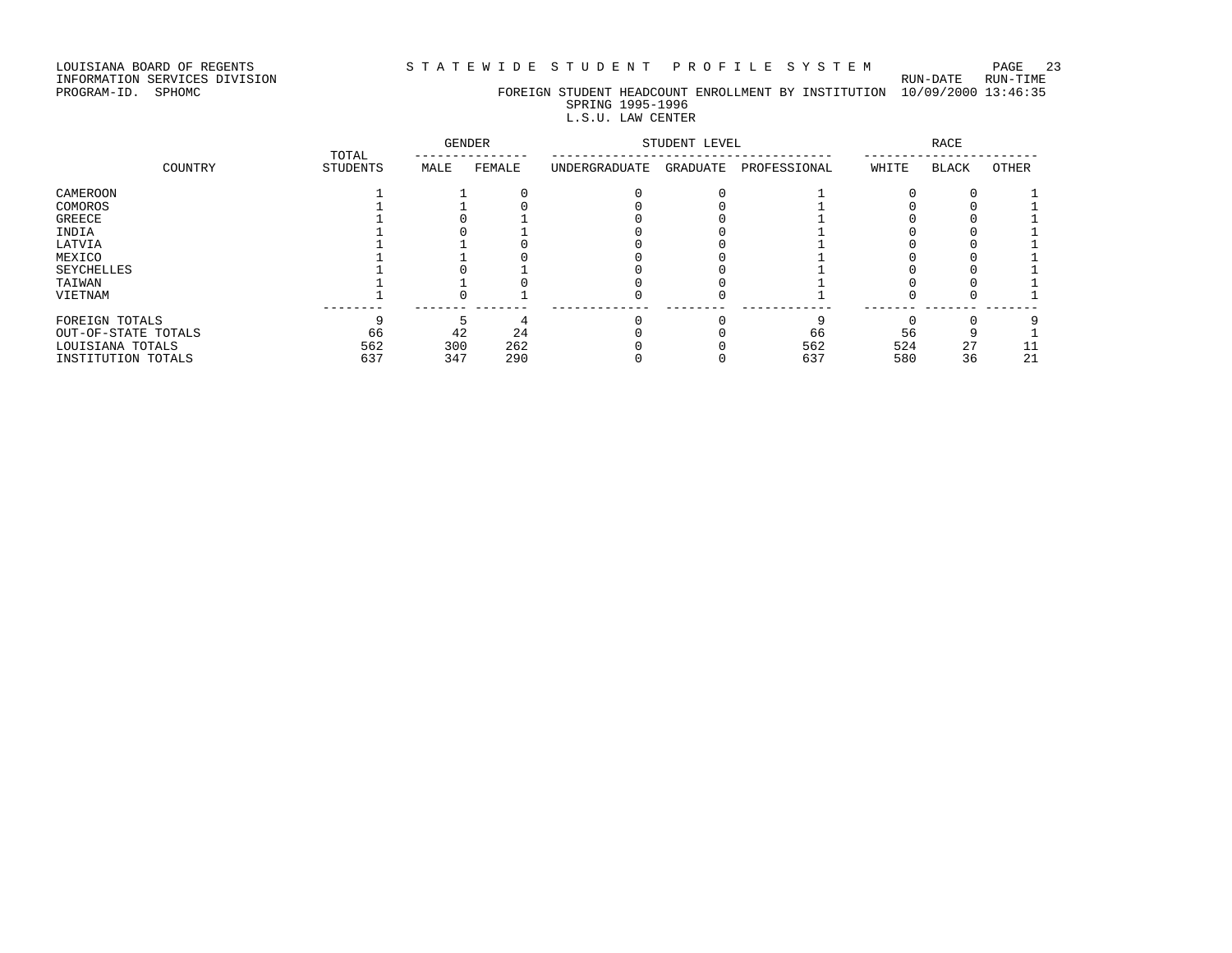LOUISIANA BOARD OF REGENTS STATEWIDE STUDENT PROFILE SYSTEM PAGE 24

INFORMATION SERVICES DIVISION RUN-DATE RUN-TIME

### PROGRAM-ID. SPHOMC FOREIGN STUDENT HEADCOUNT ENROLLMENT BY INSTITUTION 10/09/2000 13:46:35 SPRING 1995-1996 SOUTHERN U. IN BATON ROUGE

| TOTAL<br>COUNTRY<br><b>STUDENTS</b><br>MALE<br>FEMALE<br><b>UNDERGRADUATE</b><br>GRADUATE<br>PROFESSIONAL<br>WHITE<br><b>BLACK</b><br><b>OTHER</b><br>$1\,$<br>$\mathbf 0$<br>0<br>AFGHANISTAN<br>1<br>0<br>1<br>0<br>0<br>1<br>$\mathbf 1$<br>$\mathsf 0$<br>$\mathbf{1}$<br>$\mathsf 0$<br>$\mathsf 0$<br>$\mathbf 1$<br>$\mathbf 0$<br>$\mathbf 1$<br>0<br>ALBANIA<br>3<br>$\mathbf{1}$<br>$\overline{2}$<br>3<br>$\mathbf 0$<br>$\mathbf 0$<br>3<br>0<br>ANGOLA<br>0<br>$\Omega$<br>$\Omega$<br>$\mathsf 0$<br>ARGENTINA<br>1<br>1<br>$\Omega$<br>0<br>1<br>$\Omega$<br><b>BARBADOS</b><br>1<br>$\mathbf{1}$<br>$\Omega$<br>$\mathbf{1}$<br>$\Omega$<br>$\Omega$<br>$\mathbf 0$<br>1<br>$\mathbf 1$<br>BAHAMAS, THE<br>1<br>$\mathbf{1}$<br>$\Omega$<br>$\mathbf{1}$<br>$\Omega$<br>$\Omega$<br>$\mathbf 0$<br>$\Omega$<br>$\mathsf 0$<br><b>BELIZE</b><br>1<br>$\mathbf{1}$<br>$\mathbf{1}$<br>$\Omega$<br>$\Omega$<br>$\mathbf{1}$<br>$\Omega$<br>0<br>$\overline{2}$<br>$\overline{2}$<br>2<br>$\mathsf 0$<br>$\overline{2}$<br>$\mathbf 0$<br>$\Omega$<br><b>BENIN</b><br>$\Omega$<br>0<br>$\Omega$<br>$\Omega$<br>$\Omega$<br>$\mathbf 1$<br><b>BRAZIL</b><br>1<br>$\mathbf{1}$<br>1<br>$\Omega$<br>0<br>$\overline{2}$<br>$\mathbf{1}$<br>CANADA<br>$\mathbf 1$<br>$\mathbf 1$<br>$\mathbf 1$<br>$\mathbf{1}$<br>$\mathbf 0$<br>$\Omega$<br>1<br>14<br>10<br>3<br>11<br>$\mathbf 0$<br>14<br>CHINA<br>$\mathbf 0$<br>$\Omega$<br>4<br>$\mathbf{1}$<br>$\mathbf 1$<br>$\mathbf 0$<br>$\mathbf{1}$<br><b>CHILE</b><br>$\mathbf{1}$<br>$\mathbf{0}$<br>$\Omega$<br>$\mathbf 0$<br>$\Omega$<br>$\mathbf 1$<br>$\mathbf{1}$<br>$\mathbf 0$<br>$\mathbf 0$<br>CAMEROON<br>$\Omega$<br>1<br>0<br>$\Omega$<br>1<br>$\sqrt{2}$<br><b>EGYPT</b><br>$\overline{a}$<br>1<br>$\mathbf{1}$<br>$\Omega$<br>$\Omega$<br>$\Omega$<br>1<br>EL SALVADOR<br>$\mathbf{1}$<br>$\mathbf{1}$<br>$\mathbf{1}$<br>$\Omega$<br>$\Omega$<br>$\mathsf 0$<br>0<br>$1\,$<br>$\Omega$<br>5<br>7<br>5<br>$\overline{2}$<br>$\overline{2}$<br><b>ETHIOPIA</b><br>3<br>$\Omega$<br>$\mathbf 0$<br>4<br>$\overline{a}$<br>$\overline{2}$<br>$\mathbf{1}$<br><b>GHANA</b><br>1<br>1<br>$\Omega$<br>0<br>1<br>O<br>$\overline{2}$<br>$\overline{2}$<br>$\mathbf 0$<br>$\overline{2}$<br>$\mathbf 0$<br>2<br>$\mathsf 0$<br><b>GERMANY</b><br>0<br>∩<br>$\mathbf{1}$<br>$\mathbf 0$<br>$\mathbf{1}$<br>$\Omega$<br>$\mathbf{1}$<br>$\Omega$<br>$\mathbf 0$<br>0<br>$\mathbf{1}$<br>HONG KONG<br>20<br>12<br>5<br>15<br>2<br>17<br>8<br>$\mathbf 0$<br>INDIA<br>1<br>5<br>$\overline{c}$<br>5<br>3<br>4<br>$\mathbf{1}$<br>$\Omega$<br>$\mathbf 0$<br>$\Omega$<br>IRAN<br>15<br>7<br>14<br>$\mathbf{1}$<br>$\Omega$<br>$\Omega$<br>15<br>JAPAN<br>8<br>0<br>3<br>3<br>$\Omega$<br>$\mathbf 0$<br>3<br><b>JORDAN</b><br>3<br>$\Omega$<br>0<br>$\Omega$<br>$\overline{2}$<br>$\overline{2}$<br>$\Omega$<br>KENYA<br>1<br>1<br>1<br>0<br>0<br>1<br>9<br>8<br>9<br>8<br>$\mathbf{1}$<br>$\Omega$<br>$\mathbf 0$<br>$\Omega$<br>KUWAIT<br>1<br>LEBANON<br>$\Omega$<br>$\mathbf 0$<br>$\Omega$<br>$\mathbf 0$<br>$\Omega$<br>1<br>1<br>1<br>$\mathbf{1}$<br>2<br>LIBERIA<br>$\mathbf{1}$<br>$\overline{2}$<br>$\mathbf{1}$<br>2<br>$\Omega$<br>$\mathbf{1}$<br>3<br>0<br>$\mathbf 1$<br>MEXICO<br>$\mathbf{1}$<br>$\Omega$<br>$\Omega$<br>$\mathbf{1}$<br>$\Omega$<br>$\Omega$<br>$\Omega$<br>$\mathbf{1}$<br>3<br>$\mathbf 0$<br>3<br>3<br>3<br>$\mathbf 0$<br>MALAYSIA<br>0<br>0<br>0<br>28<br>18<br>10<br>15<br>10<br>3<br>9<br>19<br>NIGERIA<br>$\mathsf 0$<br>$\mathbf 0$<br>$\Omega$<br>$\mathsf 0$<br><b>NORWAY</b><br>1<br>0<br>1<br>1<br>1<br>$\Omega$<br>7<br>8<br>$\Omega$<br>8<br>SAUDI ARABIA<br>8<br>$\mathbf{1}$<br>$\Omega$<br>0<br>$\Omega$<br>$\Omega$<br>$\Omega$<br>$\Omega$<br>$\Omega$<br>$\mathbf{1}$<br>ST. KITTS AND NEVIS<br>1<br>$\Omega$<br>$\mathbf{1}$<br>$\mathbf{1}$<br>SLOVENIA<br>$\mathbf 0$<br>$\Omega$<br>0<br>1<br>0<br>$\mathbf{1}$<br>1<br>0<br>1<br>$\mathbf 0$<br>$\Omega$<br>$\mathbf 0$<br>1<br>$\Omega$<br>$\mathbf{1}$<br>$\mathbf 0$<br>SUDAN<br>1<br>1<br>$\Omega$<br>$\Omega$<br>0<br>1<br>SYRIA<br>1<br>1<br>$\Omega$<br>1<br>0<br>5<br>3<br>5<br>$\Omega$<br>$\Omega$<br>2<br>TRINIDAD AND TOBAGO<br>1<br>4<br>0<br>$\overline{c}$<br>$\overline{a}$<br>$\overline{2}$<br>$\overline{c}$<br>$\Omega$<br>$\Omega$<br>$\Omega$<br>$\Omega$<br>$\Omega$<br>THAILAND<br>$\mathbf 1$<br>TURKEY<br>3<br>3<br>$\Omega$<br>3<br>$\Omega$<br>$\Omega$<br>2<br>$\Omega$<br>5<br>5<br>5<br>$\mathbf 0$<br>TAIWAN<br>$\overline{2}$<br>3<br>$\Omega$<br>$\mathbf 0$<br>$\Omega$<br>$\overline{2}$<br>$\overline{2}$<br>$\mathbf 1$<br>$\Omega$<br>$\Omega$<br><b>UGANDA</b><br>1<br>0<br>-1<br>1<br>5<br>5<br>$\mathbf{1}$<br>5<br>$\Omega$<br>$\Omega$<br>0<br>VENEZUELA<br>4<br>0<br>3<br>$\overline{2}$<br>$\mathbf 1$<br>$\overline{2}$<br>3<br>$\mathbf 0$<br>$\Omega$<br>VIETNAM<br>0<br>1<br>2<br>$\sqrt{2}$<br>2<br>$\Omega$<br>$\Omega$<br>2<br>$\mathsf 0$<br>$\Omega$<br>$\mathbf 0$<br>VIRGIN ISLANDS<br>$\mathbf{1}$<br>$\mathbf{1}$<br>$\mathbf 0$<br>WESTERN SAHARA<br>$\mathbf{0}$<br>$\mathbf 1$<br>$\mathbf 0$<br>$\mathbf 0$<br>$\mathbf 1$<br>0<br>2<br>$\mathbf{1}$<br>2<br>$\mathbf 0$<br>$\mathbf 0$<br>$\mathbf 1$<br>$\mathbf{1}$<br>0<br>UNKNOWN LOCATION<br>1<br>178<br>99<br>79<br>117<br>58<br>3<br>7<br>33<br>138<br>FOREIGN TOTALS<br>1,932<br>964<br>1,760<br>37<br>OUT-OF-STATE TOTALS<br>968<br>136<br>36<br>1,881<br>14 |  | GENDER |  | STUDENT LEVEL |  |  | <b>RACE</b> |  |  |
|---------------------------------------------------------------------------------------------------------------------------------------------------------------------------------------------------------------------------------------------------------------------------------------------------------------------------------------------------------------------------------------------------------------------------------------------------------------------------------------------------------------------------------------------------------------------------------------------------------------------------------------------------------------------------------------------------------------------------------------------------------------------------------------------------------------------------------------------------------------------------------------------------------------------------------------------------------------------------------------------------------------------------------------------------------------------------------------------------------------------------------------------------------------------------------------------------------------------------------------------------------------------------------------------------------------------------------------------------------------------------------------------------------------------------------------------------------------------------------------------------------------------------------------------------------------------------------------------------------------------------------------------------------------------------------------------------------------------------------------------------------------------------------------------------------------------------------------------------------------------------------------------------------------------------------------------------------------------------------------------------------------------------------------------------------------------------------------------------------------------------------------------------------------------------------------------------------------------------------------------------------------------------------------------------------------------------------------------------------------------------------------------------------------------------------------------------------------------------------------------------------------------------------------------------------------------------------------------------------------------------------------------------------------------------------------------------------------------------------------------------------------------------------------------------------------------------------------------------------------------------------------------------------------------------------------------------------------------------------------------------------------------------------------------------------------------------------------------------------------------------------------------------------------------------------------------------------------------------------------------------------------------------------------------------------------------------------------------------------------------------------------------------------------------------------------------------------------------------------------------------------------------------------------------------------------------------------------------------------------------------------------------------------------------------------------------------------------------------------------------------------------------------------------------------------------------------------------------------------------------------------------------------------------------------------------------------------------------------------------------------------------------------------------------------------------------------------------------------------------------------------------------------------------------------------------------------------------------------------------------------------------------------------------------------------------------------------------------------------------------------------------------------------------------------------------------------------------------------------------------------------------------------------------------------------------------------------------------------------------------------------------------------------------------------------------------------------------------------------------------------------------------------------------------------------------------------------------------------------------------------------------------------------------------------------------------------------------------------------------------------------------------------------------------------------------------------------------------------------------------------------------------------------------------------------------------------------------------------------------------------------------------------------------------------------------------------------------------------------------------------------------------------------------------------------------------------------------|--|--------|--|---------------|--|--|-------------|--|--|
|                                                                                                                                                                                                                                                                                                                                                                                                                                                                                                                                                                                                                                                                                                                                                                                                                                                                                                                                                                                                                                                                                                                                                                                                                                                                                                                                                                                                                                                                                                                                                                                                                                                                                                                                                                                                                                                                                                                                                                                                                                                                                                                                                                                                                                                                                                                                                                                                                                                                                                                                                                                                                                                                                                                                                                                                                                                                                                                                                                                                                                                                                                                                                                                                                                                                                                                                                                                                                                                                                                                                                                                                                                                                                                                                                                                                                                                                                                                                                                                                                                                                                                                                                                                                                                                                                                                                                                                                                                                                                                                                                                                                                                                                                                                                                                                                                                                                                                                                                                                                                                                                                                                                                                                                                                                                                                                                                                                                                                                               |  |        |  |               |  |  |             |  |  |
|                                                                                                                                                                                                                                                                                                                                                                                                                                                                                                                                                                                                                                                                                                                                                                                                                                                                                                                                                                                                                                                                                                                                                                                                                                                                                                                                                                                                                                                                                                                                                                                                                                                                                                                                                                                                                                                                                                                                                                                                                                                                                                                                                                                                                                                                                                                                                                                                                                                                                                                                                                                                                                                                                                                                                                                                                                                                                                                                                                                                                                                                                                                                                                                                                                                                                                                                                                                                                                                                                                                                                                                                                                                                                                                                                                                                                                                                                                                                                                                                                                                                                                                                                                                                                                                                                                                                                                                                                                                                                                                                                                                                                                                                                                                                                                                                                                                                                                                                                                                                                                                                                                                                                                                                                                                                                                                                                                                                                                                               |  |        |  |               |  |  |             |  |  |
|                                                                                                                                                                                                                                                                                                                                                                                                                                                                                                                                                                                                                                                                                                                                                                                                                                                                                                                                                                                                                                                                                                                                                                                                                                                                                                                                                                                                                                                                                                                                                                                                                                                                                                                                                                                                                                                                                                                                                                                                                                                                                                                                                                                                                                                                                                                                                                                                                                                                                                                                                                                                                                                                                                                                                                                                                                                                                                                                                                                                                                                                                                                                                                                                                                                                                                                                                                                                                                                                                                                                                                                                                                                                                                                                                                                                                                                                                                                                                                                                                                                                                                                                                                                                                                                                                                                                                                                                                                                                                                                                                                                                                                                                                                                                                                                                                                                                                                                                                                                                                                                                                                                                                                                                                                                                                                                                                                                                                                                               |  |        |  |               |  |  |             |  |  |
|                                                                                                                                                                                                                                                                                                                                                                                                                                                                                                                                                                                                                                                                                                                                                                                                                                                                                                                                                                                                                                                                                                                                                                                                                                                                                                                                                                                                                                                                                                                                                                                                                                                                                                                                                                                                                                                                                                                                                                                                                                                                                                                                                                                                                                                                                                                                                                                                                                                                                                                                                                                                                                                                                                                                                                                                                                                                                                                                                                                                                                                                                                                                                                                                                                                                                                                                                                                                                                                                                                                                                                                                                                                                                                                                                                                                                                                                                                                                                                                                                                                                                                                                                                                                                                                                                                                                                                                                                                                                                                                                                                                                                                                                                                                                                                                                                                                                                                                                                                                                                                                                                                                                                                                                                                                                                                                                                                                                                                                               |  |        |  |               |  |  |             |  |  |
|                                                                                                                                                                                                                                                                                                                                                                                                                                                                                                                                                                                                                                                                                                                                                                                                                                                                                                                                                                                                                                                                                                                                                                                                                                                                                                                                                                                                                                                                                                                                                                                                                                                                                                                                                                                                                                                                                                                                                                                                                                                                                                                                                                                                                                                                                                                                                                                                                                                                                                                                                                                                                                                                                                                                                                                                                                                                                                                                                                                                                                                                                                                                                                                                                                                                                                                                                                                                                                                                                                                                                                                                                                                                                                                                                                                                                                                                                                                                                                                                                                                                                                                                                                                                                                                                                                                                                                                                                                                                                                                                                                                                                                                                                                                                                                                                                                                                                                                                                                                                                                                                                                                                                                                                                                                                                                                                                                                                                                                               |  |        |  |               |  |  |             |  |  |
|                                                                                                                                                                                                                                                                                                                                                                                                                                                                                                                                                                                                                                                                                                                                                                                                                                                                                                                                                                                                                                                                                                                                                                                                                                                                                                                                                                                                                                                                                                                                                                                                                                                                                                                                                                                                                                                                                                                                                                                                                                                                                                                                                                                                                                                                                                                                                                                                                                                                                                                                                                                                                                                                                                                                                                                                                                                                                                                                                                                                                                                                                                                                                                                                                                                                                                                                                                                                                                                                                                                                                                                                                                                                                                                                                                                                                                                                                                                                                                                                                                                                                                                                                                                                                                                                                                                                                                                                                                                                                                                                                                                                                                                                                                                                                                                                                                                                                                                                                                                                                                                                                                                                                                                                                                                                                                                                                                                                                                                               |  |        |  |               |  |  |             |  |  |
|                                                                                                                                                                                                                                                                                                                                                                                                                                                                                                                                                                                                                                                                                                                                                                                                                                                                                                                                                                                                                                                                                                                                                                                                                                                                                                                                                                                                                                                                                                                                                                                                                                                                                                                                                                                                                                                                                                                                                                                                                                                                                                                                                                                                                                                                                                                                                                                                                                                                                                                                                                                                                                                                                                                                                                                                                                                                                                                                                                                                                                                                                                                                                                                                                                                                                                                                                                                                                                                                                                                                                                                                                                                                                                                                                                                                                                                                                                                                                                                                                                                                                                                                                                                                                                                                                                                                                                                                                                                                                                                                                                                                                                                                                                                                                                                                                                                                                                                                                                                                                                                                                                                                                                                                                                                                                                                                                                                                                                                               |  |        |  |               |  |  |             |  |  |
|                                                                                                                                                                                                                                                                                                                                                                                                                                                                                                                                                                                                                                                                                                                                                                                                                                                                                                                                                                                                                                                                                                                                                                                                                                                                                                                                                                                                                                                                                                                                                                                                                                                                                                                                                                                                                                                                                                                                                                                                                                                                                                                                                                                                                                                                                                                                                                                                                                                                                                                                                                                                                                                                                                                                                                                                                                                                                                                                                                                                                                                                                                                                                                                                                                                                                                                                                                                                                                                                                                                                                                                                                                                                                                                                                                                                                                                                                                                                                                                                                                                                                                                                                                                                                                                                                                                                                                                                                                                                                                                                                                                                                                                                                                                                                                                                                                                                                                                                                                                                                                                                                                                                                                                                                                                                                                                                                                                                                                                               |  |        |  |               |  |  |             |  |  |
|                                                                                                                                                                                                                                                                                                                                                                                                                                                                                                                                                                                                                                                                                                                                                                                                                                                                                                                                                                                                                                                                                                                                                                                                                                                                                                                                                                                                                                                                                                                                                                                                                                                                                                                                                                                                                                                                                                                                                                                                                                                                                                                                                                                                                                                                                                                                                                                                                                                                                                                                                                                                                                                                                                                                                                                                                                                                                                                                                                                                                                                                                                                                                                                                                                                                                                                                                                                                                                                                                                                                                                                                                                                                                                                                                                                                                                                                                                                                                                                                                                                                                                                                                                                                                                                                                                                                                                                                                                                                                                                                                                                                                                                                                                                                                                                                                                                                                                                                                                                                                                                                                                                                                                                                                                                                                                                                                                                                                                                               |  |        |  |               |  |  |             |  |  |
|                                                                                                                                                                                                                                                                                                                                                                                                                                                                                                                                                                                                                                                                                                                                                                                                                                                                                                                                                                                                                                                                                                                                                                                                                                                                                                                                                                                                                                                                                                                                                                                                                                                                                                                                                                                                                                                                                                                                                                                                                                                                                                                                                                                                                                                                                                                                                                                                                                                                                                                                                                                                                                                                                                                                                                                                                                                                                                                                                                                                                                                                                                                                                                                                                                                                                                                                                                                                                                                                                                                                                                                                                                                                                                                                                                                                                                                                                                                                                                                                                                                                                                                                                                                                                                                                                                                                                                                                                                                                                                                                                                                                                                                                                                                                                                                                                                                                                                                                                                                                                                                                                                                                                                                                                                                                                                                                                                                                                                                               |  |        |  |               |  |  |             |  |  |
|                                                                                                                                                                                                                                                                                                                                                                                                                                                                                                                                                                                                                                                                                                                                                                                                                                                                                                                                                                                                                                                                                                                                                                                                                                                                                                                                                                                                                                                                                                                                                                                                                                                                                                                                                                                                                                                                                                                                                                                                                                                                                                                                                                                                                                                                                                                                                                                                                                                                                                                                                                                                                                                                                                                                                                                                                                                                                                                                                                                                                                                                                                                                                                                                                                                                                                                                                                                                                                                                                                                                                                                                                                                                                                                                                                                                                                                                                                                                                                                                                                                                                                                                                                                                                                                                                                                                                                                                                                                                                                                                                                                                                                                                                                                                                                                                                                                                                                                                                                                                                                                                                                                                                                                                                                                                                                                                                                                                                                                               |  |        |  |               |  |  |             |  |  |
|                                                                                                                                                                                                                                                                                                                                                                                                                                                                                                                                                                                                                                                                                                                                                                                                                                                                                                                                                                                                                                                                                                                                                                                                                                                                                                                                                                                                                                                                                                                                                                                                                                                                                                                                                                                                                                                                                                                                                                                                                                                                                                                                                                                                                                                                                                                                                                                                                                                                                                                                                                                                                                                                                                                                                                                                                                                                                                                                                                                                                                                                                                                                                                                                                                                                                                                                                                                                                                                                                                                                                                                                                                                                                                                                                                                                                                                                                                                                                                                                                                                                                                                                                                                                                                                                                                                                                                                                                                                                                                                                                                                                                                                                                                                                                                                                                                                                                                                                                                                                                                                                                                                                                                                                                                                                                                                                                                                                                                                               |  |        |  |               |  |  |             |  |  |
|                                                                                                                                                                                                                                                                                                                                                                                                                                                                                                                                                                                                                                                                                                                                                                                                                                                                                                                                                                                                                                                                                                                                                                                                                                                                                                                                                                                                                                                                                                                                                                                                                                                                                                                                                                                                                                                                                                                                                                                                                                                                                                                                                                                                                                                                                                                                                                                                                                                                                                                                                                                                                                                                                                                                                                                                                                                                                                                                                                                                                                                                                                                                                                                                                                                                                                                                                                                                                                                                                                                                                                                                                                                                                                                                                                                                                                                                                                                                                                                                                                                                                                                                                                                                                                                                                                                                                                                                                                                                                                                                                                                                                                                                                                                                                                                                                                                                                                                                                                                                                                                                                                                                                                                                                                                                                                                                                                                                                                                               |  |        |  |               |  |  |             |  |  |
|                                                                                                                                                                                                                                                                                                                                                                                                                                                                                                                                                                                                                                                                                                                                                                                                                                                                                                                                                                                                                                                                                                                                                                                                                                                                                                                                                                                                                                                                                                                                                                                                                                                                                                                                                                                                                                                                                                                                                                                                                                                                                                                                                                                                                                                                                                                                                                                                                                                                                                                                                                                                                                                                                                                                                                                                                                                                                                                                                                                                                                                                                                                                                                                                                                                                                                                                                                                                                                                                                                                                                                                                                                                                                                                                                                                                                                                                                                                                                                                                                                                                                                                                                                                                                                                                                                                                                                                                                                                                                                                                                                                                                                                                                                                                                                                                                                                                                                                                                                                                                                                                                                                                                                                                                                                                                                                                                                                                                                                               |  |        |  |               |  |  |             |  |  |
|                                                                                                                                                                                                                                                                                                                                                                                                                                                                                                                                                                                                                                                                                                                                                                                                                                                                                                                                                                                                                                                                                                                                                                                                                                                                                                                                                                                                                                                                                                                                                                                                                                                                                                                                                                                                                                                                                                                                                                                                                                                                                                                                                                                                                                                                                                                                                                                                                                                                                                                                                                                                                                                                                                                                                                                                                                                                                                                                                                                                                                                                                                                                                                                                                                                                                                                                                                                                                                                                                                                                                                                                                                                                                                                                                                                                                                                                                                                                                                                                                                                                                                                                                                                                                                                                                                                                                                                                                                                                                                                                                                                                                                                                                                                                                                                                                                                                                                                                                                                                                                                                                                                                                                                                                                                                                                                                                                                                                                                               |  |        |  |               |  |  |             |  |  |
|                                                                                                                                                                                                                                                                                                                                                                                                                                                                                                                                                                                                                                                                                                                                                                                                                                                                                                                                                                                                                                                                                                                                                                                                                                                                                                                                                                                                                                                                                                                                                                                                                                                                                                                                                                                                                                                                                                                                                                                                                                                                                                                                                                                                                                                                                                                                                                                                                                                                                                                                                                                                                                                                                                                                                                                                                                                                                                                                                                                                                                                                                                                                                                                                                                                                                                                                                                                                                                                                                                                                                                                                                                                                                                                                                                                                                                                                                                                                                                                                                                                                                                                                                                                                                                                                                                                                                                                                                                                                                                                                                                                                                                                                                                                                                                                                                                                                                                                                                                                                                                                                                                                                                                                                                                                                                                                                                                                                                                                               |  |        |  |               |  |  |             |  |  |
|                                                                                                                                                                                                                                                                                                                                                                                                                                                                                                                                                                                                                                                                                                                                                                                                                                                                                                                                                                                                                                                                                                                                                                                                                                                                                                                                                                                                                                                                                                                                                                                                                                                                                                                                                                                                                                                                                                                                                                                                                                                                                                                                                                                                                                                                                                                                                                                                                                                                                                                                                                                                                                                                                                                                                                                                                                                                                                                                                                                                                                                                                                                                                                                                                                                                                                                                                                                                                                                                                                                                                                                                                                                                                                                                                                                                                                                                                                                                                                                                                                                                                                                                                                                                                                                                                                                                                                                                                                                                                                                                                                                                                                                                                                                                                                                                                                                                                                                                                                                                                                                                                                                                                                                                                                                                                                                                                                                                                                                               |  |        |  |               |  |  |             |  |  |
|                                                                                                                                                                                                                                                                                                                                                                                                                                                                                                                                                                                                                                                                                                                                                                                                                                                                                                                                                                                                                                                                                                                                                                                                                                                                                                                                                                                                                                                                                                                                                                                                                                                                                                                                                                                                                                                                                                                                                                                                                                                                                                                                                                                                                                                                                                                                                                                                                                                                                                                                                                                                                                                                                                                                                                                                                                                                                                                                                                                                                                                                                                                                                                                                                                                                                                                                                                                                                                                                                                                                                                                                                                                                                                                                                                                                                                                                                                                                                                                                                                                                                                                                                                                                                                                                                                                                                                                                                                                                                                                                                                                                                                                                                                                                                                                                                                                                                                                                                                                                                                                                                                                                                                                                                                                                                                                                                                                                                                                               |  |        |  |               |  |  |             |  |  |
|                                                                                                                                                                                                                                                                                                                                                                                                                                                                                                                                                                                                                                                                                                                                                                                                                                                                                                                                                                                                                                                                                                                                                                                                                                                                                                                                                                                                                                                                                                                                                                                                                                                                                                                                                                                                                                                                                                                                                                                                                                                                                                                                                                                                                                                                                                                                                                                                                                                                                                                                                                                                                                                                                                                                                                                                                                                                                                                                                                                                                                                                                                                                                                                                                                                                                                                                                                                                                                                                                                                                                                                                                                                                                                                                                                                                                                                                                                                                                                                                                                                                                                                                                                                                                                                                                                                                                                                                                                                                                                                                                                                                                                                                                                                                                                                                                                                                                                                                                                                                                                                                                                                                                                                                                                                                                                                                                                                                                                                               |  |        |  |               |  |  |             |  |  |
|                                                                                                                                                                                                                                                                                                                                                                                                                                                                                                                                                                                                                                                                                                                                                                                                                                                                                                                                                                                                                                                                                                                                                                                                                                                                                                                                                                                                                                                                                                                                                                                                                                                                                                                                                                                                                                                                                                                                                                                                                                                                                                                                                                                                                                                                                                                                                                                                                                                                                                                                                                                                                                                                                                                                                                                                                                                                                                                                                                                                                                                                                                                                                                                                                                                                                                                                                                                                                                                                                                                                                                                                                                                                                                                                                                                                                                                                                                                                                                                                                                                                                                                                                                                                                                                                                                                                                                                                                                                                                                                                                                                                                                                                                                                                                                                                                                                                                                                                                                                                                                                                                                                                                                                                                                                                                                                                                                                                                                                               |  |        |  |               |  |  |             |  |  |
|                                                                                                                                                                                                                                                                                                                                                                                                                                                                                                                                                                                                                                                                                                                                                                                                                                                                                                                                                                                                                                                                                                                                                                                                                                                                                                                                                                                                                                                                                                                                                                                                                                                                                                                                                                                                                                                                                                                                                                                                                                                                                                                                                                                                                                                                                                                                                                                                                                                                                                                                                                                                                                                                                                                                                                                                                                                                                                                                                                                                                                                                                                                                                                                                                                                                                                                                                                                                                                                                                                                                                                                                                                                                                                                                                                                                                                                                                                                                                                                                                                                                                                                                                                                                                                                                                                                                                                                                                                                                                                                                                                                                                                                                                                                                                                                                                                                                                                                                                                                                                                                                                                                                                                                                                                                                                                                                                                                                                                                               |  |        |  |               |  |  |             |  |  |
|                                                                                                                                                                                                                                                                                                                                                                                                                                                                                                                                                                                                                                                                                                                                                                                                                                                                                                                                                                                                                                                                                                                                                                                                                                                                                                                                                                                                                                                                                                                                                                                                                                                                                                                                                                                                                                                                                                                                                                                                                                                                                                                                                                                                                                                                                                                                                                                                                                                                                                                                                                                                                                                                                                                                                                                                                                                                                                                                                                                                                                                                                                                                                                                                                                                                                                                                                                                                                                                                                                                                                                                                                                                                                                                                                                                                                                                                                                                                                                                                                                                                                                                                                                                                                                                                                                                                                                                                                                                                                                                                                                                                                                                                                                                                                                                                                                                                                                                                                                                                                                                                                                                                                                                                                                                                                                                                                                                                                                                               |  |        |  |               |  |  |             |  |  |
|                                                                                                                                                                                                                                                                                                                                                                                                                                                                                                                                                                                                                                                                                                                                                                                                                                                                                                                                                                                                                                                                                                                                                                                                                                                                                                                                                                                                                                                                                                                                                                                                                                                                                                                                                                                                                                                                                                                                                                                                                                                                                                                                                                                                                                                                                                                                                                                                                                                                                                                                                                                                                                                                                                                                                                                                                                                                                                                                                                                                                                                                                                                                                                                                                                                                                                                                                                                                                                                                                                                                                                                                                                                                                                                                                                                                                                                                                                                                                                                                                                                                                                                                                                                                                                                                                                                                                                                                                                                                                                                                                                                                                                                                                                                                                                                                                                                                                                                                                                                                                                                                                                                                                                                                                                                                                                                                                                                                                                                               |  |        |  |               |  |  |             |  |  |
|                                                                                                                                                                                                                                                                                                                                                                                                                                                                                                                                                                                                                                                                                                                                                                                                                                                                                                                                                                                                                                                                                                                                                                                                                                                                                                                                                                                                                                                                                                                                                                                                                                                                                                                                                                                                                                                                                                                                                                                                                                                                                                                                                                                                                                                                                                                                                                                                                                                                                                                                                                                                                                                                                                                                                                                                                                                                                                                                                                                                                                                                                                                                                                                                                                                                                                                                                                                                                                                                                                                                                                                                                                                                                                                                                                                                                                                                                                                                                                                                                                                                                                                                                                                                                                                                                                                                                                                                                                                                                                                                                                                                                                                                                                                                                                                                                                                                                                                                                                                                                                                                                                                                                                                                                                                                                                                                                                                                                                                               |  |        |  |               |  |  |             |  |  |
|                                                                                                                                                                                                                                                                                                                                                                                                                                                                                                                                                                                                                                                                                                                                                                                                                                                                                                                                                                                                                                                                                                                                                                                                                                                                                                                                                                                                                                                                                                                                                                                                                                                                                                                                                                                                                                                                                                                                                                                                                                                                                                                                                                                                                                                                                                                                                                                                                                                                                                                                                                                                                                                                                                                                                                                                                                                                                                                                                                                                                                                                                                                                                                                                                                                                                                                                                                                                                                                                                                                                                                                                                                                                                                                                                                                                                                                                                                                                                                                                                                                                                                                                                                                                                                                                                                                                                                                                                                                                                                                                                                                                                                                                                                                                                                                                                                                                                                                                                                                                                                                                                                                                                                                                                                                                                                                                                                                                                                                               |  |        |  |               |  |  |             |  |  |
|                                                                                                                                                                                                                                                                                                                                                                                                                                                                                                                                                                                                                                                                                                                                                                                                                                                                                                                                                                                                                                                                                                                                                                                                                                                                                                                                                                                                                                                                                                                                                                                                                                                                                                                                                                                                                                                                                                                                                                                                                                                                                                                                                                                                                                                                                                                                                                                                                                                                                                                                                                                                                                                                                                                                                                                                                                                                                                                                                                                                                                                                                                                                                                                                                                                                                                                                                                                                                                                                                                                                                                                                                                                                                                                                                                                                                                                                                                                                                                                                                                                                                                                                                                                                                                                                                                                                                                                                                                                                                                                                                                                                                                                                                                                                                                                                                                                                                                                                                                                                                                                                                                                                                                                                                                                                                                                                                                                                                                                               |  |        |  |               |  |  |             |  |  |
|                                                                                                                                                                                                                                                                                                                                                                                                                                                                                                                                                                                                                                                                                                                                                                                                                                                                                                                                                                                                                                                                                                                                                                                                                                                                                                                                                                                                                                                                                                                                                                                                                                                                                                                                                                                                                                                                                                                                                                                                                                                                                                                                                                                                                                                                                                                                                                                                                                                                                                                                                                                                                                                                                                                                                                                                                                                                                                                                                                                                                                                                                                                                                                                                                                                                                                                                                                                                                                                                                                                                                                                                                                                                                                                                                                                                                                                                                                                                                                                                                                                                                                                                                                                                                                                                                                                                                                                                                                                                                                                                                                                                                                                                                                                                                                                                                                                                                                                                                                                                                                                                                                                                                                                                                                                                                                                                                                                                                                                               |  |        |  |               |  |  |             |  |  |
|                                                                                                                                                                                                                                                                                                                                                                                                                                                                                                                                                                                                                                                                                                                                                                                                                                                                                                                                                                                                                                                                                                                                                                                                                                                                                                                                                                                                                                                                                                                                                                                                                                                                                                                                                                                                                                                                                                                                                                                                                                                                                                                                                                                                                                                                                                                                                                                                                                                                                                                                                                                                                                                                                                                                                                                                                                                                                                                                                                                                                                                                                                                                                                                                                                                                                                                                                                                                                                                                                                                                                                                                                                                                                                                                                                                                                                                                                                                                                                                                                                                                                                                                                                                                                                                                                                                                                                                                                                                                                                                                                                                                                                                                                                                                                                                                                                                                                                                                                                                                                                                                                                                                                                                                                                                                                                                                                                                                                                                               |  |        |  |               |  |  |             |  |  |
|                                                                                                                                                                                                                                                                                                                                                                                                                                                                                                                                                                                                                                                                                                                                                                                                                                                                                                                                                                                                                                                                                                                                                                                                                                                                                                                                                                                                                                                                                                                                                                                                                                                                                                                                                                                                                                                                                                                                                                                                                                                                                                                                                                                                                                                                                                                                                                                                                                                                                                                                                                                                                                                                                                                                                                                                                                                                                                                                                                                                                                                                                                                                                                                                                                                                                                                                                                                                                                                                                                                                                                                                                                                                                                                                                                                                                                                                                                                                                                                                                                                                                                                                                                                                                                                                                                                                                                                                                                                                                                                                                                                                                                                                                                                                                                                                                                                                                                                                                                                                                                                                                                                                                                                                                                                                                                                                                                                                                                                               |  |        |  |               |  |  |             |  |  |
|                                                                                                                                                                                                                                                                                                                                                                                                                                                                                                                                                                                                                                                                                                                                                                                                                                                                                                                                                                                                                                                                                                                                                                                                                                                                                                                                                                                                                                                                                                                                                                                                                                                                                                                                                                                                                                                                                                                                                                                                                                                                                                                                                                                                                                                                                                                                                                                                                                                                                                                                                                                                                                                                                                                                                                                                                                                                                                                                                                                                                                                                                                                                                                                                                                                                                                                                                                                                                                                                                                                                                                                                                                                                                                                                                                                                                                                                                                                                                                                                                                                                                                                                                                                                                                                                                                                                                                                                                                                                                                                                                                                                                                                                                                                                                                                                                                                                                                                                                                                                                                                                                                                                                                                                                                                                                                                                                                                                                                                               |  |        |  |               |  |  |             |  |  |
|                                                                                                                                                                                                                                                                                                                                                                                                                                                                                                                                                                                                                                                                                                                                                                                                                                                                                                                                                                                                                                                                                                                                                                                                                                                                                                                                                                                                                                                                                                                                                                                                                                                                                                                                                                                                                                                                                                                                                                                                                                                                                                                                                                                                                                                                                                                                                                                                                                                                                                                                                                                                                                                                                                                                                                                                                                                                                                                                                                                                                                                                                                                                                                                                                                                                                                                                                                                                                                                                                                                                                                                                                                                                                                                                                                                                                                                                                                                                                                                                                                                                                                                                                                                                                                                                                                                                                                                                                                                                                                                                                                                                                                                                                                                                                                                                                                                                                                                                                                                                                                                                                                                                                                                                                                                                                                                                                                                                                                                               |  |        |  |               |  |  |             |  |  |
|                                                                                                                                                                                                                                                                                                                                                                                                                                                                                                                                                                                                                                                                                                                                                                                                                                                                                                                                                                                                                                                                                                                                                                                                                                                                                                                                                                                                                                                                                                                                                                                                                                                                                                                                                                                                                                                                                                                                                                                                                                                                                                                                                                                                                                                                                                                                                                                                                                                                                                                                                                                                                                                                                                                                                                                                                                                                                                                                                                                                                                                                                                                                                                                                                                                                                                                                                                                                                                                                                                                                                                                                                                                                                                                                                                                                                                                                                                                                                                                                                                                                                                                                                                                                                                                                                                                                                                                                                                                                                                                                                                                                                                                                                                                                                                                                                                                                                                                                                                                                                                                                                                                                                                                                                                                                                                                                                                                                                                                               |  |        |  |               |  |  |             |  |  |
|                                                                                                                                                                                                                                                                                                                                                                                                                                                                                                                                                                                                                                                                                                                                                                                                                                                                                                                                                                                                                                                                                                                                                                                                                                                                                                                                                                                                                                                                                                                                                                                                                                                                                                                                                                                                                                                                                                                                                                                                                                                                                                                                                                                                                                                                                                                                                                                                                                                                                                                                                                                                                                                                                                                                                                                                                                                                                                                                                                                                                                                                                                                                                                                                                                                                                                                                                                                                                                                                                                                                                                                                                                                                                                                                                                                                                                                                                                                                                                                                                                                                                                                                                                                                                                                                                                                                                                                                                                                                                                                                                                                                                                                                                                                                                                                                                                                                                                                                                                                                                                                                                                                                                                                                                                                                                                                                                                                                                                                               |  |        |  |               |  |  |             |  |  |
|                                                                                                                                                                                                                                                                                                                                                                                                                                                                                                                                                                                                                                                                                                                                                                                                                                                                                                                                                                                                                                                                                                                                                                                                                                                                                                                                                                                                                                                                                                                                                                                                                                                                                                                                                                                                                                                                                                                                                                                                                                                                                                                                                                                                                                                                                                                                                                                                                                                                                                                                                                                                                                                                                                                                                                                                                                                                                                                                                                                                                                                                                                                                                                                                                                                                                                                                                                                                                                                                                                                                                                                                                                                                                                                                                                                                                                                                                                                                                                                                                                                                                                                                                                                                                                                                                                                                                                                                                                                                                                                                                                                                                                                                                                                                                                                                                                                                                                                                                                                                                                                                                                                                                                                                                                                                                                                                                                                                                                                               |  |        |  |               |  |  |             |  |  |
|                                                                                                                                                                                                                                                                                                                                                                                                                                                                                                                                                                                                                                                                                                                                                                                                                                                                                                                                                                                                                                                                                                                                                                                                                                                                                                                                                                                                                                                                                                                                                                                                                                                                                                                                                                                                                                                                                                                                                                                                                                                                                                                                                                                                                                                                                                                                                                                                                                                                                                                                                                                                                                                                                                                                                                                                                                                                                                                                                                                                                                                                                                                                                                                                                                                                                                                                                                                                                                                                                                                                                                                                                                                                                                                                                                                                                                                                                                                                                                                                                                                                                                                                                                                                                                                                                                                                                                                                                                                                                                                                                                                                                                                                                                                                                                                                                                                                                                                                                                                                                                                                                                                                                                                                                                                                                                                                                                                                                                                               |  |        |  |               |  |  |             |  |  |
|                                                                                                                                                                                                                                                                                                                                                                                                                                                                                                                                                                                                                                                                                                                                                                                                                                                                                                                                                                                                                                                                                                                                                                                                                                                                                                                                                                                                                                                                                                                                                                                                                                                                                                                                                                                                                                                                                                                                                                                                                                                                                                                                                                                                                                                                                                                                                                                                                                                                                                                                                                                                                                                                                                                                                                                                                                                                                                                                                                                                                                                                                                                                                                                                                                                                                                                                                                                                                                                                                                                                                                                                                                                                                                                                                                                                                                                                                                                                                                                                                                                                                                                                                                                                                                                                                                                                                                                                                                                                                                                                                                                                                                                                                                                                                                                                                                                                                                                                                                                                                                                                                                                                                                                                                                                                                                                                                                                                                                                               |  |        |  |               |  |  |             |  |  |
|                                                                                                                                                                                                                                                                                                                                                                                                                                                                                                                                                                                                                                                                                                                                                                                                                                                                                                                                                                                                                                                                                                                                                                                                                                                                                                                                                                                                                                                                                                                                                                                                                                                                                                                                                                                                                                                                                                                                                                                                                                                                                                                                                                                                                                                                                                                                                                                                                                                                                                                                                                                                                                                                                                                                                                                                                                                                                                                                                                                                                                                                                                                                                                                                                                                                                                                                                                                                                                                                                                                                                                                                                                                                                                                                                                                                                                                                                                                                                                                                                                                                                                                                                                                                                                                                                                                                                                                                                                                                                                                                                                                                                                                                                                                                                                                                                                                                                                                                                                                                                                                                                                                                                                                                                                                                                                                                                                                                                                                               |  |        |  |               |  |  |             |  |  |
|                                                                                                                                                                                                                                                                                                                                                                                                                                                                                                                                                                                                                                                                                                                                                                                                                                                                                                                                                                                                                                                                                                                                                                                                                                                                                                                                                                                                                                                                                                                                                                                                                                                                                                                                                                                                                                                                                                                                                                                                                                                                                                                                                                                                                                                                                                                                                                                                                                                                                                                                                                                                                                                                                                                                                                                                                                                                                                                                                                                                                                                                                                                                                                                                                                                                                                                                                                                                                                                                                                                                                                                                                                                                                                                                                                                                                                                                                                                                                                                                                                                                                                                                                                                                                                                                                                                                                                                                                                                                                                                                                                                                                                                                                                                                                                                                                                                                                                                                                                                                                                                                                                                                                                                                                                                                                                                                                                                                                                                               |  |        |  |               |  |  |             |  |  |
|                                                                                                                                                                                                                                                                                                                                                                                                                                                                                                                                                                                                                                                                                                                                                                                                                                                                                                                                                                                                                                                                                                                                                                                                                                                                                                                                                                                                                                                                                                                                                                                                                                                                                                                                                                                                                                                                                                                                                                                                                                                                                                                                                                                                                                                                                                                                                                                                                                                                                                                                                                                                                                                                                                                                                                                                                                                                                                                                                                                                                                                                                                                                                                                                                                                                                                                                                                                                                                                                                                                                                                                                                                                                                                                                                                                                                                                                                                                                                                                                                                                                                                                                                                                                                                                                                                                                                                                                                                                                                                                                                                                                                                                                                                                                                                                                                                                                                                                                                                                                                                                                                                                                                                                                                                                                                                                                                                                                                                                               |  |        |  |               |  |  |             |  |  |
|                                                                                                                                                                                                                                                                                                                                                                                                                                                                                                                                                                                                                                                                                                                                                                                                                                                                                                                                                                                                                                                                                                                                                                                                                                                                                                                                                                                                                                                                                                                                                                                                                                                                                                                                                                                                                                                                                                                                                                                                                                                                                                                                                                                                                                                                                                                                                                                                                                                                                                                                                                                                                                                                                                                                                                                                                                                                                                                                                                                                                                                                                                                                                                                                                                                                                                                                                                                                                                                                                                                                                                                                                                                                                                                                                                                                                                                                                                                                                                                                                                                                                                                                                                                                                                                                                                                                                                                                                                                                                                                                                                                                                                                                                                                                                                                                                                                                                                                                                                                                                                                                                                                                                                                                                                                                                                                                                                                                                                                               |  |        |  |               |  |  |             |  |  |
|                                                                                                                                                                                                                                                                                                                                                                                                                                                                                                                                                                                                                                                                                                                                                                                                                                                                                                                                                                                                                                                                                                                                                                                                                                                                                                                                                                                                                                                                                                                                                                                                                                                                                                                                                                                                                                                                                                                                                                                                                                                                                                                                                                                                                                                                                                                                                                                                                                                                                                                                                                                                                                                                                                                                                                                                                                                                                                                                                                                                                                                                                                                                                                                                                                                                                                                                                                                                                                                                                                                                                                                                                                                                                                                                                                                                                                                                                                                                                                                                                                                                                                                                                                                                                                                                                                                                                                                                                                                                                                                                                                                                                                                                                                                                                                                                                                                                                                                                                                                                                                                                                                                                                                                                                                                                                                                                                                                                                                                               |  |        |  |               |  |  |             |  |  |
|                                                                                                                                                                                                                                                                                                                                                                                                                                                                                                                                                                                                                                                                                                                                                                                                                                                                                                                                                                                                                                                                                                                                                                                                                                                                                                                                                                                                                                                                                                                                                                                                                                                                                                                                                                                                                                                                                                                                                                                                                                                                                                                                                                                                                                                                                                                                                                                                                                                                                                                                                                                                                                                                                                                                                                                                                                                                                                                                                                                                                                                                                                                                                                                                                                                                                                                                                                                                                                                                                                                                                                                                                                                                                                                                                                                                                                                                                                                                                                                                                                                                                                                                                                                                                                                                                                                                                                                                                                                                                                                                                                                                                                                                                                                                                                                                                                                                                                                                                                                                                                                                                                                                                                                                                                                                                                                                                                                                                                                               |  |        |  |               |  |  |             |  |  |
|                                                                                                                                                                                                                                                                                                                                                                                                                                                                                                                                                                                                                                                                                                                                                                                                                                                                                                                                                                                                                                                                                                                                                                                                                                                                                                                                                                                                                                                                                                                                                                                                                                                                                                                                                                                                                                                                                                                                                                                                                                                                                                                                                                                                                                                                                                                                                                                                                                                                                                                                                                                                                                                                                                                                                                                                                                                                                                                                                                                                                                                                                                                                                                                                                                                                                                                                                                                                                                                                                                                                                                                                                                                                                                                                                                                                                                                                                                                                                                                                                                                                                                                                                                                                                                                                                                                                                                                                                                                                                                                                                                                                                                                                                                                                                                                                                                                                                                                                                                                                                                                                                                                                                                                                                                                                                                                                                                                                                                                               |  |        |  |               |  |  |             |  |  |
|                                                                                                                                                                                                                                                                                                                                                                                                                                                                                                                                                                                                                                                                                                                                                                                                                                                                                                                                                                                                                                                                                                                                                                                                                                                                                                                                                                                                                                                                                                                                                                                                                                                                                                                                                                                                                                                                                                                                                                                                                                                                                                                                                                                                                                                                                                                                                                                                                                                                                                                                                                                                                                                                                                                                                                                                                                                                                                                                                                                                                                                                                                                                                                                                                                                                                                                                                                                                                                                                                                                                                                                                                                                                                                                                                                                                                                                                                                                                                                                                                                                                                                                                                                                                                                                                                                                                                                                                                                                                                                                                                                                                                                                                                                                                                                                                                                                                                                                                                                                                                                                                                                                                                                                                                                                                                                                                                                                                                                                               |  |        |  |               |  |  |             |  |  |
|                                                                                                                                                                                                                                                                                                                                                                                                                                                                                                                                                                                                                                                                                                                                                                                                                                                                                                                                                                                                                                                                                                                                                                                                                                                                                                                                                                                                                                                                                                                                                                                                                                                                                                                                                                                                                                                                                                                                                                                                                                                                                                                                                                                                                                                                                                                                                                                                                                                                                                                                                                                                                                                                                                                                                                                                                                                                                                                                                                                                                                                                                                                                                                                                                                                                                                                                                                                                                                                                                                                                                                                                                                                                                                                                                                                                                                                                                                                                                                                                                                                                                                                                                                                                                                                                                                                                                                                                                                                                                                                                                                                                                                                                                                                                                                                                                                                                                                                                                                                                                                                                                                                                                                                                                                                                                                                                                                                                                                                               |  |        |  |               |  |  |             |  |  |
|                                                                                                                                                                                                                                                                                                                                                                                                                                                                                                                                                                                                                                                                                                                                                                                                                                                                                                                                                                                                                                                                                                                                                                                                                                                                                                                                                                                                                                                                                                                                                                                                                                                                                                                                                                                                                                                                                                                                                                                                                                                                                                                                                                                                                                                                                                                                                                                                                                                                                                                                                                                                                                                                                                                                                                                                                                                                                                                                                                                                                                                                                                                                                                                                                                                                                                                                                                                                                                                                                                                                                                                                                                                                                                                                                                                                                                                                                                                                                                                                                                                                                                                                                                                                                                                                                                                                                                                                                                                                                                                                                                                                                                                                                                                                                                                                                                                                                                                                                                                                                                                                                                                                                                                                                                                                                                                                                                                                                                                               |  |        |  |               |  |  |             |  |  |
|                                                                                                                                                                                                                                                                                                                                                                                                                                                                                                                                                                                                                                                                                                                                                                                                                                                                                                                                                                                                                                                                                                                                                                                                                                                                                                                                                                                                                                                                                                                                                                                                                                                                                                                                                                                                                                                                                                                                                                                                                                                                                                                                                                                                                                                                                                                                                                                                                                                                                                                                                                                                                                                                                                                                                                                                                                                                                                                                                                                                                                                                                                                                                                                                                                                                                                                                                                                                                                                                                                                                                                                                                                                                                                                                                                                                                                                                                                                                                                                                                                                                                                                                                                                                                                                                                                                                                                                                                                                                                                                                                                                                                                                                                                                                                                                                                                                                                                                                                                                                                                                                                                                                                                                                                                                                                                                                                                                                                                                               |  |        |  |               |  |  |             |  |  |
|                                                                                                                                                                                                                                                                                                                                                                                                                                                                                                                                                                                                                                                                                                                                                                                                                                                                                                                                                                                                                                                                                                                                                                                                                                                                                                                                                                                                                                                                                                                                                                                                                                                                                                                                                                                                                                                                                                                                                                                                                                                                                                                                                                                                                                                                                                                                                                                                                                                                                                                                                                                                                                                                                                                                                                                                                                                                                                                                                                                                                                                                                                                                                                                                                                                                                                                                                                                                                                                                                                                                                                                                                                                                                                                                                                                                                                                                                                                                                                                                                                                                                                                                                                                                                                                                                                                                                                                                                                                                                                                                                                                                                                                                                                                                                                                                                                                                                                                                                                                                                                                                                                                                                                                                                                                                                                                                                                                                                                                               |  |        |  |               |  |  |             |  |  |
|                                                                                                                                                                                                                                                                                                                                                                                                                                                                                                                                                                                                                                                                                                                                                                                                                                                                                                                                                                                                                                                                                                                                                                                                                                                                                                                                                                                                                                                                                                                                                                                                                                                                                                                                                                                                                                                                                                                                                                                                                                                                                                                                                                                                                                                                                                                                                                                                                                                                                                                                                                                                                                                                                                                                                                                                                                                                                                                                                                                                                                                                                                                                                                                                                                                                                                                                                                                                                                                                                                                                                                                                                                                                                                                                                                                                                                                                                                                                                                                                                                                                                                                                                                                                                                                                                                                                                                                                                                                                                                                                                                                                                                                                                                                                                                                                                                                                                                                                                                                                                                                                                                                                                                                                                                                                                                                                                                                                                                                               |  |        |  |               |  |  |             |  |  |
|                                                                                                                                                                                                                                                                                                                                                                                                                                                                                                                                                                                                                                                                                                                                                                                                                                                                                                                                                                                                                                                                                                                                                                                                                                                                                                                                                                                                                                                                                                                                                                                                                                                                                                                                                                                                                                                                                                                                                                                                                                                                                                                                                                                                                                                                                                                                                                                                                                                                                                                                                                                                                                                                                                                                                                                                                                                                                                                                                                                                                                                                                                                                                                                                                                                                                                                                                                                                                                                                                                                                                                                                                                                                                                                                                                                                                                                                                                                                                                                                                                                                                                                                                                                                                                                                                                                                                                                                                                                                                                                                                                                                                                                                                                                                                                                                                                                                                                                                                                                                                                                                                                                                                                                                                                                                                                                                                                                                                                                               |  |        |  |               |  |  |             |  |  |
|                                                                                                                                                                                                                                                                                                                                                                                                                                                                                                                                                                                                                                                                                                                                                                                                                                                                                                                                                                                                                                                                                                                                                                                                                                                                                                                                                                                                                                                                                                                                                                                                                                                                                                                                                                                                                                                                                                                                                                                                                                                                                                                                                                                                                                                                                                                                                                                                                                                                                                                                                                                                                                                                                                                                                                                                                                                                                                                                                                                                                                                                                                                                                                                                                                                                                                                                                                                                                                                                                                                                                                                                                                                                                                                                                                                                                                                                                                                                                                                                                                                                                                                                                                                                                                                                                                                                                                                                                                                                                                                                                                                                                                                                                                                                                                                                                                                                                                                                                                                                                                                                                                                                                                                                                                                                                                                                                                                                                                                               |  |        |  |               |  |  |             |  |  |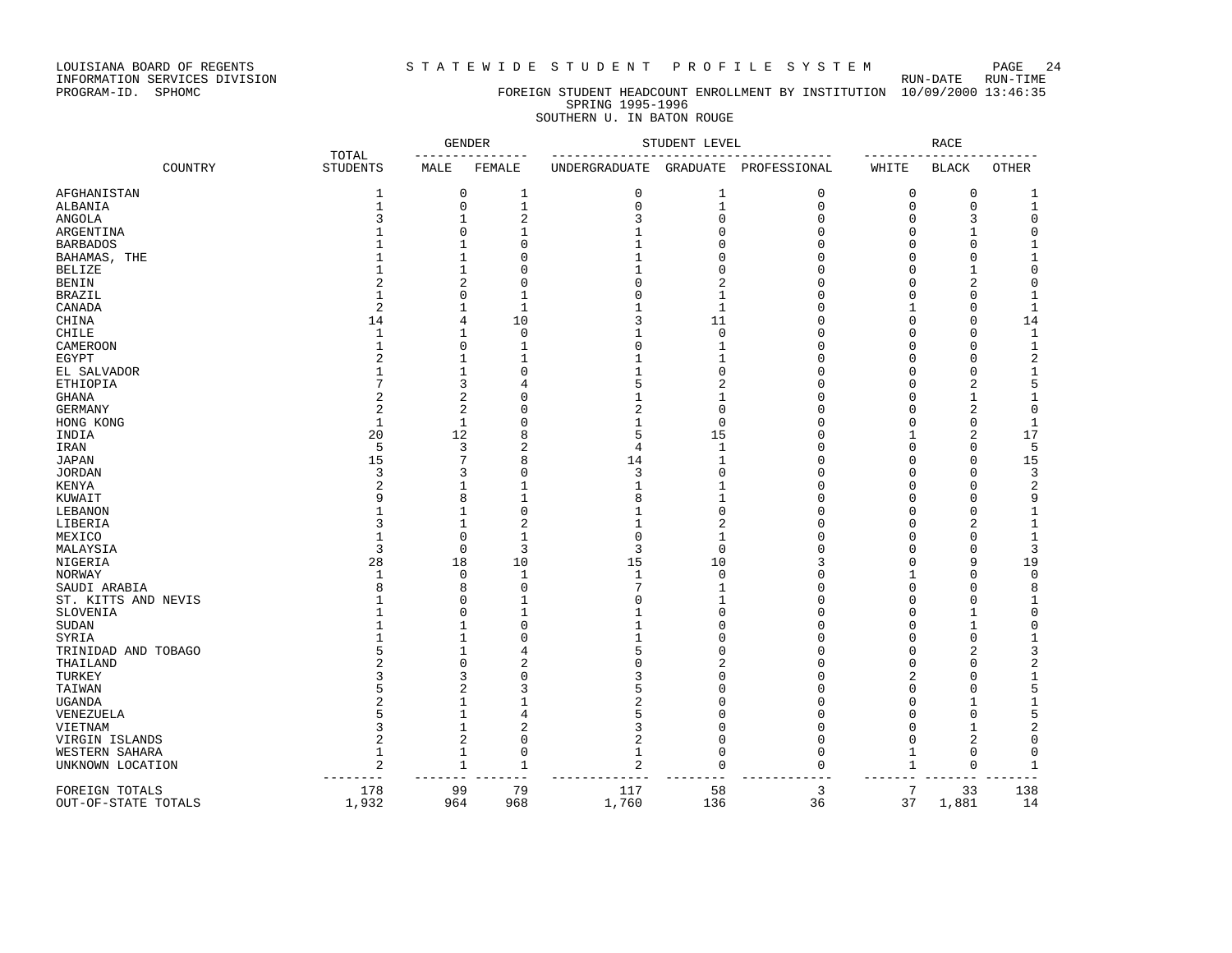## INFORMATION SERVICES DIVISION RUN-DATE RUN-TIME PROGRAM-ID. SPHOMC FOREIGN STUDENT HEADCOUNT ENROLLMENT BY INSTITUTION 10/09/2000 13:46:35

SPRING 1995-1996 SOUTHERN U. IN BATON ROUGE

|                    |                   |       | GENDER<br>STUDENT LEVEL |               |          |              | RACE  |              |       |  |
|--------------------|-------------------|-------|-------------------------|---------------|----------|--------------|-------|--------------|-------|--|
| COUNTRY            | TOTAL<br>STUDENTS | MALE  | FEMALE                  | UNDERGRADUATE | GRADUATE | PROFESSIONAL | WHITE | <b>BLACK</b> | OTHER |  |
| LOUISIANA TOTALS   | 7,548             | 2,865 | 4,683                   | 6,334         | 938      | 276          | 388   | 7,103        | 57    |  |
| INSTITUTION TOTALS | 9,658             | 3,928 | 5,730                   | 8,211         | 1,132    | 315          | 432   | 9 017        | 209   |  |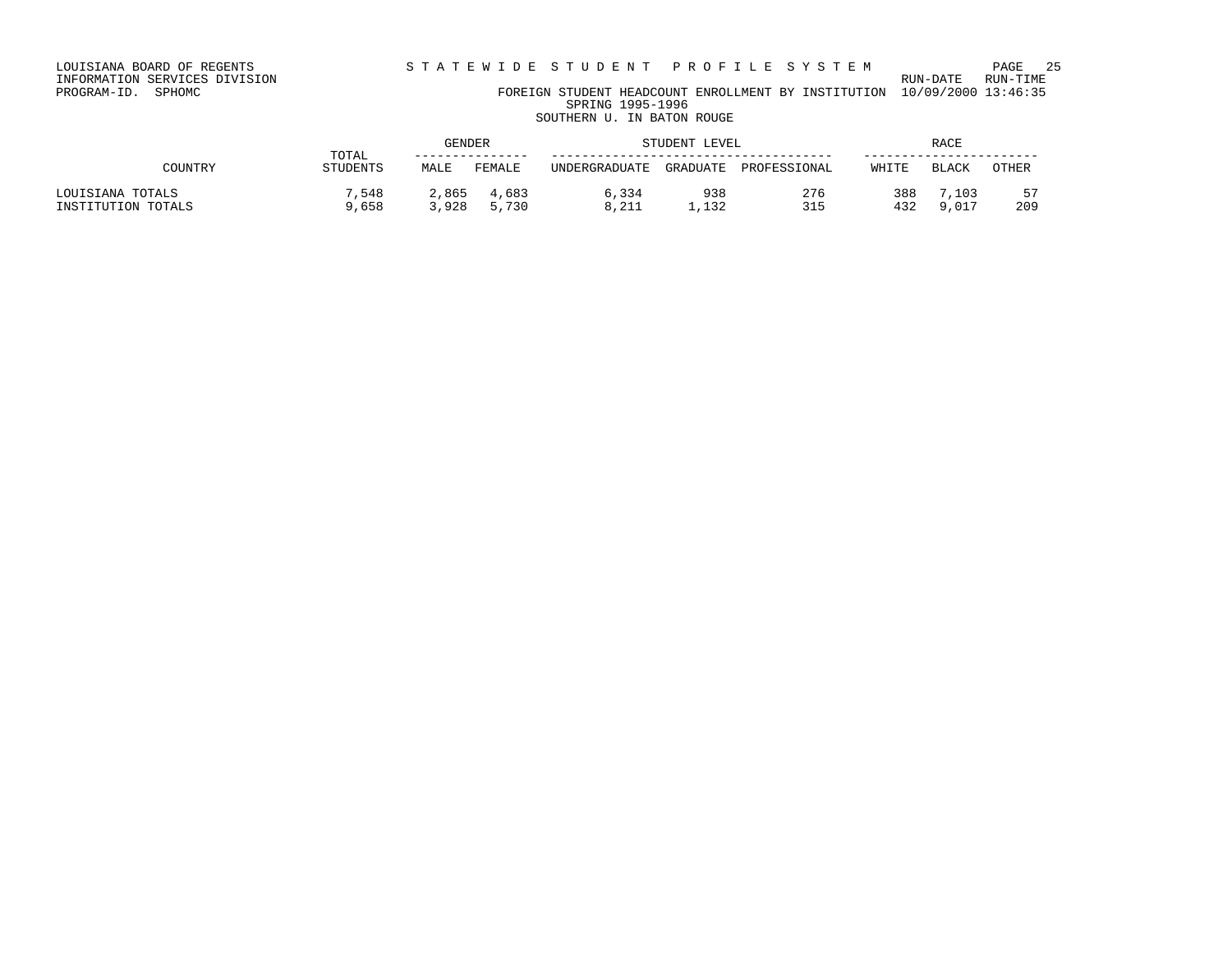### LOUISIANA BOARD OF REGENTS STATEWIDE STUDENT PROFILE SYSTEM PAGE 26

## PROGRAM-ID. SPHOMC FOREIGN STUDENT HEADCOUNT ENROLLMENT BY INSTITUTION 10/09/2000 13:46:35 SPRING 1995-1996 SOUTHERN U. IN NEW ORLEANS

|                     |                          | <b>GENDER</b> |        | STUDENT LEVEL | <b>RACE</b> |              |       |       |       |
|---------------------|--------------------------|---------------|--------|---------------|-------------|--------------|-------|-------|-------|
| COUNTRY             | TOTAL<br><b>STUDENTS</b> | MALE          | FEMALE | UNDERGRADUATE | GRADUATE    | PROFESSIONAL | WHITE | BLACK | OTHER |
| AFGHANISTAN         |                          |               |        |               |             |              |       |       |       |
| BAHRAIN             |                          |               |        |               |             |              |       |       |       |
| BAHAMAS, THE        |                          |               |        |               |             |              |       |       |       |
| BRAZIL              |                          |               |        |               |             |              |       |       |       |
| CANADA              |                          |               |        |               |             |              |       |       |       |
| EGYPT               |                          |               |        |               |             |              |       |       |       |
| ETHIOPIA            |                          |               |        |               |             |              |       |       |       |
| IRAQ                |                          |               |        |               |             |              |       |       |       |
| JAPAN               |                          |               |        |               |             |              |       |       |       |
| JAMAICA             |                          |               |        |               |             |              |       |       |       |
| JORDAN              |                          |               |        |               |             |              |       |       |       |
| KENYA               |                          |               |        |               |             |              |       |       |       |
| KUWAIT              |                          |               |        |               |             |              |       |       |       |
| LEBANON             |                          |               |        |               |             |              |       |       |       |
| NIGER               |                          |               |        |               |             |              |       |       |       |
| NIGERIA             |                          |               |        | 10            |             |              |       |       | 12    |
| PAKISTAN            |                          |               |        |               |             |              |       |       |       |
| SAUDI ARABIA        |                          |               |        | 11            |             |              |       |       | 11    |
| VENEZUELA           |                          |               |        |               |             |              |       |       |       |
| FOREIGN TOTALS      | 65                       | 45            | 20     | 61            |             |              |       | n     | 65    |
| OUT-OF-STATE TOTALS | 91                       | 41            | 50     | 90            |             |              | 10    | 73    | 8     |
| LOUISIANA TOTALS    | 4,168                    | 1,379         | 2,789  | 3,865         | 303         |              | 224   | 3,868 | 76    |
| INSTITUTION TOTALS  | 4,324                    | 1,465         | 2,859  | 4,016         | 308         |              | 234   | 3,941 | 149   |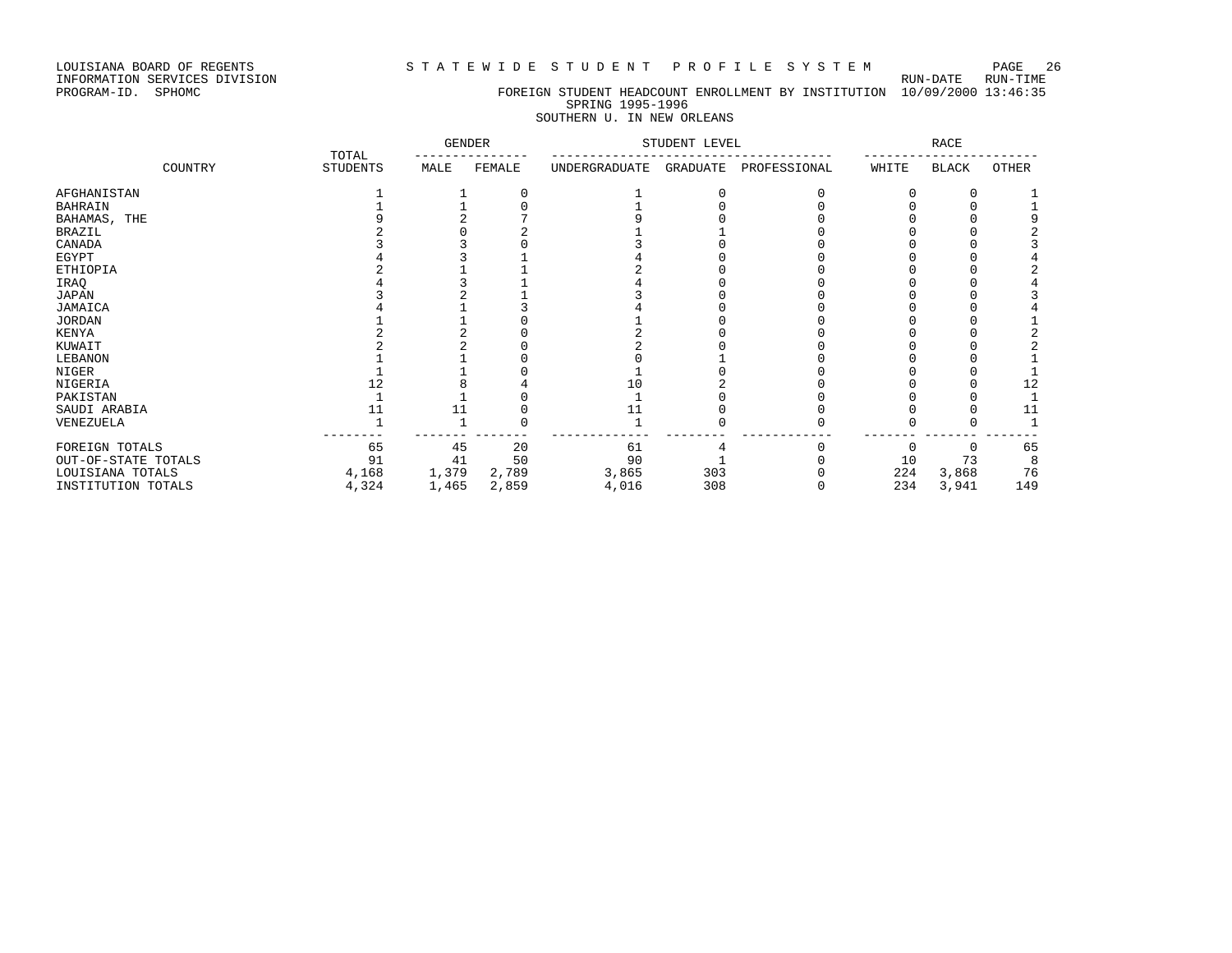LOUISIANA BOARD OF REGENTS STATEWIDE STUDENT PROFILE SYSTEM PAGE 27

# INFORMATION SERVICES DIVISION RUN-DATE RUN-TIME

PROGRAM-ID. SPHOMC FOREIGN STUDENT HEADCOUNT ENROLLMENT BY INSTITUTION 10/09/2000 13:46:35 SPRING 1995-1996 SOUTHERN U. IN SHREVEPORT

## GENDER STUDENT LEVEL RACE TOTAL --------------- ------------------------------------- ----------------------- COUNTRY STUDENTS MALE FEMALE UNDERGRADUATE GRADUATE PROFESSIONAL WHITE BLACK OTHER -------- ------- ------- ------------- -------- ------------ ------- ------- ------- FOREIGN TOTALS 0 0 0 0 0 0 0 0 0 OUT-OF-STATE TOTALS 0 0 0 0 0 0 0 0 0 LOUISIANA TOTALS 1,324 377 947 1,324 0 0 103 1,206 15

INSTITUTION TOTALS 1,324 377 947 1,324 0 0 103 1,206 15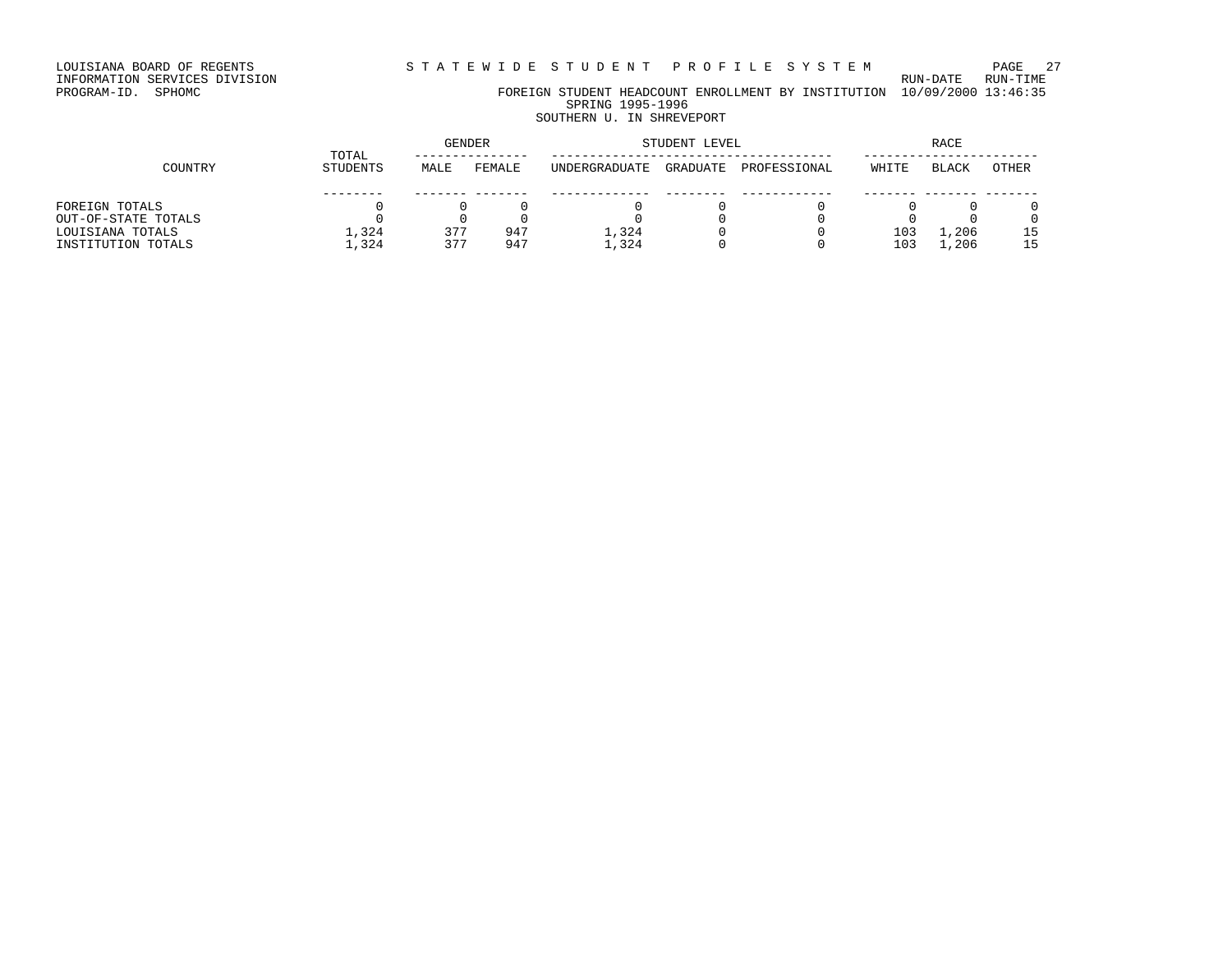LOUISIANA BOARD OF REGENTS<br>INFORMATION SERVICES DIVISION<br>PROGRAM-ID. SPHOMC

STATEWIDE STUDENT PROFILE SYSTEM PAGE 28

### FOREIGN STUDENT HEADCOUNT ENROLLMENT BY INSTITUTION 10/09/2000 13:46:35 SPRING 1995-1996 PUBLIC INSTITUTIONS TOTALS

| COUNTRY<br><b>STUDENTS</b><br>MALE<br>FEMALE<br><b>UNDERGRADUATE</b><br>GRADUATE<br>PROFESSIONAL<br>WHITE<br><b>BLACK</b><br><b>OTHER</b><br>AFGHANISTAN<br>2<br>$1\,$<br>$\mathbf{1}$<br>$\mathbf{1}$<br>$\mathbf 0$<br>$\mathbf 0$<br>$\mathbf 0$<br>2<br>1<br>$\mathbf{1}$<br>$\overline{2}$<br>3<br>$\mathbf 0$<br>3<br>3<br>$\mathbf 0$<br>ALGERIA<br>$\mathbf 0$<br>$\mathbf 0$<br>$\sqrt{2}$<br>$\mathbf 0$<br>3<br>3<br>$\mathbf{1}$<br>$\mathbf{0}$<br>3<br>ALBANIA<br>$\Omega$<br>$\Omega$<br>$\overline{2}$<br>$\mathfrak{D}$<br>$\Omega$<br>$\mathbf{1}$<br>$\mathbf{1}$<br>$\Omega$<br>2<br>ARMENIA<br>$\Omega$<br>$\Omega$<br>20<br>17<br>3<br>19<br>$\mathbf{1}$<br>$\Omega$<br>17<br>3<br>ANGOLA<br>0<br>9<br>5<br>3<br>6<br>$\Omega$<br>8<br>ARGENTINA<br>4<br>$\Omega$<br>$\mathbf{1}$<br>10<br>7<br>3<br>10<br>$\mathbf 0$<br>$\Omega$<br>$\Omega$<br>AUSTRALIA<br>$\Omega$<br>10<br>5<br>12<br>$\mathbf{0}$<br>15<br>10<br>3<br>14<br>AUSTRIA<br>1<br>$\Omega$<br>0<br>10<br>10<br>10<br>$\mathbf{0}$<br>$\mathbf{0}$<br>$\mathbf 0$<br>10<br><b>BAHRAIN</b><br>$\Omega$<br>7<br>6<br>6<br>$\mathbf{0}$<br>5<br>$\mathbf 1$<br>$\mathbf{1}$<br>$\mathbf 0$<br>$\overline{2}$<br><b>BARBADOS</b><br>7<br>3<br>$\Omega$<br>7<br>6<br>$\mathbf{1}$<br><b>BOTSWANA</b><br>4<br>$\Omega$<br>$\Omega$<br>6<br>8<br><b>BERMUDA</b><br>14<br>13<br>$\mathbf{1}$<br>$\Omega$<br>$\Omega$<br>13<br>$\mathbf{1}$<br>21<br>15<br>$\mathbf{0}$<br>34<br>36<br>12<br>24<br>2<br><b>BELGIUM</b><br>0<br>24<br>14<br>10<br>24<br>$\mathbf 0$<br>$\Omega$<br>$\mathbf 0$<br>$\overline{c}$<br>22<br>BAHAMAS, THE<br>54<br>43<br>11<br>28<br>26<br>$\mathbf{0}$<br>54<br><b>BANGLADESH</b><br>$\mathbf 0$<br>$\Omega$<br>22<br>10<br>12<br>19<br>3<br>$\Omega$<br>20<br><b>BELIZE</b><br>17<br>BOSNIA AND HERZEGOVINA<br>17<br>11<br>$\Omega$<br>$\Omega$<br>$\Omega$<br>$\Omega$<br>17<br>6<br>$\mathbf{1}$<br>$\mathbf 0$<br>$\mathbf 1$<br>$\mathbf{1}$<br>$\Omega$<br>$\mathbf{0}$<br>$\mathbf{1}$<br><b>BOLIVIA</b><br>0<br>$\Omega$<br>$\overline{2}$<br>2<br>0<br>$\mathsf 0$<br>$\overline{c}$<br>$\Omega$<br>$\mathsf 0$<br>$\overline{2}$<br><b>BENIN</b><br>0<br>9<br>3<br>5<br>6<br>$\overline{4}$<br>$\Omega$<br>9<br><b>BELARUS</b><br>$\Omega$<br>$\Omega$<br>60<br>35<br>25<br>40<br>20<br>$\Omega$<br>59<br><b>BRAZIL</b><br>$\Omega$<br>-1<br>3<br>$\sqrt{2}$<br>3<br>$\mathbf 0$<br>$\Omega$<br>3<br>$\mathbf{1}$<br>$\mathbf 0$<br>$\Omega$<br>BASSAS DA INDIA<br>13<br>7<br>6<br>9<br>$\mathbf{0}$<br>13<br><b>BULGARIA</b><br>$\overline{4}$<br>$\mathbf 0$<br>$\Omega$<br>$\mathbf 0$<br>$\mathbf 1$<br>$\Omega$<br>BOUVET ISLAND<br>1<br>1<br>$\Omega$<br>0<br>$\Omega$<br>1<br>$\Omega$<br>$\overline{1}$<br>$\mathbf{1}$<br>$\mathbf 0$<br>$\mathbf{1}$<br>$\Omega$<br>$\Omega$<br>$\mathbf{1}$<br><b>BRUNEI</b><br>$\Omega$<br>78<br>CANADA<br>126<br>65<br>61<br>48<br>$\Omega$<br>7<br>118<br>1<br>$\mathbf{3}$<br>$\mathsf 0$<br>3<br>$\Omega$<br>CAMBODIA<br>3<br>0<br>$\mathbf 0$<br>$\Omega$<br>3<br>$\sqrt{2}$<br>$\overline{2}$<br>2<br>0<br>2<br>$\Omega$<br>$\Omega$<br><b>CHAD</b><br>$\Omega$<br>$\Omega$<br>3<br>6<br>7<br>$\Omega$<br>SRI LANKA<br>10<br>4<br>$\Omega$<br>$\Omega$<br>10<br>$\mathbf 0$<br>$\mathbf 0$<br>$\Omega$<br>$\mathbf{1}$<br>$\mathbf{1}$<br>$\Omega$<br>$\mathbf{1}$<br>CONGO<br>1<br>$\Omega$<br>3<br>3<br>0<br>2<br>3<br>ZAIRE<br>$\mathbf{1}$<br>$\Omega$<br>$\mathbf 0$<br>$\mathbf 0$<br>171<br>36<br>264<br>$\Omega$<br>CHINA<br>300<br>129<br>$\mathbf 0$<br>$\mathbf{1}$<br>299<br>$\Omega$<br><b>CHILE</b><br>9<br>9<br>7<br>$\Omega$<br>16<br>7<br>$\Omega$<br>16<br>2<br>$\overline{3}$<br>2<br>$\mathbf{1}$<br>CAMEROON<br>6<br>4<br>$\Omega$<br>$\Omega$<br>6<br>327<br>20<br>$1\,$<br>224<br>103<br>306<br>327<br>COMOROS<br>0<br>0<br>27<br>17<br>10<br>$\mathbf{0}$<br>27<br>COLOMBIA<br>20<br>7<br>$\Omega$<br>$\Omega$<br>$\mathbf{1}$<br>$\mathbf 0$<br>$\mathbf{1}$<br>$\mathbf{0}$<br>$\mathbf{1}$<br>NORTHERN MARIANA ISLANDS<br>$\mathbf 0$<br>1<br>0<br>$\Omega$<br>18<br>24<br>18<br>6<br>$\Omega$<br>24<br>CORAL SEA ISLANDS<br>6<br>$\Omega$<br>$\Omega$<br>2<br>5<br>6<br>4<br>$\mathbf{1}$<br>$\Omega$<br>$\Omega$<br>$\Omega$<br>6<br>COSTA RICA<br>2<br>$\mathbf{1}$<br>$\mathbf{1}$<br>2<br>$\mathbf 0$<br>$\mathbf{0}$<br>$\mathbf 0$<br>CENTRAL AFRICAN REPUBLIC<br>1<br>1<br>72<br>8<br>62<br>$\Omega$<br>72<br><b>CYPRUS</b><br>10<br>64<br>$\mathbf 0$<br>$\Omega$<br>3<br>3<br>2<br>$\Omega$<br>2<br><b>DENMARK</b><br>0<br>1<br>1<br>$\Omega$<br>$\mathbf{1}$<br>$\mathbf 0$<br>$\Omega$<br>$\Omega$<br>DJIBOUTI<br>$\mathbf{1}$<br>1<br>$\Omega$<br>$\Omega$<br>1<br>7<br>5<br>$\boldsymbol{2}$<br>6<br>$\mathbf{1}$<br>$\Omega$<br>$\overline{7}$<br>$\Omega$<br>$\Omega$<br>DOMINICA<br>$\mathbf{1}$<br>0<br>$\mathbf{1}$<br>$\mathbf 0$<br>DOMINICAN REPUBLIC<br>$\mathbf{1}$<br>$\Omega$<br>$\Omega$<br>$\Omega$<br>$\mathbf 1$<br>9<br>$\overline{2}$<br>20<br>18<br>$\Omega$<br>20<br>11<br>$\Omega$<br><b>ECUADOR</b><br>$\Omega$<br>29<br>16<br>26<br>3<br>13<br>$\Omega$<br>29<br>EGYPT<br>$\Omega$<br>$\Omega$<br>5<br>$\mathbf{1}$<br>6<br>$\mathbf{0}$<br>$\Omega$<br>6<br>IRELAND<br>6<br>0<br>$\Omega$<br>$\mathbf 0$<br>$\mathbf 0$<br>$\mathbf 0$<br>$\Omega$<br>$\mathbf{1}$<br>$\mathbf 1$<br>$\Omega$ |         |       | <b>GENDER</b> |              | STUDENT LEVEL | <b>RACE</b> |  |  |             |
|---------------------------------------------------------------------------------------------------------------------------------------------------------------------------------------------------------------------------------------------------------------------------------------------------------------------------------------------------------------------------------------------------------------------------------------------------------------------------------------------------------------------------------------------------------------------------------------------------------------------------------------------------------------------------------------------------------------------------------------------------------------------------------------------------------------------------------------------------------------------------------------------------------------------------------------------------------------------------------------------------------------------------------------------------------------------------------------------------------------------------------------------------------------------------------------------------------------------------------------------------------------------------------------------------------------------------------------------------------------------------------------------------------------------------------------------------------------------------------------------------------------------------------------------------------------------------------------------------------------------------------------------------------------------------------------------------------------------------------------------------------------------------------------------------------------------------------------------------------------------------------------------------------------------------------------------------------------------------------------------------------------------------------------------------------------------------------------------------------------------------------------------------------------------------------------------------------------------------------------------------------------------------------------------------------------------------------------------------------------------------------------------------------------------------------------------------------------------------------------------------------------------------------------------------------------------------------------------------------------------------------------------------------------------------------------------------------------------------------------------------------------------------------------------------------------------------------------------------------------------------------------------------------------------------------------------------------------------------------------------------------------------------------------------------------------------------------------------------------------------------------------------------------------------------------------------------------------------------------------------------------------------------------------------------------------------------------------------------------------------------------------------------------------------------------------------------------------------------------------------------------------------------------------------------------------------------------------------------------------------------------------------------------------------------------------------------------------------------------------------------------------------------------------------------------------------------------------------------------------------------------------------------------------------------------------------------------------------------------------------------------------------------------------------------------------------------------------------------------------------------------------------------------------------------------------------------------------------------------------------------------------------------------------------------------------------------------------------------------------------------------------------------------------------------------------------------------------------------------------------------------------------------------------------------------------------------------------------------------------------------------------------------------------------------------------------------------------------------------------------------------------------------------------------------------------------------------------------------------------------------------------------------------------------------------------------------------------------------------------------------------------------------------------------------------------------------------------------------------------------------------------------------------------------------------------------------------------------------------------------------------------------------------------------------------------------------------------|---------|-------|---------------|--------------|---------------|-------------|--|--|-------------|
|                                                                                                                                                                                                                                                                                                                                                                                                                                                                                                                                                                                                                                                                                                                                                                                                                                                                                                                                                                                                                                                                                                                                                                                                                                                                                                                                                                                                                                                                                                                                                                                                                                                                                                                                                                                                                                                                                                                                                                                                                                                                                                                                                                                                                                                                                                                                                                                                                                                                                                                                                                                                                                                                                                                                                                                                                                                                                                                                                                                                                                                                                                                                                                                                                                                                                                                                                                                                                                                                                                                                                                                                                                                                                                                                                                                                                                                                                                                                                                                                                                                                                                                                                                                                                                                                                                                                                                                                                                                                                                                                                                                                                                                                                                                                                                                                                                                                                                                                                                                                                                                                                                                                                                                                                                                                                                                                       |         | TOTAL |               |              |               |             |  |  |             |
|                                                                                                                                                                                                                                                                                                                                                                                                                                                                                                                                                                                                                                                                                                                                                                                                                                                                                                                                                                                                                                                                                                                                                                                                                                                                                                                                                                                                                                                                                                                                                                                                                                                                                                                                                                                                                                                                                                                                                                                                                                                                                                                                                                                                                                                                                                                                                                                                                                                                                                                                                                                                                                                                                                                                                                                                                                                                                                                                                                                                                                                                                                                                                                                                                                                                                                                                                                                                                                                                                                                                                                                                                                                                                                                                                                                                                                                                                                                                                                                                                                                                                                                                                                                                                                                                                                                                                                                                                                                                                                                                                                                                                                                                                                                                                                                                                                                                                                                                                                                                                                                                                                                                                                                                                                                                                                                                       |         |       |               |              |               |             |  |  |             |
|                                                                                                                                                                                                                                                                                                                                                                                                                                                                                                                                                                                                                                                                                                                                                                                                                                                                                                                                                                                                                                                                                                                                                                                                                                                                                                                                                                                                                                                                                                                                                                                                                                                                                                                                                                                                                                                                                                                                                                                                                                                                                                                                                                                                                                                                                                                                                                                                                                                                                                                                                                                                                                                                                                                                                                                                                                                                                                                                                                                                                                                                                                                                                                                                                                                                                                                                                                                                                                                                                                                                                                                                                                                                                                                                                                                                                                                                                                                                                                                                                                                                                                                                                                                                                                                                                                                                                                                                                                                                                                                                                                                                                                                                                                                                                                                                                                                                                                                                                                                                                                                                                                                                                                                                                                                                                                                                       |         |       |               |              |               |             |  |  |             |
|                                                                                                                                                                                                                                                                                                                                                                                                                                                                                                                                                                                                                                                                                                                                                                                                                                                                                                                                                                                                                                                                                                                                                                                                                                                                                                                                                                                                                                                                                                                                                                                                                                                                                                                                                                                                                                                                                                                                                                                                                                                                                                                                                                                                                                                                                                                                                                                                                                                                                                                                                                                                                                                                                                                                                                                                                                                                                                                                                                                                                                                                                                                                                                                                                                                                                                                                                                                                                                                                                                                                                                                                                                                                                                                                                                                                                                                                                                                                                                                                                                                                                                                                                                                                                                                                                                                                                                                                                                                                                                                                                                                                                                                                                                                                                                                                                                                                                                                                                                                                                                                                                                                                                                                                                                                                                                                                       |         |       |               |              |               |             |  |  |             |
|                                                                                                                                                                                                                                                                                                                                                                                                                                                                                                                                                                                                                                                                                                                                                                                                                                                                                                                                                                                                                                                                                                                                                                                                                                                                                                                                                                                                                                                                                                                                                                                                                                                                                                                                                                                                                                                                                                                                                                                                                                                                                                                                                                                                                                                                                                                                                                                                                                                                                                                                                                                                                                                                                                                                                                                                                                                                                                                                                                                                                                                                                                                                                                                                                                                                                                                                                                                                                                                                                                                                                                                                                                                                                                                                                                                                                                                                                                                                                                                                                                                                                                                                                                                                                                                                                                                                                                                                                                                                                                                                                                                                                                                                                                                                                                                                                                                                                                                                                                                                                                                                                                                                                                                                                                                                                                                                       |         |       |               |              |               |             |  |  |             |
|                                                                                                                                                                                                                                                                                                                                                                                                                                                                                                                                                                                                                                                                                                                                                                                                                                                                                                                                                                                                                                                                                                                                                                                                                                                                                                                                                                                                                                                                                                                                                                                                                                                                                                                                                                                                                                                                                                                                                                                                                                                                                                                                                                                                                                                                                                                                                                                                                                                                                                                                                                                                                                                                                                                                                                                                                                                                                                                                                                                                                                                                                                                                                                                                                                                                                                                                                                                                                                                                                                                                                                                                                                                                                                                                                                                                                                                                                                                                                                                                                                                                                                                                                                                                                                                                                                                                                                                                                                                                                                                                                                                                                                                                                                                                                                                                                                                                                                                                                                                                                                                                                                                                                                                                                                                                                                                                       |         |       |               |              |               |             |  |  |             |
|                                                                                                                                                                                                                                                                                                                                                                                                                                                                                                                                                                                                                                                                                                                                                                                                                                                                                                                                                                                                                                                                                                                                                                                                                                                                                                                                                                                                                                                                                                                                                                                                                                                                                                                                                                                                                                                                                                                                                                                                                                                                                                                                                                                                                                                                                                                                                                                                                                                                                                                                                                                                                                                                                                                                                                                                                                                                                                                                                                                                                                                                                                                                                                                                                                                                                                                                                                                                                                                                                                                                                                                                                                                                                                                                                                                                                                                                                                                                                                                                                                                                                                                                                                                                                                                                                                                                                                                                                                                                                                                                                                                                                                                                                                                                                                                                                                                                                                                                                                                                                                                                                                                                                                                                                                                                                                                                       |         |       |               |              |               |             |  |  |             |
|                                                                                                                                                                                                                                                                                                                                                                                                                                                                                                                                                                                                                                                                                                                                                                                                                                                                                                                                                                                                                                                                                                                                                                                                                                                                                                                                                                                                                                                                                                                                                                                                                                                                                                                                                                                                                                                                                                                                                                                                                                                                                                                                                                                                                                                                                                                                                                                                                                                                                                                                                                                                                                                                                                                                                                                                                                                                                                                                                                                                                                                                                                                                                                                                                                                                                                                                                                                                                                                                                                                                                                                                                                                                                                                                                                                                                                                                                                                                                                                                                                                                                                                                                                                                                                                                                                                                                                                                                                                                                                                                                                                                                                                                                                                                                                                                                                                                                                                                                                                                                                                                                                                                                                                                                                                                                                                                       |         |       |               |              |               |             |  |  |             |
|                                                                                                                                                                                                                                                                                                                                                                                                                                                                                                                                                                                                                                                                                                                                                                                                                                                                                                                                                                                                                                                                                                                                                                                                                                                                                                                                                                                                                                                                                                                                                                                                                                                                                                                                                                                                                                                                                                                                                                                                                                                                                                                                                                                                                                                                                                                                                                                                                                                                                                                                                                                                                                                                                                                                                                                                                                                                                                                                                                                                                                                                                                                                                                                                                                                                                                                                                                                                                                                                                                                                                                                                                                                                                                                                                                                                                                                                                                                                                                                                                                                                                                                                                                                                                                                                                                                                                                                                                                                                                                                                                                                                                                                                                                                                                                                                                                                                                                                                                                                                                                                                                                                                                                                                                                                                                                                                       |         |       |               |              |               |             |  |  |             |
|                                                                                                                                                                                                                                                                                                                                                                                                                                                                                                                                                                                                                                                                                                                                                                                                                                                                                                                                                                                                                                                                                                                                                                                                                                                                                                                                                                                                                                                                                                                                                                                                                                                                                                                                                                                                                                                                                                                                                                                                                                                                                                                                                                                                                                                                                                                                                                                                                                                                                                                                                                                                                                                                                                                                                                                                                                                                                                                                                                                                                                                                                                                                                                                                                                                                                                                                                                                                                                                                                                                                                                                                                                                                                                                                                                                                                                                                                                                                                                                                                                                                                                                                                                                                                                                                                                                                                                                                                                                                                                                                                                                                                                                                                                                                                                                                                                                                                                                                                                                                                                                                                                                                                                                                                                                                                                                                       |         |       |               |              |               |             |  |  |             |
|                                                                                                                                                                                                                                                                                                                                                                                                                                                                                                                                                                                                                                                                                                                                                                                                                                                                                                                                                                                                                                                                                                                                                                                                                                                                                                                                                                                                                                                                                                                                                                                                                                                                                                                                                                                                                                                                                                                                                                                                                                                                                                                                                                                                                                                                                                                                                                                                                                                                                                                                                                                                                                                                                                                                                                                                                                                                                                                                                                                                                                                                                                                                                                                                                                                                                                                                                                                                                                                                                                                                                                                                                                                                                                                                                                                                                                                                                                                                                                                                                                                                                                                                                                                                                                                                                                                                                                                                                                                                                                                                                                                                                                                                                                                                                                                                                                                                                                                                                                                                                                                                                                                                                                                                                                                                                                                                       |         |       |               |              |               |             |  |  |             |
|                                                                                                                                                                                                                                                                                                                                                                                                                                                                                                                                                                                                                                                                                                                                                                                                                                                                                                                                                                                                                                                                                                                                                                                                                                                                                                                                                                                                                                                                                                                                                                                                                                                                                                                                                                                                                                                                                                                                                                                                                                                                                                                                                                                                                                                                                                                                                                                                                                                                                                                                                                                                                                                                                                                                                                                                                                                                                                                                                                                                                                                                                                                                                                                                                                                                                                                                                                                                                                                                                                                                                                                                                                                                                                                                                                                                                                                                                                                                                                                                                                                                                                                                                                                                                                                                                                                                                                                                                                                                                                                                                                                                                                                                                                                                                                                                                                                                                                                                                                                                                                                                                                                                                                                                                                                                                                                                       |         |       |               |              |               |             |  |  |             |
|                                                                                                                                                                                                                                                                                                                                                                                                                                                                                                                                                                                                                                                                                                                                                                                                                                                                                                                                                                                                                                                                                                                                                                                                                                                                                                                                                                                                                                                                                                                                                                                                                                                                                                                                                                                                                                                                                                                                                                                                                                                                                                                                                                                                                                                                                                                                                                                                                                                                                                                                                                                                                                                                                                                                                                                                                                                                                                                                                                                                                                                                                                                                                                                                                                                                                                                                                                                                                                                                                                                                                                                                                                                                                                                                                                                                                                                                                                                                                                                                                                                                                                                                                                                                                                                                                                                                                                                                                                                                                                                                                                                                                                                                                                                                                                                                                                                                                                                                                                                                                                                                                                                                                                                                                                                                                                                                       |         |       |               |              |               |             |  |  |             |
|                                                                                                                                                                                                                                                                                                                                                                                                                                                                                                                                                                                                                                                                                                                                                                                                                                                                                                                                                                                                                                                                                                                                                                                                                                                                                                                                                                                                                                                                                                                                                                                                                                                                                                                                                                                                                                                                                                                                                                                                                                                                                                                                                                                                                                                                                                                                                                                                                                                                                                                                                                                                                                                                                                                                                                                                                                                                                                                                                                                                                                                                                                                                                                                                                                                                                                                                                                                                                                                                                                                                                                                                                                                                                                                                                                                                                                                                                                                                                                                                                                                                                                                                                                                                                                                                                                                                                                                                                                                                                                                                                                                                                                                                                                                                                                                                                                                                                                                                                                                                                                                                                                                                                                                                                                                                                                                                       |         |       |               |              |               |             |  |  |             |
|                                                                                                                                                                                                                                                                                                                                                                                                                                                                                                                                                                                                                                                                                                                                                                                                                                                                                                                                                                                                                                                                                                                                                                                                                                                                                                                                                                                                                                                                                                                                                                                                                                                                                                                                                                                                                                                                                                                                                                                                                                                                                                                                                                                                                                                                                                                                                                                                                                                                                                                                                                                                                                                                                                                                                                                                                                                                                                                                                                                                                                                                                                                                                                                                                                                                                                                                                                                                                                                                                                                                                                                                                                                                                                                                                                                                                                                                                                                                                                                                                                                                                                                                                                                                                                                                                                                                                                                                                                                                                                                                                                                                                                                                                                                                                                                                                                                                                                                                                                                                                                                                                                                                                                                                                                                                                                                                       |         |       |               |              |               |             |  |  |             |
|                                                                                                                                                                                                                                                                                                                                                                                                                                                                                                                                                                                                                                                                                                                                                                                                                                                                                                                                                                                                                                                                                                                                                                                                                                                                                                                                                                                                                                                                                                                                                                                                                                                                                                                                                                                                                                                                                                                                                                                                                                                                                                                                                                                                                                                                                                                                                                                                                                                                                                                                                                                                                                                                                                                                                                                                                                                                                                                                                                                                                                                                                                                                                                                                                                                                                                                                                                                                                                                                                                                                                                                                                                                                                                                                                                                                                                                                                                                                                                                                                                                                                                                                                                                                                                                                                                                                                                                                                                                                                                                                                                                                                                                                                                                                                                                                                                                                                                                                                                                                                                                                                                                                                                                                                                                                                                                                       |         |       |               |              |               |             |  |  |             |
|                                                                                                                                                                                                                                                                                                                                                                                                                                                                                                                                                                                                                                                                                                                                                                                                                                                                                                                                                                                                                                                                                                                                                                                                                                                                                                                                                                                                                                                                                                                                                                                                                                                                                                                                                                                                                                                                                                                                                                                                                                                                                                                                                                                                                                                                                                                                                                                                                                                                                                                                                                                                                                                                                                                                                                                                                                                                                                                                                                                                                                                                                                                                                                                                                                                                                                                                                                                                                                                                                                                                                                                                                                                                                                                                                                                                                                                                                                                                                                                                                                                                                                                                                                                                                                                                                                                                                                                                                                                                                                                                                                                                                                                                                                                                                                                                                                                                                                                                                                                                                                                                                                                                                                                                                                                                                                                                       |         |       |               |              |               |             |  |  |             |
|                                                                                                                                                                                                                                                                                                                                                                                                                                                                                                                                                                                                                                                                                                                                                                                                                                                                                                                                                                                                                                                                                                                                                                                                                                                                                                                                                                                                                                                                                                                                                                                                                                                                                                                                                                                                                                                                                                                                                                                                                                                                                                                                                                                                                                                                                                                                                                                                                                                                                                                                                                                                                                                                                                                                                                                                                                                                                                                                                                                                                                                                                                                                                                                                                                                                                                                                                                                                                                                                                                                                                                                                                                                                                                                                                                                                                                                                                                                                                                                                                                                                                                                                                                                                                                                                                                                                                                                                                                                                                                                                                                                                                                                                                                                                                                                                                                                                                                                                                                                                                                                                                                                                                                                                                                                                                                                                       |         |       |               |              |               |             |  |  |             |
|                                                                                                                                                                                                                                                                                                                                                                                                                                                                                                                                                                                                                                                                                                                                                                                                                                                                                                                                                                                                                                                                                                                                                                                                                                                                                                                                                                                                                                                                                                                                                                                                                                                                                                                                                                                                                                                                                                                                                                                                                                                                                                                                                                                                                                                                                                                                                                                                                                                                                                                                                                                                                                                                                                                                                                                                                                                                                                                                                                                                                                                                                                                                                                                                                                                                                                                                                                                                                                                                                                                                                                                                                                                                                                                                                                                                                                                                                                                                                                                                                                                                                                                                                                                                                                                                                                                                                                                                                                                                                                                                                                                                                                                                                                                                                                                                                                                                                                                                                                                                                                                                                                                                                                                                                                                                                                                                       |         |       |               |              |               |             |  |  |             |
|                                                                                                                                                                                                                                                                                                                                                                                                                                                                                                                                                                                                                                                                                                                                                                                                                                                                                                                                                                                                                                                                                                                                                                                                                                                                                                                                                                                                                                                                                                                                                                                                                                                                                                                                                                                                                                                                                                                                                                                                                                                                                                                                                                                                                                                                                                                                                                                                                                                                                                                                                                                                                                                                                                                                                                                                                                                                                                                                                                                                                                                                                                                                                                                                                                                                                                                                                                                                                                                                                                                                                                                                                                                                                                                                                                                                                                                                                                                                                                                                                                                                                                                                                                                                                                                                                                                                                                                                                                                                                                                                                                                                                                                                                                                                                                                                                                                                                                                                                                                                                                                                                                                                                                                                                                                                                                                                       |         |       |               |              |               |             |  |  |             |
|                                                                                                                                                                                                                                                                                                                                                                                                                                                                                                                                                                                                                                                                                                                                                                                                                                                                                                                                                                                                                                                                                                                                                                                                                                                                                                                                                                                                                                                                                                                                                                                                                                                                                                                                                                                                                                                                                                                                                                                                                                                                                                                                                                                                                                                                                                                                                                                                                                                                                                                                                                                                                                                                                                                                                                                                                                                                                                                                                                                                                                                                                                                                                                                                                                                                                                                                                                                                                                                                                                                                                                                                                                                                                                                                                                                                                                                                                                                                                                                                                                                                                                                                                                                                                                                                                                                                                                                                                                                                                                                                                                                                                                                                                                                                                                                                                                                                                                                                                                                                                                                                                                                                                                                                                                                                                                                                       |         |       |               |              |               |             |  |  |             |
|                                                                                                                                                                                                                                                                                                                                                                                                                                                                                                                                                                                                                                                                                                                                                                                                                                                                                                                                                                                                                                                                                                                                                                                                                                                                                                                                                                                                                                                                                                                                                                                                                                                                                                                                                                                                                                                                                                                                                                                                                                                                                                                                                                                                                                                                                                                                                                                                                                                                                                                                                                                                                                                                                                                                                                                                                                                                                                                                                                                                                                                                                                                                                                                                                                                                                                                                                                                                                                                                                                                                                                                                                                                                                                                                                                                                                                                                                                                                                                                                                                                                                                                                                                                                                                                                                                                                                                                                                                                                                                                                                                                                                                                                                                                                                                                                                                                                                                                                                                                                                                                                                                                                                                                                                                                                                                                                       |         |       |               |              |               |             |  |  |             |
|                                                                                                                                                                                                                                                                                                                                                                                                                                                                                                                                                                                                                                                                                                                                                                                                                                                                                                                                                                                                                                                                                                                                                                                                                                                                                                                                                                                                                                                                                                                                                                                                                                                                                                                                                                                                                                                                                                                                                                                                                                                                                                                                                                                                                                                                                                                                                                                                                                                                                                                                                                                                                                                                                                                                                                                                                                                                                                                                                                                                                                                                                                                                                                                                                                                                                                                                                                                                                                                                                                                                                                                                                                                                                                                                                                                                                                                                                                                                                                                                                                                                                                                                                                                                                                                                                                                                                                                                                                                                                                                                                                                                                                                                                                                                                                                                                                                                                                                                                                                                                                                                                                                                                                                                                                                                                                                                       |         |       |               |              |               |             |  |  |             |
|                                                                                                                                                                                                                                                                                                                                                                                                                                                                                                                                                                                                                                                                                                                                                                                                                                                                                                                                                                                                                                                                                                                                                                                                                                                                                                                                                                                                                                                                                                                                                                                                                                                                                                                                                                                                                                                                                                                                                                                                                                                                                                                                                                                                                                                                                                                                                                                                                                                                                                                                                                                                                                                                                                                                                                                                                                                                                                                                                                                                                                                                                                                                                                                                                                                                                                                                                                                                                                                                                                                                                                                                                                                                                                                                                                                                                                                                                                                                                                                                                                                                                                                                                                                                                                                                                                                                                                                                                                                                                                                                                                                                                                                                                                                                                                                                                                                                                                                                                                                                                                                                                                                                                                                                                                                                                                                                       |         |       |               |              |               |             |  |  |             |
|                                                                                                                                                                                                                                                                                                                                                                                                                                                                                                                                                                                                                                                                                                                                                                                                                                                                                                                                                                                                                                                                                                                                                                                                                                                                                                                                                                                                                                                                                                                                                                                                                                                                                                                                                                                                                                                                                                                                                                                                                                                                                                                                                                                                                                                                                                                                                                                                                                                                                                                                                                                                                                                                                                                                                                                                                                                                                                                                                                                                                                                                                                                                                                                                                                                                                                                                                                                                                                                                                                                                                                                                                                                                                                                                                                                                                                                                                                                                                                                                                                                                                                                                                                                                                                                                                                                                                                                                                                                                                                                                                                                                                                                                                                                                                                                                                                                                                                                                                                                                                                                                                                                                                                                                                                                                                                                                       |         |       |               |              |               |             |  |  |             |
|                                                                                                                                                                                                                                                                                                                                                                                                                                                                                                                                                                                                                                                                                                                                                                                                                                                                                                                                                                                                                                                                                                                                                                                                                                                                                                                                                                                                                                                                                                                                                                                                                                                                                                                                                                                                                                                                                                                                                                                                                                                                                                                                                                                                                                                                                                                                                                                                                                                                                                                                                                                                                                                                                                                                                                                                                                                                                                                                                                                                                                                                                                                                                                                                                                                                                                                                                                                                                                                                                                                                                                                                                                                                                                                                                                                                                                                                                                                                                                                                                                                                                                                                                                                                                                                                                                                                                                                                                                                                                                                                                                                                                                                                                                                                                                                                                                                                                                                                                                                                                                                                                                                                                                                                                                                                                                                                       |         |       |               |              |               |             |  |  |             |
|                                                                                                                                                                                                                                                                                                                                                                                                                                                                                                                                                                                                                                                                                                                                                                                                                                                                                                                                                                                                                                                                                                                                                                                                                                                                                                                                                                                                                                                                                                                                                                                                                                                                                                                                                                                                                                                                                                                                                                                                                                                                                                                                                                                                                                                                                                                                                                                                                                                                                                                                                                                                                                                                                                                                                                                                                                                                                                                                                                                                                                                                                                                                                                                                                                                                                                                                                                                                                                                                                                                                                                                                                                                                                                                                                                                                                                                                                                                                                                                                                                                                                                                                                                                                                                                                                                                                                                                                                                                                                                                                                                                                                                                                                                                                                                                                                                                                                                                                                                                                                                                                                                                                                                                                                                                                                                                                       |         |       |               |              |               |             |  |  |             |
|                                                                                                                                                                                                                                                                                                                                                                                                                                                                                                                                                                                                                                                                                                                                                                                                                                                                                                                                                                                                                                                                                                                                                                                                                                                                                                                                                                                                                                                                                                                                                                                                                                                                                                                                                                                                                                                                                                                                                                                                                                                                                                                                                                                                                                                                                                                                                                                                                                                                                                                                                                                                                                                                                                                                                                                                                                                                                                                                                                                                                                                                                                                                                                                                                                                                                                                                                                                                                                                                                                                                                                                                                                                                                                                                                                                                                                                                                                                                                                                                                                                                                                                                                                                                                                                                                                                                                                                                                                                                                                                                                                                                                                                                                                                                                                                                                                                                                                                                                                                                                                                                                                                                                                                                                                                                                                                                       |         |       |               |              |               |             |  |  |             |
|                                                                                                                                                                                                                                                                                                                                                                                                                                                                                                                                                                                                                                                                                                                                                                                                                                                                                                                                                                                                                                                                                                                                                                                                                                                                                                                                                                                                                                                                                                                                                                                                                                                                                                                                                                                                                                                                                                                                                                                                                                                                                                                                                                                                                                                                                                                                                                                                                                                                                                                                                                                                                                                                                                                                                                                                                                                                                                                                                                                                                                                                                                                                                                                                                                                                                                                                                                                                                                                                                                                                                                                                                                                                                                                                                                                                                                                                                                                                                                                                                                                                                                                                                                                                                                                                                                                                                                                                                                                                                                                                                                                                                                                                                                                                                                                                                                                                                                                                                                                                                                                                                                                                                                                                                                                                                                                                       |         |       |               |              |               |             |  |  |             |
|                                                                                                                                                                                                                                                                                                                                                                                                                                                                                                                                                                                                                                                                                                                                                                                                                                                                                                                                                                                                                                                                                                                                                                                                                                                                                                                                                                                                                                                                                                                                                                                                                                                                                                                                                                                                                                                                                                                                                                                                                                                                                                                                                                                                                                                                                                                                                                                                                                                                                                                                                                                                                                                                                                                                                                                                                                                                                                                                                                                                                                                                                                                                                                                                                                                                                                                                                                                                                                                                                                                                                                                                                                                                                                                                                                                                                                                                                                                                                                                                                                                                                                                                                                                                                                                                                                                                                                                                                                                                                                                                                                                                                                                                                                                                                                                                                                                                                                                                                                                                                                                                                                                                                                                                                                                                                                                                       |         |       |               |              |               |             |  |  |             |
|                                                                                                                                                                                                                                                                                                                                                                                                                                                                                                                                                                                                                                                                                                                                                                                                                                                                                                                                                                                                                                                                                                                                                                                                                                                                                                                                                                                                                                                                                                                                                                                                                                                                                                                                                                                                                                                                                                                                                                                                                                                                                                                                                                                                                                                                                                                                                                                                                                                                                                                                                                                                                                                                                                                                                                                                                                                                                                                                                                                                                                                                                                                                                                                                                                                                                                                                                                                                                                                                                                                                                                                                                                                                                                                                                                                                                                                                                                                                                                                                                                                                                                                                                                                                                                                                                                                                                                                                                                                                                                                                                                                                                                                                                                                                                                                                                                                                                                                                                                                                                                                                                                                                                                                                                                                                                                                                       |         |       |               |              |               |             |  |  |             |
|                                                                                                                                                                                                                                                                                                                                                                                                                                                                                                                                                                                                                                                                                                                                                                                                                                                                                                                                                                                                                                                                                                                                                                                                                                                                                                                                                                                                                                                                                                                                                                                                                                                                                                                                                                                                                                                                                                                                                                                                                                                                                                                                                                                                                                                                                                                                                                                                                                                                                                                                                                                                                                                                                                                                                                                                                                                                                                                                                                                                                                                                                                                                                                                                                                                                                                                                                                                                                                                                                                                                                                                                                                                                                                                                                                                                                                                                                                                                                                                                                                                                                                                                                                                                                                                                                                                                                                                                                                                                                                                                                                                                                                                                                                                                                                                                                                                                                                                                                                                                                                                                                                                                                                                                                                                                                                                                       |         |       |               |              |               |             |  |  |             |
|                                                                                                                                                                                                                                                                                                                                                                                                                                                                                                                                                                                                                                                                                                                                                                                                                                                                                                                                                                                                                                                                                                                                                                                                                                                                                                                                                                                                                                                                                                                                                                                                                                                                                                                                                                                                                                                                                                                                                                                                                                                                                                                                                                                                                                                                                                                                                                                                                                                                                                                                                                                                                                                                                                                                                                                                                                                                                                                                                                                                                                                                                                                                                                                                                                                                                                                                                                                                                                                                                                                                                                                                                                                                                                                                                                                                                                                                                                                                                                                                                                                                                                                                                                                                                                                                                                                                                                                                                                                                                                                                                                                                                                                                                                                                                                                                                                                                                                                                                                                                                                                                                                                                                                                                                                                                                                                                       |         |       |               |              |               |             |  |  |             |
|                                                                                                                                                                                                                                                                                                                                                                                                                                                                                                                                                                                                                                                                                                                                                                                                                                                                                                                                                                                                                                                                                                                                                                                                                                                                                                                                                                                                                                                                                                                                                                                                                                                                                                                                                                                                                                                                                                                                                                                                                                                                                                                                                                                                                                                                                                                                                                                                                                                                                                                                                                                                                                                                                                                                                                                                                                                                                                                                                                                                                                                                                                                                                                                                                                                                                                                                                                                                                                                                                                                                                                                                                                                                                                                                                                                                                                                                                                                                                                                                                                                                                                                                                                                                                                                                                                                                                                                                                                                                                                                                                                                                                                                                                                                                                                                                                                                                                                                                                                                                                                                                                                                                                                                                                                                                                                                                       |         |       |               |              |               |             |  |  |             |
|                                                                                                                                                                                                                                                                                                                                                                                                                                                                                                                                                                                                                                                                                                                                                                                                                                                                                                                                                                                                                                                                                                                                                                                                                                                                                                                                                                                                                                                                                                                                                                                                                                                                                                                                                                                                                                                                                                                                                                                                                                                                                                                                                                                                                                                                                                                                                                                                                                                                                                                                                                                                                                                                                                                                                                                                                                                                                                                                                                                                                                                                                                                                                                                                                                                                                                                                                                                                                                                                                                                                                                                                                                                                                                                                                                                                                                                                                                                                                                                                                                                                                                                                                                                                                                                                                                                                                                                                                                                                                                                                                                                                                                                                                                                                                                                                                                                                                                                                                                                                                                                                                                                                                                                                                                                                                                                                       |         |       |               |              |               |             |  |  |             |
|                                                                                                                                                                                                                                                                                                                                                                                                                                                                                                                                                                                                                                                                                                                                                                                                                                                                                                                                                                                                                                                                                                                                                                                                                                                                                                                                                                                                                                                                                                                                                                                                                                                                                                                                                                                                                                                                                                                                                                                                                                                                                                                                                                                                                                                                                                                                                                                                                                                                                                                                                                                                                                                                                                                                                                                                                                                                                                                                                                                                                                                                                                                                                                                                                                                                                                                                                                                                                                                                                                                                                                                                                                                                                                                                                                                                                                                                                                                                                                                                                                                                                                                                                                                                                                                                                                                                                                                                                                                                                                                                                                                                                                                                                                                                                                                                                                                                                                                                                                                                                                                                                                                                                                                                                                                                                                                                       |         |       |               |              |               |             |  |  |             |
|                                                                                                                                                                                                                                                                                                                                                                                                                                                                                                                                                                                                                                                                                                                                                                                                                                                                                                                                                                                                                                                                                                                                                                                                                                                                                                                                                                                                                                                                                                                                                                                                                                                                                                                                                                                                                                                                                                                                                                                                                                                                                                                                                                                                                                                                                                                                                                                                                                                                                                                                                                                                                                                                                                                                                                                                                                                                                                                                                                                                                                                                                                                                                                                                                                                                                                                                                                                                                                                                                                                                                                                                                                                                                                                                                                                                                                                                                                                                                                                                                                                                                                                                                                                                                                                                                                                                                                                                                                                                                                                                                                                                                                                                                                                                                                                                                                                                                                                                                                                                                                                                                                                                                                                                                                                                                                                                       |         |       |               |              |               |             |  |  |             |
|                                                                                                                                                                                                                                                                                                                                                                                                                                                                                                                                                                                                                                                                                                                                                                                                                                                                                                                                                                                                                                                                                                                                                                                                                                                                                                                                                                                                                                                                                                                                                                                                                                                                                                                                                                                                                                                                                                                                                                                                                                                                                                                                                                                                                                                                                                                                                                                                                                                                                                                                                                                                                                                                                                                                                                                                                                                                                                                                                                                                                                                                                                                                                                                                                                                                                                                                                                                                                                                                                                                                                                                                                                                                                                                                                                                                                                                                                                                                                                                                                                                                                                                                                                                                                                                                                                                                                                                                                                                                                                                                                                                                                                                                                                                                                                                                                                                                                                                                                                                                                                                                                                                                                                                                                                                                                                                                       |         |       |               |              |               |             |  |  |             |
|                                                                                                                                                                                                                                                                                                                                                                                                                                                                                                                                                                                                                                                                                                                                                                                                                                                                                                                                                                                                                                                                                                                                                                                                                                                                                                                                                                                                                                                                                                                                                                                                                                                                                                                                                                                                                                                                                                                                                                                                                                                                                                                                                                                                                                                                                                                                                                                                                                                                                                                                                                                                                                                                                                                                                                                                                                                                                                                                                                                                                                                                                                                                                                                                                                                                                                                                                                                                                                                                                                                                                                                                                                                                                                                                                                                                                                                                                                                                                                                                                                                                                                                                                                                                                                                                                                                                                                                                                                                                                                                                                                                                                                                                                                                                                                                                                                                                                                                                                                                                                                                                                                                                                                                                                                                                                                                                       |         |       |               |              |               |             |  |  |             |
|                                                                                                                                                                                                                                                                                                                                                                                                                                                                                                                                                                                                                                                                                                                                                                                                                                                                                                                                                                                                                                                                                                                                                                                                                                                                                                                                                                                                                                                                                                                                                                                                                                                                                                                                                                                                                                                                                                                                                                                                                                                                                                                                                                                                                                                                                                                                                                                                                                                                                                                                                                                                                                                                                                                                                                                                                                                                                                                                                                                                                                                                                                                                                                                                                                                                                                                                                                                                                                                                                                                                                                                                                                                                                                                                                                                                                                                                                                                                                                                                                                                                                                                                                                                                                                                                                                                                                                                                                                                                                                                                                                                                                                                                                                                                                                                                                                                                                                                                                                                                                                                                                                                                                                                                                                                                                                                                       |         |       |               |              |               |             |  |  |             |
|                                                                                                                                                                                                                                                                                                                                                                                                                                                                                                                                                                                                                                                                                                                                                                                                                                                                                                                                                                                                                                                                                                                                                                                                                                                                                                                                                                                                                                                                                                                                                                                                                                                                                                                                                                                                                                                                                                                                                                                                                                                                                                                                                                                                                                                                                                                                                                                                                                                                                                                                                                                                                                                                                                                                                                                                                                                                                                                                                                                                                                                                                                                                                                                                                                                                                                                                                                                                                                                                                                                                                                                                                                                                                                                                                                                                                                                                                                                                                                                                                                                                                                                                                                                                                                                                                                                                                                                                                                                                                                                                                                                                                                                                                                                                                                                                                                                                                                                                                                                                                                                                                                                                                                                                                                                                                                                                       |         |       |               |              |               |             |  |  |             |
|                                                                                                                                                                                                                                                                                                                                                                                                                                                                                                                                                                                                                                                                                                                                                                                                                                                                                                                                                                                                                                                                                                                                                                                                                                                                                                                                                                                                                                                                                                                                                                                                                                                                                                                                                                                                                                                                                                                                                                                                                                                                                                                                                                                                                                                                                                                                                                                                                                                                                                                                                                                                                                                                                                                                                                                                                                                                                                                                                                                                                                                                                                                                                                                                                                                                                                                                                                                                                                                                                                                                                                                                                                                                                                                                                                                                                                                                                                                                                                                                                                                                                                                                                                                                                                                                                                                                                                                                                                                                                                                                                                                                                                                                                                                                                                                                                                                                                                                                                                                                                                                                                                                                                                                                                                                                                                                                       |         |       |               |              |               |             |  |  |             |
|                                                                                                                                                                                                                                                                                                                                                                                                                                                                                                                                                                                                                                                                                                                                                                                                                                                                                                                                                                                                                                                                                                                                                                                                                                                                                                                                                                                                                                                                                                                                                                                                                                                                                                                                                                                                                                                                                                                                                                                                                                                                                                                                                                                                                                                                                                                                                                                                                                                                                                                                                                                                                                                                                                                                                                                                                                                                                                                                                                                                                                                                                                                                                                                                                                                                                                                                                                                                                                                                                                                                                                                                                                                                                                                                                                                                                                                                                                                                                                                                                                                                                                                                                                                                                                                                                                                                                                                                                                                                                                                                                                                                                                                                                                                                                                                                                                                                                                                                                                                                                                                                                                                                                                                                                                                                                                                                       |         |       |               |              |               |             |  |  |             |
|                                                                                                                                                                                                                                                                                                                                                                                                                                                                                                                                                                                                                                                                                                                                                                                                                                                                                                                                                                                                                                                                                                                                                                                                                                                                                                                                                                                                                                                                                                                                                                                                                                                                                                                                                                                                                                                                                                                                                                                                                                                                                                                                                                                                                                                                                                                                                                                                                                                                                                                                                                                                                                                                                                                                                                                                                                                                                                                                                                                                                                                                                                                                                                                                                                                                                                                                                                                                                                                                                                                                                                                                                                                                                                                                                                                                                                                                                                                                                                                                                                                                                                                                                                                                                                                                                                                                                                                                                                                                                                                                                                                                                                                                                                                                                                                                                                                                                                                                                                                                                                                                                                                                                                                                                                                                                                                                       |         |       |               |              |               |             |  |  |             |
|                                                                                                                                                                                                                                                                                                                                                                                                                                                                                                                                                                                                                                                                                                                                                                                                                                                                                                                                                                                                                                                                                                                                                                                                                                                                                                                                                                                                                                                                                                                                                                                                                                                                                                                                                                                                                                                                                                                                                                                                                                                                                                                                                                                                                                                                                                                                                                                                                                                                                                                                                                                                                                                                                                                                                                                                                                                                                                                                                                                                                                                                                                                                                                                                                                                                                                                                                                                                                                                                                                                                                                                                                                                                                                                                                                                                                                                                                                                                                                                                                                                                                                                                                                                                                                                                                                                                                                                                                                                                                                                                                                                                                                                                                                                                                                                                                                                                                                                                                                                                                                                                                                                                                                                                                                                                                                                                       |         |       |               |              |               |             |  |  |             |
|                                                                                                                                                                                                                                                                                                                                                                                                                                                                                                                                                                                                                                                                                                                                                                                                                                                                                                                                                                                                                                                                                                                                                                                                                                                                                                                                                                                                                                                                                                                                                                                                                                                                                                                                                                                                                                                                                                                                                                                                                                                                                                                                                                                                                                                                                                                                                                                                                                                                                                                                                                                                                                                                                                                                                                                                                                                                                                                                                                                                                                                                                                                                                                                                                                                                                                                                                                                                                                                                                                                                                                                                                                                                                                                                                                                                                                                                                                                                                                                                                                                                                                                                                                                                                                                                                                                                                                                                                                                                                                                                                                                                                                                                                                                                                                                                                                                                                                                                                                                                                                                                                                                                                                                                                                                                                                                                       |         |       |               |              |               |             |  |  |             |
|                                                                                                                                                                                                                                                                                                                                                                                                                                                                                                                                                                                                                                                                                                                                                                                                                                                                                                                                                                                                                                                                                                                                                                                                                                                                                                                                                                                                                                                                                                                                                                                                                                                                                                                                                                                                                                                                                                                                                                                                                                                                                                                                                                                                                                                                                                                                                                                                                                                                                                                                                                                                                                                                                                                                                                                                                                                                                                                                                                                                                                                                                                                                                                                                                                                                                                                                                                                                                                                                                                                                                                                                                                                                                                                                                                                                                                                                                                                                                                                                                                                                                                                                                                                                                                                                                                                                                                                                                                                                                                                                                                                                                                                                                                                                                                                                                                                                                                                                                                                                                                                                                                                                                                                                                                                                                                                                       |         |       |               |              |               |             |  |  |             |
|                                                                                                                                                                                                                                                                                                                                                                                                                                                                                                                                                                                                                                                                                                                                                                                                                                                                                                                                                                                                                                                                                                                                                                                                                                                                                                                                                                                                                                                                                                                                                                                                                                                                                                                                                                                                                                                                                                                                                                                                                                                                                                                                                                                                                                                                                                                                                                                                                                                                                                                                                                                                                                                                                                                                                                                                                                                                                                                                                                                                                                                                                                                                                                                                                                                                                                                                                                                                                                                                                                                                                                                                                                                                                                                                                                                                                                                                                                                                                                                                                                                                                                                                                                                                                                                                                                                                                                                                                                                                                                                                                                                                                                                                                                                                                                                                                                                                                                                                                                                                                                                                                                                                                                                                                                                                                                                                       |         |       |               |              |               |             |  |  |             |
|                                                                                                                                                                                                                                                                                                                                                                                                                                                                                                                                                                                                                                                                                                                                                                                                                                                                                                                                                                                                                                                                                                                                                                                                                                                                                                                                                                                                                                                                                                                                                                                                                                                                                                                                                                                                                                                                                                                                                                                                                                                                                                                                                                                                                                                                                                                                                                                                                                                                                                                                                                                                                                                                                                                                                                                                                                                                                                                                                                                                                                                                                                                                                                                                                                                                                                                                                                                                                                                                                                                                                                                                                                                                                                                                                                                                                                                                                                                                                                                                                                                                                                                                                                                                                                                                                                                                                                                                                                                                                                                                                                                                                                                                                                                                                                                                                                                                                                                                                                                                                                                                                                                                                                                                                                                                                                                                       |         |       |               |              |               |             |  |  |             |
|                                                                                                                                                                                                                                                                                                                                                                                                                                                                                                                                                                                                                                                                                                                                                                                                                                                                                                                                                                                                                                                                                                                                                                                                                                                                                                                                                                                                                                                                                                                                                                                                                                                                                                                                                                                                                                                                                                                                                                                                                                                                                                                                                                                                                                                                                                                                                                                                                                                                                                                                                                                                                                                                                                                                                                                                                                                                                                                                                                                                                                                                                                                                                                                                                                                                                                                                                                                                                                                                                                                                                                                                                                                                                                                                                                                                                                                                                                                                                                                                                                                                                                                                                                                                                                                                                                                                                                                                                                                                                                                                                                                                                                                                                                                                                                                                                                                                                                                                                                                                                                                                                                                                                                                                                                                                                                                                       | ESTONIA |       |               | $\mathbf{1}$ |               |             |  |  | $\mathbf 1$ |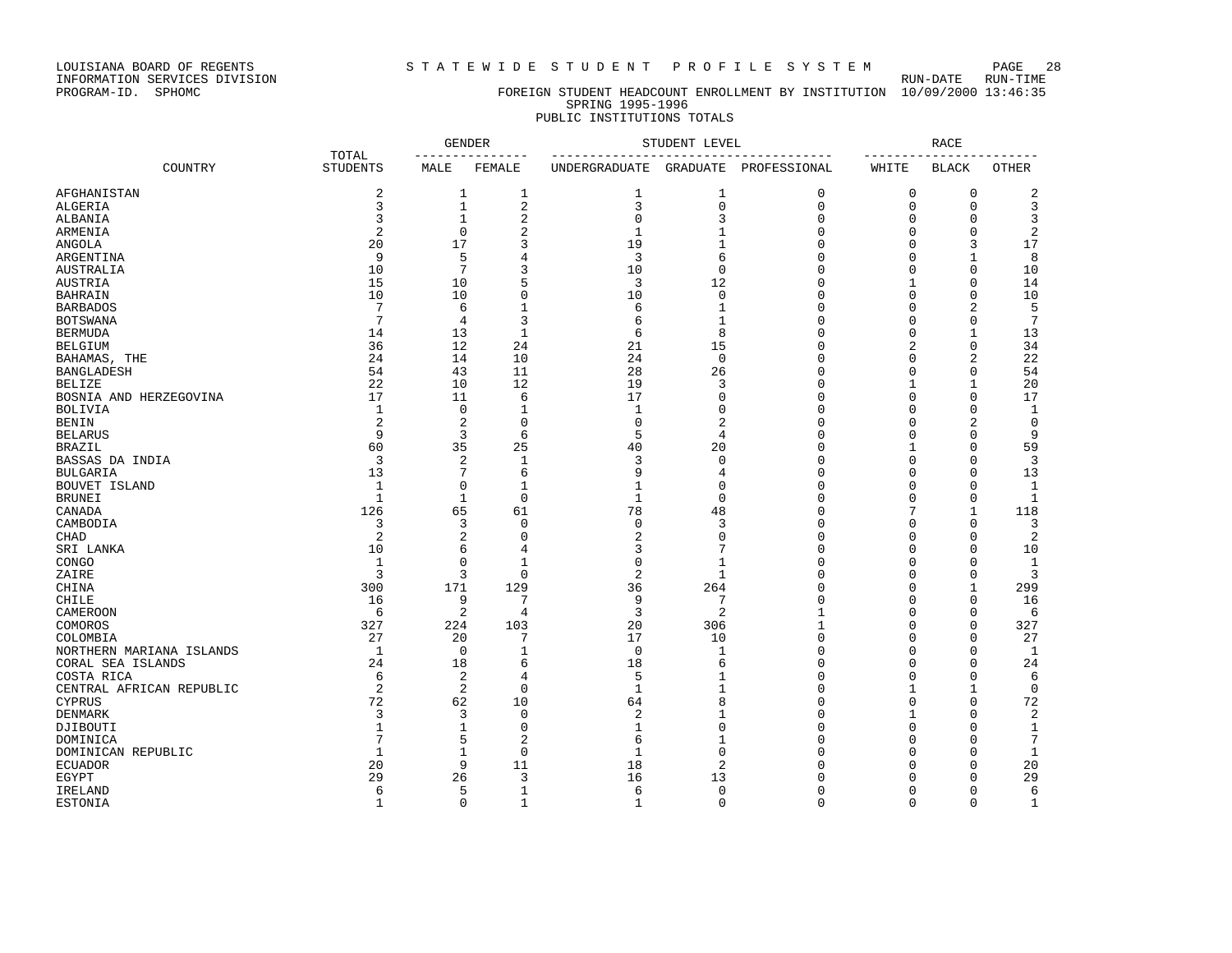LOUISIANA BOARD OF REGENTS S T A T E W I D E S T U D E N T P R O F I L E S Y S T E M PAGE 29 INFORMATION SERVICES DIVISION<br>PROGRAM-ID. SPHOMC

### FOREIGN STUDENT HEADCOUNT ENROLLMENT BY INSTITUTION 10/09/2000 13:46:35 SPRING 1995-1996 PUBLIC INSTITUTIONS TOTALS

|                                     | TOTAL<br><b>STUDENTS</b> | <b>GENDER</b><br>--------------- |              | STUDENT LEVEL                                                                 | RACE<br>-------------- |              |                |                |              |
|-------------------------------------|--------------------------|----------------------------------|--------------|-------------------------------------------------------------------------------|------------------------|--------------|----------------|----------------|--------------|
| COUNTRY                             |                          | MALE                             | FEMALE       | --------------------------------------<br>UNDERGRADUATE GRADUATE PROFESSIONAL |                        |              | WHITE          | <b>BLACK</b>   | <b>OTHER</b> |
| EL SALVADOR                         | 22                       | 10                               | 12           | 10                                                                            | 12                     | 0            | 0              | 0              | 22           |
| ETHIOPIA                            | 36                       | 23                               | 13           | 26                                                                            | 10                     | $\Omega$     | $\mathbf 0$    | 9              | 27           |
| CZECH REPUBLIC                      | 8                        | 5                                | 3            | 5                                                                             | 3                      | 0            | 1              | 0              | 7            |
| FINLAND                             | 7                        | 4                                | 3            | 6                                                                             | $\mathbf{1}$           | $\Omega$     | $\Omega$       | $\Omega$       | 7            |
| FRANCE                              | 101                      | 50                               | 51           | 61                                                                            | 40                     | $\Omega$     | 3              | $\Omega$       | 98           |
| GAMBIA, THE                         | 4                        | 4                                | $\mathbf 0$  | 3                                                                             | $\mathbf{1}$           | $\Omega$     | $\Omega$       | $\Omega$       | 4            |
| GABON                               | 54                       | 26                               | 28           | 37                                                                            | 17                     | $\Omega$     | 4              | $\Omega$       | 50           |
| GEORGIA                             | 2                        | $\Omega$                         | 2            | 1                                                                             | 1                      | $\Omega$     | $\Omega$       | $\Omega$       | 2            |
| GHANA                               | 6                        | 5                                | 1            | $\overline{2}$                                                                | 4                      | U            | 0              | -1             | 5            |
| GERMANY                             | 51                       | 27                               | 24           | 20                                                                            | 31                     | $\Omega$     | $\Omega$       | $\overline{2}$ | 49           |
| GUAM                                | $\mathbf{1}$             | $\mathbf{1}$                     | $\Omega$     | $\mathbf{1}$                                                                  | $\Omega$               | $\Omega$     | $\Omega$       | $\Omega$       | 1            |
| GREECE                              | 16                       | 8                                | 8            | 11                                                                            | 4                      | 1            | 2              | 0              | 14           |
| GUATEMALA                           | 36                       | 25                               | 11           | 31                                                                            | 5                      | $\Omega$     | 1              | $\Omega$       | 35           |
| GUINEA                              | 2                        | $\overline{2}$                   | $\mathbf 0$  | $\mathbf{1}$                                                                  | 1                      | $\Omega$     | $\Omega$       | $\Omega$       | 2            |
| GUYANA                              | 2                        | $\overline{2}$                   | $\mathbf 0$  | $\mathbf{1}$                                                                  | $\mathbf{1}$           | $\Omega$     | $\Omega$       | $\Omega$       | 2            |
| HONG KONG                           | 44                       | 26                               | 18           | 30                                                                            | 14                     | $\Omega$     | U              | ∩              | 44           |
| HONDURAS                            | 100                      | 56                               | 44           | 86                                                                            | 13                     | $\mathbf{1}$ | 0              | $\Omega$       | 100          |
| CROATIA                             | 7                        | 3                                | 4            | 3                                                                             | 4                      | $\Omega$     | 0              | ∩              | 7            |
| HUNGARY                             | 7                        | 3                                | 4            | 5                                                                             | $\overline{2}$         | $\Omega$     | $\Omega$       |                | 7            |
| ICELAND                             | 3                        | $\mathbf{1}$                     | 2            | $\mathbf{1}$                                                                  | 2                      | $\Omega$     | $\Omega$       | $\Omega$       | 3            |
| INDONESIA                           | 57                       | 41                               | 16           | 36                                                                            | 21                     | U            | $\Omega$       | $\Omega$       | 57           |
| INDIA                               | 505                      | 414                              | 91           | 56                                                                            | 448                    | $\mathbf{1}$ | 2              | $\overline{2}$ | 501          |
| BRITISH INDIAN OCEAN TERRITORY      | 1                        | 1                                | $\mathbf 0$  | $\Omega$                                                                      | 1                      | $\Omega$     | $\Omega$       | $\Omega$       | 1            |
| IRAN                                | 32                       | 20                               | 12           | 12                                                                            | 20                     | 0            | 1              | $\Omega$       | 31           |
| ISRAEL                              | 4                        | $\mathfrak{D}$                   | 2            | $\overline{2}$                                                                | 2                      | $\Omega$     | 0              | ∩              | 4            |
| ITALY                               | 6                        | 4                                | 2            | 4                                                                             | 2                      | $\Omega$     | $\Omega$       | ∩              | 6            |
| COTE D'IVOIRE (IVORY COAST)         | 3                        | 3                                | 0            | 1                                                                             | 2                      | $\Omega$     | $\Omega$       | ∩              | 3            |
| IRAO                                | 4                        | 3                                | $\mathbf{1}$ | 4                                                                             | $\Omega$               | $\Omega$     | $\cap$         | $\Omega$       | 4            |
| JAPAN                               | 112                      | 50                               | 62           | 94                                                                            | 18                     | $\Omega$     | $\mathbf{1}$   | $\Omega$       | 111          |
| JAMAICA                             | 30                       | 14                               | 16           | 26                                                                            | 4                      | 0            | 0              | $\Omega$       | 30           |
| JORDAN                              | 35                       | 31                               | 4            | 20                                                                            | 15                     | $\Omega$     | $\Omega$       | $\Omega$       | 35           |
| KENYA                               | 21                       | 16                               | 5            | 12                                                                            | 9                      | $\Omega$     | $\Omega$       | 1              | 20           |
| KOREA, DEMOCRATIC PEOPLE'S REPUBLIC | 1                        | $\Omega$                         | $\mathbf{1}$ | $\Omega$                                                                      | $\mathbf{1}$           | $\Omega$     | $\Omega$       | $\Omega$       | $\mathbf{1}$ |
| KIRIBATI                            | 63                       | 44                               | 19           | 13                                                                            | 50                     | $\Omega$     | $\Omega$       | ∩              | 63           |
| KOREA, REPUBLIC OF                  | 29                       | 20                               | 9            | 19                                                                            | 10                     | $\Omega$     | 0              | $\Omega$       | 29           |
| KUWAIT                              | 34                       | 33                               | 1            | 32                                                                            | 2                      | $\Omega$     | 0              | $\Omega$       | 34           |
| KAZAKHSTAN                          | 2                        | 1                                | 1            | 2                                                                             | $\Omega$               | $\Omega$     | 0              | $\Omega$       | 2            |
| LEBANON                             | 18                       | 17                               | 1            | 11                                                                            |                        | O            | $\Omega$       | $\Omega$       | 18           |
| LATVIA                              | 3                        | 2                                | 1            | $\overline{2}$                                                                | U                      | $\mathbf{1}$ | $\Omega$       | $\Omega$       | 3            |
| LITHUANIA                           |                          |                                  | $\Omega$     | 1                                                                             | U                      | $\Omega$     | $\Omega$       | $\Omega$       | 1            |
| LIBERIA                             |                          | 3                                | 3            | 3                                                                             | 3                      | $\Omega$     | $\Omega$       | $\overline{c}$ | 4            |
| SLOVAKIA                            |                          |                                  | 3            | $\mathbf{1}$                                                                  | 2                      | O            | $\Omega$       | $\Omega$       | 3            |
| LIECHTENSTEIN                       |                          |                                  | 0            | $\Omega$                                                                      |                        | $\Omega$     | O              | $\Omega$       | -1           |
| MADAGASCAR                          |                          |                                  | 0            | $\overline{c}$                                                                | 1                      | $\Omega$     | 0              | $\Omega$       |              |
| MACAU                               |                          |                                  | $\Omega$     | 1                                                                             |                        | U            | U              | ∩              |              |
| MOLDOVA                             |                          | U                                |              | 1                                                                             |                        | U            | U              | $\Omega$       | $\mathbf{1}$ |
| MAYOTTE                             |                          |                                  | $\Omega$     | $\overline{c}$                                                                |                        |              | O              | n              | 2            |
| MONGOLIA                            | 1                        | O                                |              | $\Omega$                                                                      |                        | O            | 0              | $\Omega$       | 1            |
| MACEDONIA                           | 11                       | 8                                | 3            | 11                                                                            | $\Omega$               | $\Omega$     | $\overline{a}$ | $\Omega$       | 9            |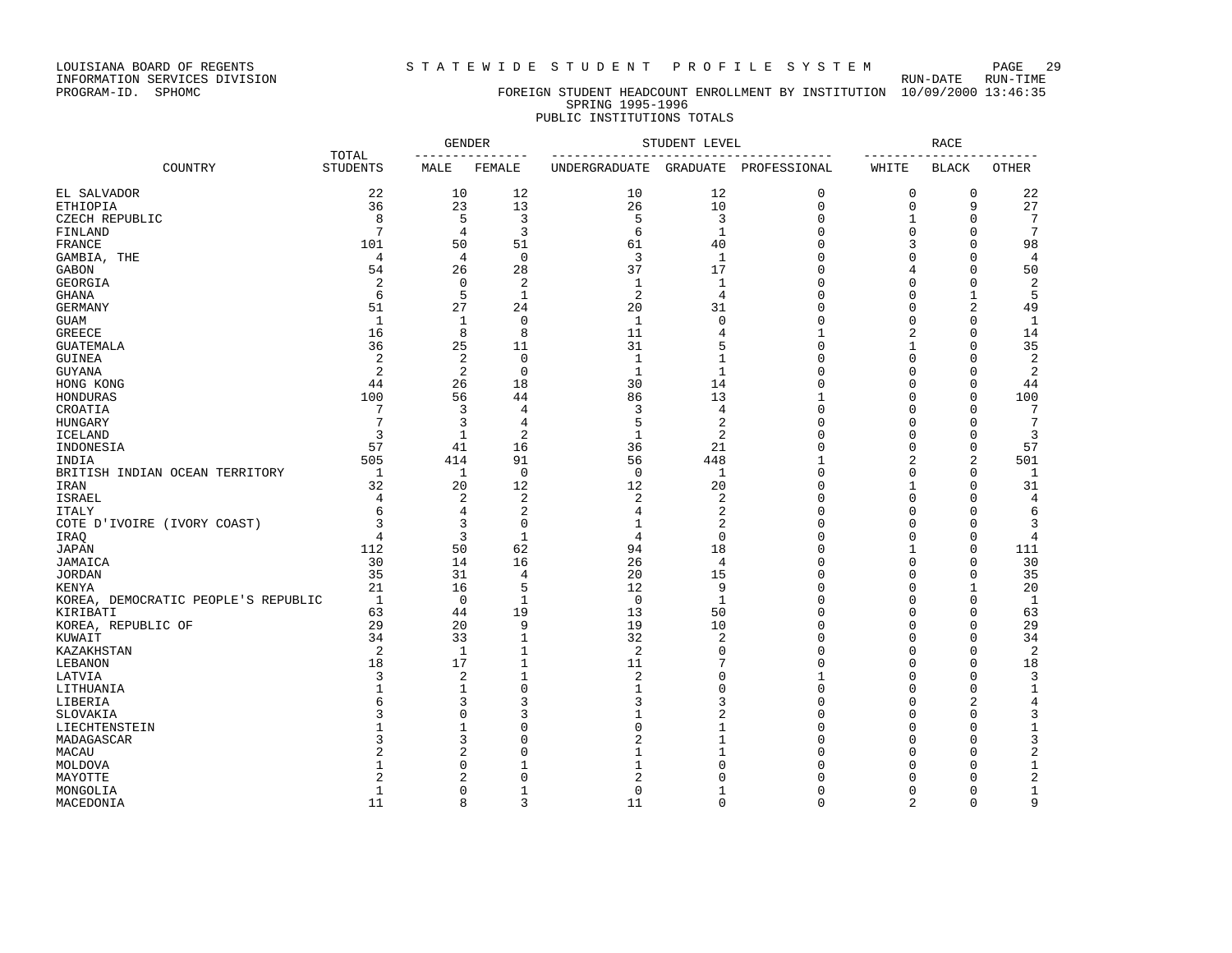LOUISIANA BOARD OF REGENTS<br>INFORMATION SERVICES DIVISION<br>PROGRAM-ID. SPHOMC

STATEWIDE STUDENT PROFILE SYSTEM PAGE 30<br>RUN-DATE RUN-TIME

### FOREIGN STUDENT HEADCOUNT ENROLLMENT BY INSTITUTION 10/09/2000 13:46:35 SPRING 1995-1996 PUBLIC INSTITUTIONS TOTALS

|                      |                          |              | <b>GENDER</b><br>---------------- | STUDENT LEVEL                            | <b>RACE</b>    |              |                   |                        |                |
|----------------------|--------------------------|--------------|-----------------------------------|------------------------------------------|----------------|--------------|-------------------|------------------------|----------------|
| COUNTRY              | TOTAL<br><b>STUDENTS</b> | MALE         | FEMALE                            | -----------------------<br>UNDERGRADUATE | GRADUATE       | PROFESSIONAL | --------<br>WHITE | ------<br><b>BLACK</b> | OTHER          |
| MALI                 | 4                        | 4            | 0                                 | 1                                        | 3              | $\mathbf 0$  | 0                 | 0                      | 4              |
| MOROCCO              | 4                        | 2            | $\sqrt{2}$                        | 4                                        | $\mathbf 0$    | $\mathbf 0$  | $\mathbf{1}$      | $\mathbf{0}$           | 3              |
| MAURITIUS            | 1                        | $\mathbf 0$  | 1                                 | 1                                        | $\Omega$       | $\mathbf{0}$ | 0                 | $\Omega$               | 1              |
| MAURITANIA           | $\overline{2}$           | 2            | 0                                 | $\Omega$                                 | $\overline{c}$ | $\Omega$     | $\Omega$          | $\Omega$               | $\overline{2}$ |
| OMAN                 | 14                       | 12           | $\overline{2}$                    | 11                                       | 3              | $\Omega$     | $\Omega$          | $\Omega$               | 14             |
| MEXICO               | 70                       | 46           | 24                                | 32                                       | 37             | $\mathbf 1$  | 0                 | 0                      | 70             |
| MALAYSIA             | 103                      | 69           | 34                                | 82                                       | 21             | $\mathbf 0$  | 0                 | $\mathbf 0$            | 103            |
| MOZAMBIQUE           | 7                        | 5            | 2                                 | $\mathbf 0$                              | 7              | $\mathbf{0}$ | $\Omega$          | $\Omega$               | 7              |
| NIGER                | 17                       | 13           | 4                                 | 8                                        | 9              | $\Omega$     | $\Omega$          | $\mathbf{1}$           | 16             |
| <b>NIGERIA</b>       | 89                       | 53           | 36                                | 63                                       | 23             | 3            | $\Omega$          | 18                     | 71             |
| NETHERLANDS          | 12                       | 8            | $\overline{4}$                    | $7\phantom{.0}$                          | 5              | $\mathbf{0}$ | $\mathbf{1}$      | $\mathbf{0}$           | 11             |
| NORWAY               | 29                       | 18           | 11                                | 22                                       | $\overline{7}$ | $\Omega$     | 2                 | 0                      | 27             |
| <b>NEPAL</b>         | $\overline{4}$           | 4            | 0                                 | $\mathbf{1}$                             | 3              | $\mathbf{0}$ | $\mathbf 0$       | $\Omega$               | $\overline{4}$ |
| NETHERLANDS ANTILLES | $\mathbf{1}$             | 1            | $\mathbf 0$                       | $\mathbf{1}$                             | $\Omega$       | $\Omega$     | 0                 | $\Omega$               | 1              |
| NICARAGUA            | 10                       | 4            | 6                                 | 10                                       | $\Omega$       | $\Omega$     | $\Omega$          | $\Omega$               | 10             |
| NEW ZEALAND          | $\overline{4}$           | $\mathbf{1}$ | 3                                 | 4                                        | $\Omega$       | $\Omega$     | $\Omega$          | $\Omega$               | 4              |
| PARAGUAY             | 32                       | 22           | 10                                | 27                                       | 5              | $\Omega$     | 0                 | $\Omega$               | 32             |
| PERU                 | 26                       | 13           | 13                                | 18                                       | 8              | $\mathbf{0}$ | $\mathbf 0$       | $\Omega$               | 26             |
| PAKISTAN             | 44                       | 40           | 4                                 | 26                                       | 18             | $\Omega$     | $\Omega$          | $\Omega$               | 44             |
| POLAND               | 11                       | 6            | 5                                 | 6                                        | 5              | $\mathbf{0}$ | 0                 | $\Omega$               | 11             |
| PANAMA               | 22                       | 12           | 10                                | 15                                       | 7              | $\Omega$     | $\Omega$          | $\Omega$               | 22             |
| PORTUGAL             | $\mathbf{1}$             | $\mathbf 0$  | $\mathbf{1}$                      | $\mathbf{1}$                             | $\Omega$       | $\mathbf{0}$ | $\Omega$          | $\Omega$               | $\mathbf{1}$   |
| GUINEA-BISSAU        | $\mathbf{1}$             | $\mathbf{1}$ | $\mathbf 0$                       | $\mathbf 0$                              | $\mathbf{1}$   | $\mathbf{0}$ | 0                 | $\Omega$               | $\mathbf{1}$   |
| ROMANIA              | 16                       | 9            | 7                                 | 1                                        | 15             | $\Omega$     | $\Omega$          | $\Omega$               | 16             |
| PHILIPPINES          | 14                       | 7            | 7                                 | 6                                        | 8              | $\mathbf{0}$ | 0                 | $\Omega$               | 14             |
| PUERTO RICO          | $\mathbf{1}$             | $\mathbf{1}$ | $\mathbf 0$                       | 1                                        | $\Omega$       | $\Omega$     | $\Omega$          | $\Omega$               | $\mathbf{1}$   |
| RUSSIA               | 27                       | 17           | 10                                | 15                                       | 12             | $\mathbf{0}$ | $\sqrt{2}$        | $\Omega$               | 25             |
| <b>RWANDA</b>        | $\mathbf{1}$             | $\mathbf{1}$ | $\mathbf 0$                       | $\mathbf 0$                              | $\mathbf{1}$   | $\mathbf{0}$ | $\Omega$          | $\Omega$               | $\mathbf{1}$   |
| SAUDI ARABIA         | 54                       | 54           | 0                                 | 50                                       | $\overline{4}$ | $\mathbf{0}$ | 0                 | $\Omega$               | 54             |
| ST. KITTS AND NEVIS  | $\mathbf{1}$             | $\mathbf 0$  | $\mathbf 1$                       | $\mathbf 0$                              | $\mathbf{1}$   | $\mathbf{0}$ | $\Omega$          | $\Omega$               | $\mathbf{1}$   |
| <b>SEYCHELLES</b>    | 13                       | 11           | $\overline{2}$                    | 9                                        | 3              | $\mathbf{1}$ | $\Omega$          | $\Omega$               | 13             |
| SOUTH AFRICA         | 10                       | 8            | $\overline{2}$                    | 9                                        | $\mathbf{1}$   | $\Omega$     | 1                 | $\Omega$               | 9              |
| SENEGAL              | 5                        | 5            | 0                                 | 2                                        | ζ              | $\Omega$     | $\mathbf{1}$      | $\Omega$               | $\overline{4}$ |
| SLOVENIA             | 2                        | $\mathbf 1$  | $\mathbf{1}$                      | $\mathbf 1$                              | $\mathbf{1}$   | $\Omega$     | $\mathbf 0$       | $\mathbf{1}$           | $\mathbf{1}$   |
| SIERRA LEONE         | $\overline{2}$           | $\mathbf 0$  | $\overline{2}$                    | $\mathbf{1}$                             | $\mathbf{1}$   | $\mathbf{0}$ | $\mathbf 0$       | $\Omega$               | $\sqrt{2}$     |
| SINGAPORE            | 7                        | 6            | $\mathbf{1}$                      | 0                                        | 7              | $\Omega$     | $\Omega$          | $\Omega$               | 7              |
| SPAIN                | 17                       | 11           | 6                                 | 9                                        | 8              | $\Omega$     | 1                 | $\Omega$               | 16             |
| SERBIA               | 8                        | 4            | 4                                 | 4                                        | 4              | $\Omega$     | $\Omega$          | $\Omega$               | 8              |
| ST. LUCIA            | $\mathbf{1}$             | $\mathbf{1}$ | 0                                 | $\mathbf{1}$                             | $\Omega$       | $\Omega$     | $\Omega$          | $\mathbf{1}$           | $\mathbf 0$    |
| SUDAN                | 13                       | 8            | 5                                 | 10                                       | 3              | $\mathbf{0}$ | 0                 | 1                      | 12             |
| SVALBARD             | 24                       | 16           | 8                                 | 21                                       | 3              | $\Omega$     | $\Omega$          | $\Omega$               | 24             |
| <b>SWEDEN</b>        | 29                       | 16           | 13                                | 27                                       | $\overline{c}$ | $\Omega$     | $\overline{2}$    | $\Omega$               | 27             |
| SYRIA                | 10                       | 7            | 3                                 | 7                                        | 3              | $\Omega$     | 0                 | $\Omega$               | 10             |
| SWITZERLAND          | 6                        | 4            | $\boldsymbol{2}$                  | 5                                        | $\mathbf{1}$   | $\Omega$     | $\Omega$          | $\Omega$               | 6              |
| UNITED ARAB EMIRATES | 20                       | 20           | $\mathbf 0$                       | 18                                       | $\overline{2}$ | $\Omega$     | $\Omega$          | $\Omega$               | 20             |
| TRINIDAD AND TOBAGO  | 16                       | 6            | 10                                | 14                                       | $\overline{c}$ | $\Omega$     | $\Omega$          | 5                      | 11             |
| THAILAND             | 62                       | 36           | 26                                | 16                                       | 46             | $\Omega$     | $\Omega$          | $\Omega$               | 62             |
| TOKELAU              | $\mathbf{1}$             | 1            | $\mathbf 0$                       | $\mathbf 0$                              | $\mathbf{1}$   | $\mathbf{0}$ | $\Omega$          | $\Omega$               | 1              |
| TONGA                | $\mathbf{1}$             | $\mathbf{1}$ | 0                                 | $\mathbf 1$                              | $\mathbf 0$    | $\mathbf 0$  | $\Omega$          | $\Omega$               | $\mathbf 1$    |